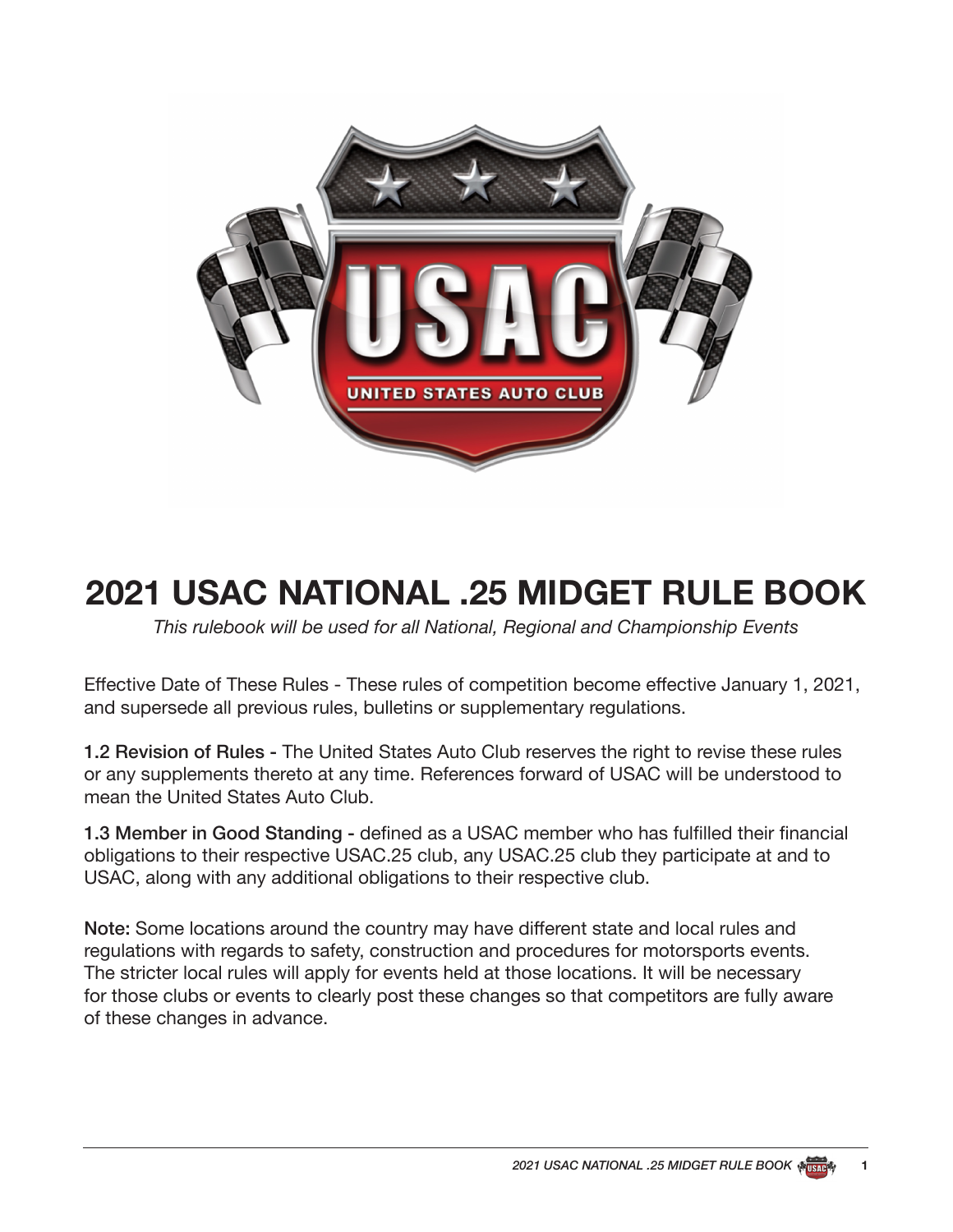## **APPENDIX I**

### 2021 .25 Midget Division Technical Specifications

This Appendix Pertains to .25 Midgets (May be referred to in this section as QM where needed)

### **701 Design and Construction**

All phases of design and construction are subject to the approval of the USAC.25 Series Director and USAC Technical Officials. USAC may exclude any car, design or construction, which they deem unsafe, not meeting the USAC.25 specifications, the spirit of USAC.25 racing and/or the intentions of the rules contained herein.

### **702 Inspections (Yearly)**

All cars will be inspected for mechanical and safety deficiencies and compliance with these rules at least once a year. A current year USAC inspection decal is MANDATORY for a car to compete.

### **703 Dimensions and Weight**

- A. Wheelbase (Measured center to center of the axle of EACH side)The wheelbase must be at least 42 inches and no more than 56 inches
- B. Length (Measured bumper to bumper) The overall length will be limited to 84"
- C. Tread (Width) (Measured from tire center to tire center) The tread must be at least 28" and no more than 36"
- D. Height (Including Roll Cage) The height will be a maximum of 50"
- E. Car Weight (Cars weighed after qualifying, heats, lowers & mains) The weight of the car must be at least 160 lbs.
- F. Tires Approved right side tire compounds and sizes are listed in Table Appendix I-1 Left side tires for both dirt and pavement must be currently manufactured by USAC.25 approved supplier. Any compound and size may be used on left side. The front tire diameter must be no more than 11" diameter. The rear tire diameter must be no more than 12.5" diameter. The USAC.25 approved tire supplier for the 2021 racing season will be Hoosier Racing Tire.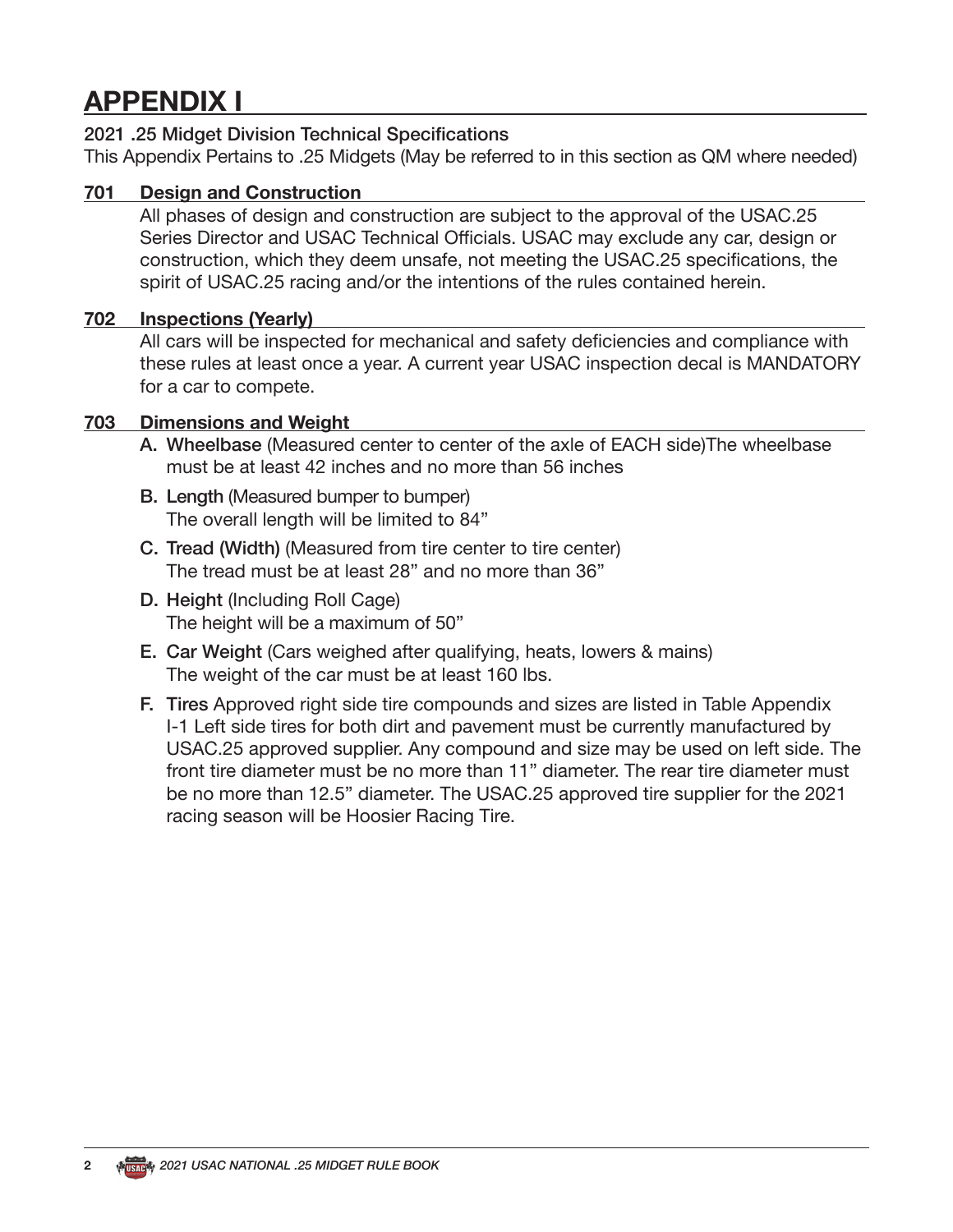### **Table Appendix 1-1**

**USAC Approved Tires**



### USAC Approved Asphalt Right Side .25 Midget Tires

| <b>Item</b><br><b>Number</b> | <b>Tire</b><br><b>Size</b>    | <b>Wheel</b><br><b>Position</b> | <b>Tread</b><br><b>Width</b> | Approx.<br>Dia | Approx.<br><b>Circ</b> | Recom.<br><b>Rim</b> | Measured<br><b>Rim</b> | <b>Section</b><br><b>Width</b> | <b>Compounds</b> |
|------------------------------|-------------------------------|---------------------------------|------------------------------|----------------|------------------------|----------------------|------------------------|--------------------------------|------------------|
| 15325                        | 33.0/5.0-6<br>NY <sub>1</sub> | RF                              | 4.5"                         | 10.50"         | 33.125"                | $6 - 6.5$ "          | 6.0"                   | 6.25"                          | A35-NY1          |
| 15650                        | 34.5/6.5-6<br>NY <sub>1</sub> | RR                              | 6.25"                        | 11.00"         | 34.50"                 | $8 - 8.5"$           | 8.5"                   | 8.25"                          | A35-NY1          |

### USAC Approved Dirt Right Side .25 Midget Tires

| <b>Item</b><br><b>Number</b> | <b>Tire</b><br><b>Size</b>        | <b>Wheel</b><br><b>Position</b> | Tread<br><b>Width</b> | Approx.<br><b>Dia</b> | Approx.<br><b>Circ</b> | Recom.<br><b>Rim</b> | <b>Measured</b><br><b>Rim</b> | <b>Section</b><br><b>Width</b> | <b>Compounds</b>                  |
|------------------------------|-----------------------------------|---------------------------------|-----------------------|-----------------------|------------------------|----------------------|-------------------------------|--------------------------------|-----------------------------------|
| 11175                        | $33.0/5.0 - 6$                    | <b>RF</b>                       | 4.5"                  | 10.50"                | 33.125"                | $6 - 6.5$ "          | 6.0"                          | 6.25"                          | D <sub>10</sub> , D <sub>30</sub> |
| 11225                        | 34.5/6.5-6                        | <b>RR</b>                       | 6.25"                 | 11.0"                 | 34.5"                  | $8 - 8.5"$           | 8.5"                          | 8.25"                          | D <sub>10</sub> , D <sub>30</sub> |
| 15325                        | $33.0/5.0 - 6$<br>NY <sub>1</sub> | <b>RF</b>                       | 4.5"                  | 10.50"                | 33.125"                | $6 - 6.5$ "          | $6.0:$ "                      | 6.25"                          | A35-NY1                           |
| 15650                        | 34.5/6.5-6<br>NY <sub>1</sub>     | RR                              | 6.0"                  | 11.0"                 | 34.50"                 | $8 - 8.5"$           | 8.5"                          | 8.25"                          | A35-NY1                           |

### G. Ballast/Weights

Any ballast, excluding the belly pan itself, must be securely bolted within the confines of the cockpit.

- **1.** Weights must not be fastened to the inside or outside of any nerf bars, front or rear bumpers or shoulder bars or to the roll cage.
- **2.** ALL weights must be covered in a manner to keep from coming in contact with the driver (examples - plastic covering, tape, etc.).
- **3.** It is required that the weight be painted or wrapped with a white or bright, fluorescent color. The current driver's last name must be written on each piece of weight.
- **4.** Ballast cannot be mounted any higher than 5" above the bottom of lower frame rail.
- **5.** Ballast must not be mounted to the body panels. Ballast may be mounted in the left side kick out but must be bolted to a metal kick out floor pan, a tab or a frame upright. Ballast in the kick out must not be mounted to the side of the body panel or to a fiberglass floor. The kick out floor pan must be attached to the chassis with tabs, bolts or rivets, in order to attach any ballast to the kickoff floor pan.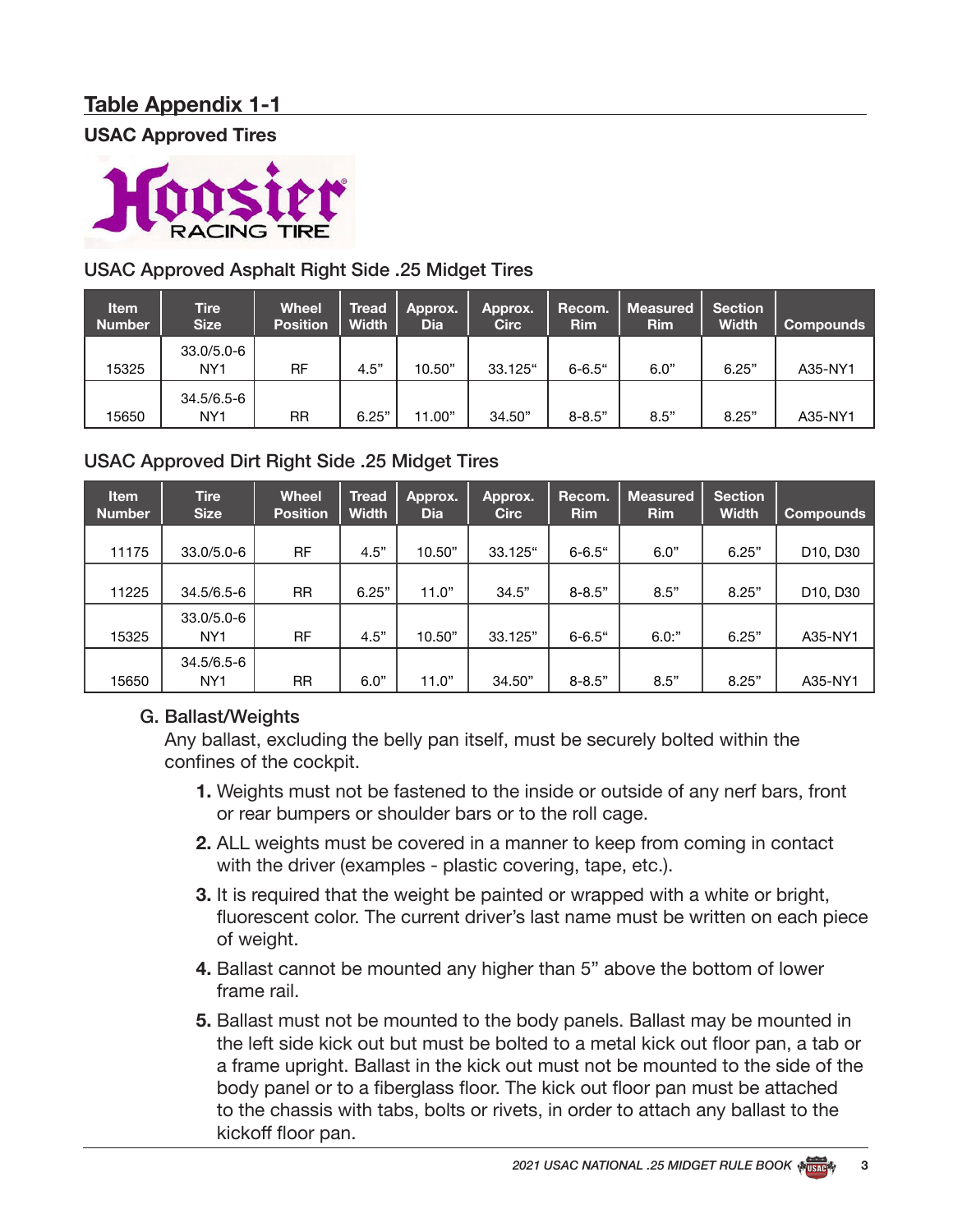**6.** ALL weights attached to the metal belly pans must be secured with bolts and a min 1.5" fender washer so that the bolt heads will not pull or tear through the belly pans. Two (2) bolts are required if ballast is six ( 6) inches or larger in length or width.

### H. Driver Weight

The driver's weight in all classes except those designated as a heavy class is non applicable. The driver's weight in any heavy class will be a minimum of 100 lbs. The minimum weight of a heavy driver will be weighed without any racing gear (normal street attire, one (1) shirt, one (1) shorts or pants, one pair of approved shoes). Weighted belt buckles, weights in pockets, or weights concealed in or under clothing will not be permitted. Racing gear and shoes will be included in the total combined weight of the driver and the car. The drivers in heavy classes will be weighed either at the conclusion of the handlers meeting, or at the completion of the respective driver's first heat race. USAC officials reserve the right to weigh a driver at any time. In the judgement of USAC officials if a driver purposely falsified his/her

### I. Class Weights

### **Table Appendix I-2**

| <b>CLASS</b>        | <b>DIVISION</b> | <b>DRIVER</b><br><b>AGE</b> | <b>DRIVER</b><br><b>WEIGHT (min)</b> | <b>COMBINED</b><br><b>WEIGHT (min)</b> | <b>CAR</b><br><b>WEIGHT (min)</b> |
|---------------------|-----------------|-----------------------------|--------------------------------------|----------------------------------------|-----------------------------------|
| Rookie              | Red             | $5 - 12$                    | N/A                                  | 265 lbs.                               | 160 lbs.                          |
| Rookie              | <b>Blue</b>     | $5 - 12$                    | N/A                                  | 265 lbs.                               | 160 lbs.                          |
| Honda               | Junior          | $5 - 8$                     | N/A                                  | 265 lbs.                               | 160 lbs.                          |
| Honda               | Senior          | $9 - 17$                    | N/A                                  | 290 lbs.                               | 160 lbs.                          |
| Honda               | Heavy           | $8 - 17$                    | 100 lbs.                             | 340 lbs.                               | 160 lbs.                          |
| Animal              | Junior          | $5 - 8$                     | N/A                                  | 265 lbs.                               | 160 lbs.                          |
| Animal              | Senior          | $9 - 17$                    | N/A                                  | 290 lbs.                               | 160 lbs.                          |
| Animal              | Unrestricted    | $9 - 17$                    | 100 lbs.                             | 340 lbs.                               | 160 lbs.                          |
| Mod                 | Light           | $7 - 17$                    | N/A                                  | 270 lbs.                               | 160 lbs.                          |
| Honda 160           | Light           | $8 - 17$                    | N/A                                  | 290 lbs.                               | 160 lbs.                          |
| Honda 160           | Heavy           | $8 - 17$                    | 100 lbs.                             | 340 lbs.                               | 160 lbs.                          |
| Formula Mod         | Light           | $10 - 17$                   | N/A                                  | 325 lbs.                               | 160 lbs.                          |
| World Formula Light |                 | $9 - 17$                    | N/A                                  | 290 lbs.                               | 160 lbs.                          |
| World Formula Heavy |                 | $9 - 17$                    | 100 lbs.                             | 340 lbs.                               | 160 lbs.                          |

### **USAC Required Ages and Weights by Class/Division**

*\*Restrictions for World Formula, see Appendix II, 1712-8*

*\*Light & Heavy Formula Mod classes are combined for 2021*

### 1. Combined Weights

Racing gear includes driving suits, shoes, helmet, gloves and safety equipment. The minimum total combined weight must be met at the completion of any race. When weighing for the combined weight, drivers should be sitting or standing in cockpit. Weights must not be carried loose in cars/or on the driver. Refer to Table Appendix 1-1 for official weights.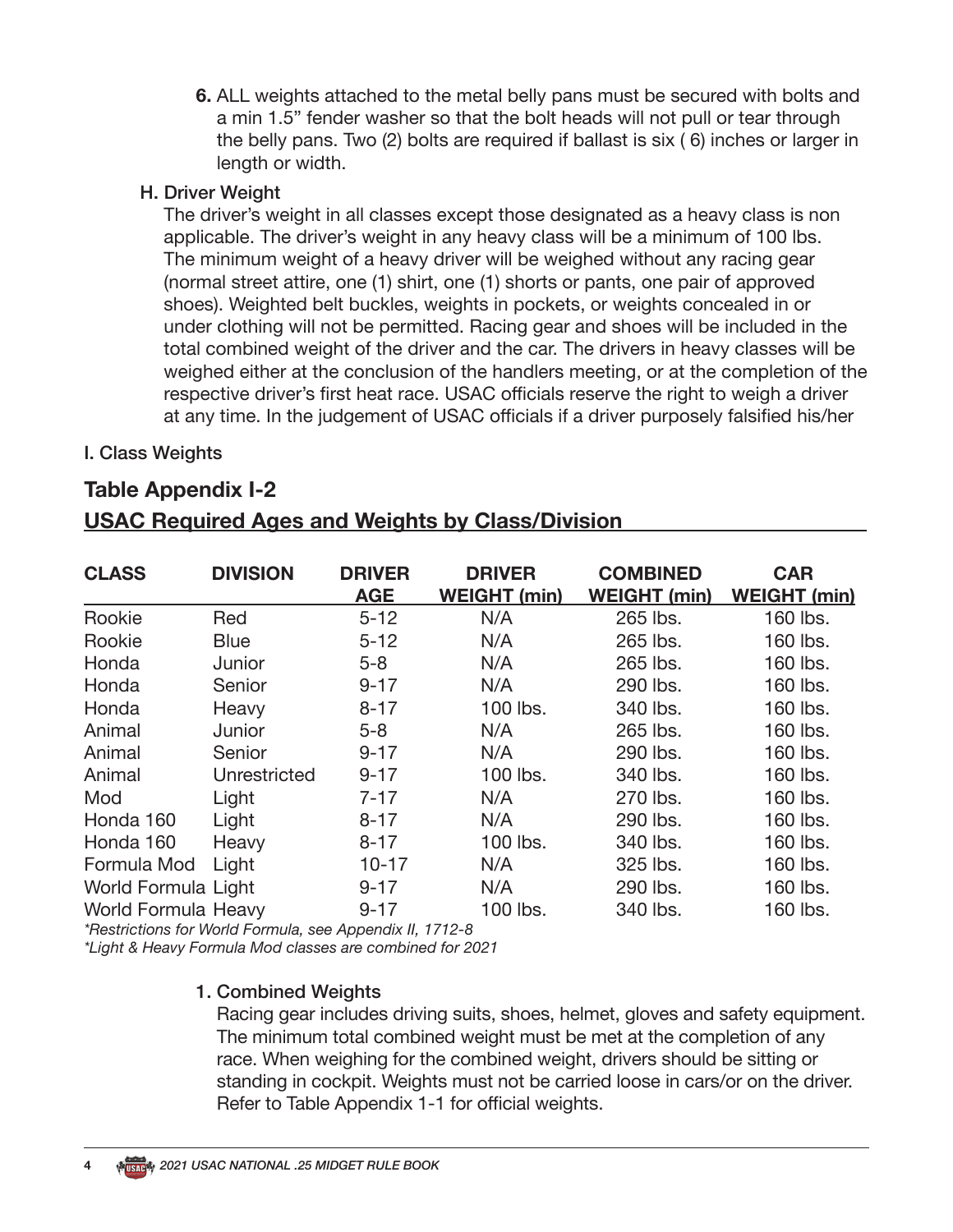### 2. Club Options for Weights

USAC clubs may choose to run different weights that are outside of those specified in table Appendix I-2 in order to combine divisions within a class and make full fields of cars. Minimum weights may be changed at club level with the following stipulations. The Regional Board and National Office must be notified in writing of these deviations from "standard minimum weights" at the beginning of each race season. Weights must fall within minimum and maximum weights listed by class.

### **704 Car Construction**

- A. All cars must be rear direct drive only. Clutches will not be permitted. If using only one rear wheel drive it must be in the right rear.
- B. All body panels must be readily removable. Body panels rigidly attached to the frame to prevent chassis flex, will not be permitted.
- C. All cars must have a body that completely covers the driver's legs, a tail section and a housing that covers the engine. The tail section may be the engine housing.
- D. All body panels, nose and tail sections must not have any sharp edges. There must not be sharp corners, such as square corners. All corners and edges must be rounded in shape.
- E. The bottom of the tail section must not be higher than the top of the bumper when normally installed. Holes will be permitted in the tail section for access.
- F. The belly pan or the body must enclose the front end or it must be enclosed by using metal sheeting at least .040" thick or steel sheeting at least .025" thick. The belly pan must extend from the front axle to the rear firewall. The belly pan must not extend beyond the cross bar member beneath the rear firewall. The belly pan must be flat from side to side. Aerodynamic appendages will not be permitted. The front edge of the belly pan shall be rolled or rounded up, or protected by a metal nose pan that keeps the front edge from catching any objects on the track or damaging objects that the car may run over. The belly pans should not have open holes larger than 1/2 inch in diameter. Excessive holes in the belly pan will not be permitted. All belly pans are subject to the approval of the USAC Officials.
- G. The carburetor must be covered by the tail section or a bubble/scoop, securely attached to the tail section.
- H. Changes to the body, the nose section, the tail section or the side panels must be submitted for approval to USAC prior to competition.
- I. All cars must have side panels on both sides of the cockpit and engine compartment. The side cockpit panels must be a minimum of six (6) inches in height and must not exceed 22 inches in height, as measured from the bottom frame tube.
- J. The maximum height of the body is 22 inches when measured from the bottom of the bottom frame rail to the top of the body.
- K. USAC designated decals are required on all cars. See Appendix 1-736.
- L. The rear sail panels on either side of cockpit may extend to the top of the roll cage and must not extend forward past a cross plane established by the seat back. The rear sail panels must be supported on all edges by steel frame members.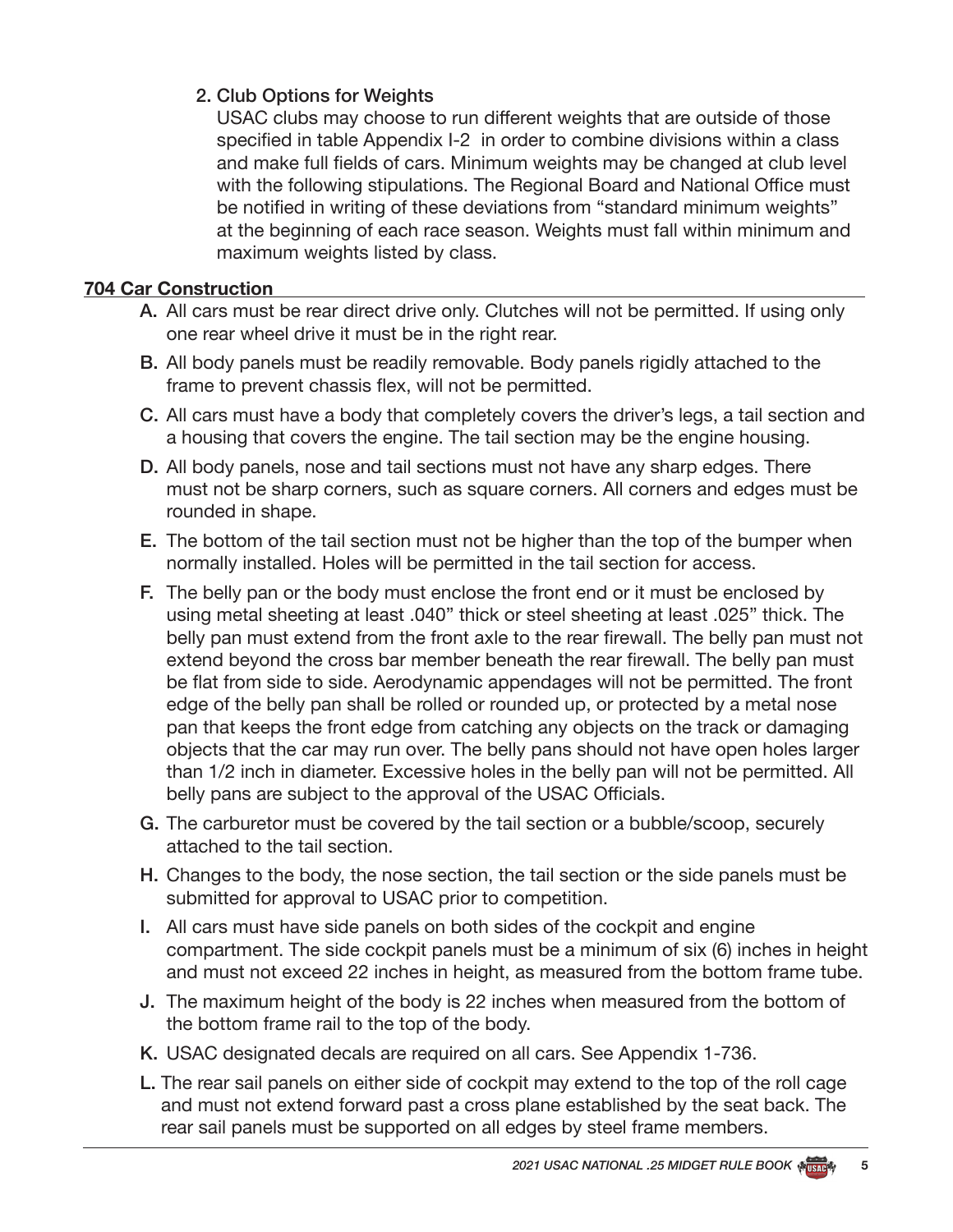- M. Airfoils, wings, spoilers or other aerodynamic appendages will not be permitted. Panels, parts, or other devices which in the opinion of USAC officials is not within the spirit or intent of this rule may be removed from the car by the competitor before competition.
- N. Rear view mirrors will not permitted.
- O. Windshields will not permitted.
- P. Lights are prohibited on any race car. A car will receive a warning if any lights are on and may be allowed to finish that race. A second occurrence in the event will result in a disqualification.
- Q. All cars are required to have a minimum of a two (2) inch hole in the right side body panel to easily access the crankshaft flywheel nut for sealing purposes prior to competition.
- R. Visors will be permitted, a maximum height of four (4) inches from the front of the halo bar with a total overall length from front to back of 7-1/2 inches. Visors must remain between the uprights and attached securely (zeus buttons or zip ties). All visors are subject to review for safety by USAC officials.
- S. Any changes in a chassis, or a body, that deviate from specifications in the USAC.25 rule book must be submitted for review and receive a letter of approval from the USAC National Office prior to competition in any USAC.25 sanctioned event.

### **705 Roll Cage and Frame**

- A. All cars must have a roll cage that is an integral component of the frame. The roll cage must be adequately braced forward, backwards, and side to side, to secure it in an upright position in case of rollover. Front and rear uprights must completely enclose drivers head and shoulders when sitting upright in the cockpit. The roll cage must extend a minimum of one (1) inch above the driver's helmet when sitting upright in the cockpit, when measured from the bottom portion of the tubing.
- B. Roll Cage Construction –The roll cage must be constructed of 4130 steel tubing (chrome moly).
	- 1) The main uprights that form a roll cage that is LESS than 34 inches from the top when measured from the bottom frame rail to the top of the roll cage must be a minimum O.D. of 3/4 inch with a minimum wall thickness of .058 inch.
	- 2) The main uprights that form a roll cage that is MORE than 34 inches from the top when measured from the bottom frame rail to the top of the roll cage must be a minimum O.D of 7/8 inch, with a minimum wall thickness of .058 inch. This roll cage must have two rear support bars that attach to the roll cage no more a maximum of four (4) inches from the top of the roll cage, and extend downward towards the rear of the car and attached to the rear part of the frame. The support bars must be a minimum O.D. of 5/8 inch, with a minimum wall thickness of .049 inch. The support bars must be welded to the roll cage and frame. Welding is the only acceptable procedure for attaching the support bar to the roll cage.
	- 3) The roll cage design must have radii design required. Square intersections and corners will not be permitted.
	- 4) Solid metal is not permitted on top of car.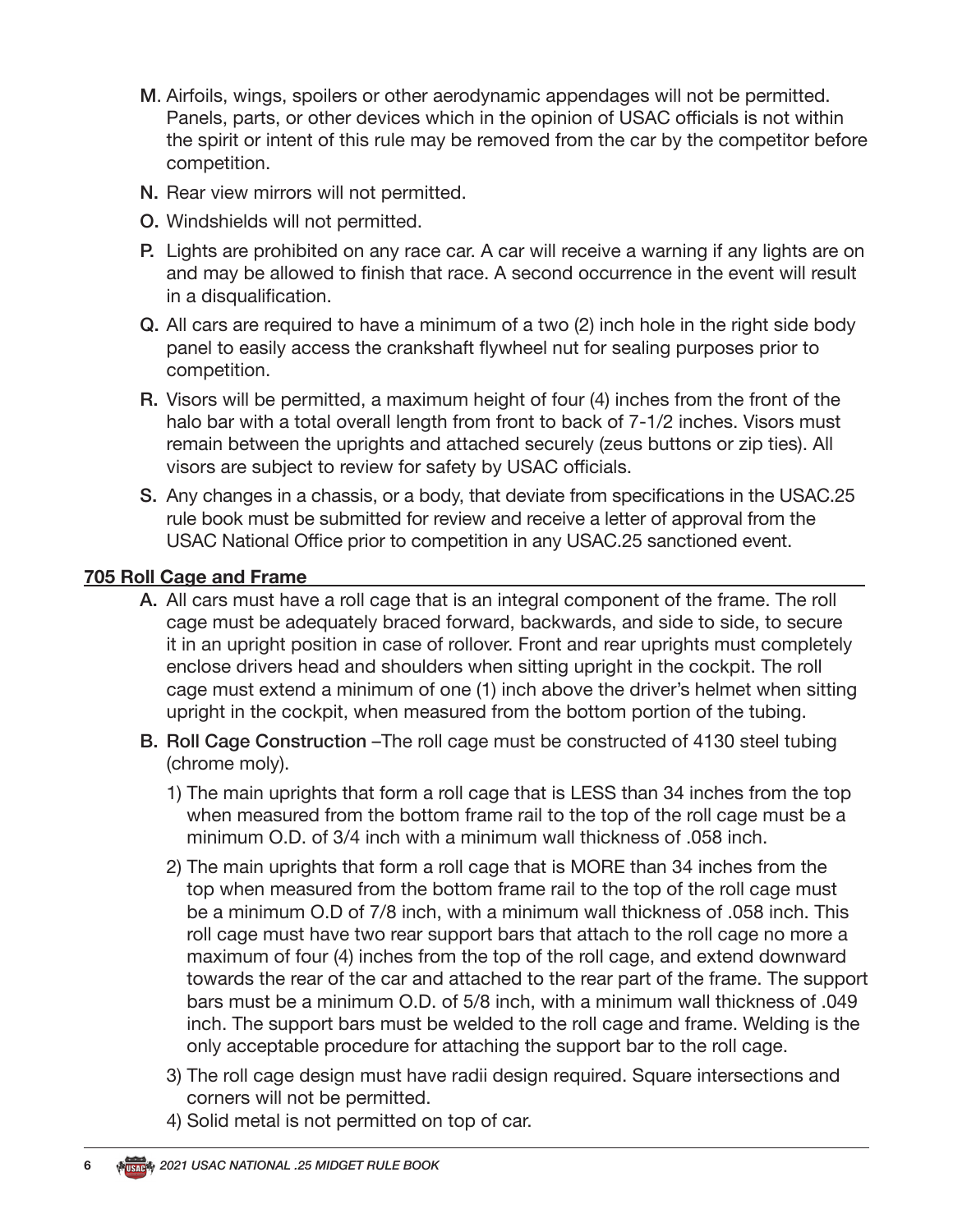- C. **A left side shoulder bar is mandatory on all cars.** The left side shoulder bar may be constructed of one of the following:
	- 1.) 4130 steel tubing with a minimum O.D. 5/8 inches, with a minimum wall thickness .049 inches
	- 2.) Stainless steel tubing with a minimum O.D. 5/8 inches, with a minimum wall thickness, .065 inches
- D. The shoulder bar must be securely fastened to the left nerf bar and the rear roll cage upright using a minimum of grade five (5) bolt. The shoulder bar may be attached by welding, mounted with split clamps or nerf style spuds. The shoulder bar must be securely fastened at the nerf end between the leftmost point of the nerf bar and a point (4) four inches inboard of that. The shoulder bar attachment to the roll cage must be at least as high as the top of the tail section.
- E. Helmet hooks attached to the chassis are not allowed.

### **706 Fuel System**

- A. A USAC approved vented fuel cap with a rollover valve is highly recommended for use at all 2021 USAC.25 National events and all other USAC.25-sanctioned events. The existing vent line must be removed and plugged at the fuel tank. An overflow hose must be connected to the overflow tube fitting on the side of the fuel cap. The overflow tube must be routed as straight and direct as possible to an exit through the body of the car, a maximum of two (2) inches. The exit must be located at the rear area of the car, in front of the left rear tire and no more than one (1) inch above the belly pan. The exit must be labeled "fuel" with a bright contrasting color. Note: The approved fuel caps are designed to prevent uncontrolled fuel leakage in the case of a rollover whereas the car remains upside down. IT IS NOT a leak proof cap as it provides fuel system venting as well. The overflow tube serves as the function of directing excess fuel out of the engine area I noted case(s) of tank overfill, thermal expansion, minor angle inclinations and the likes. The following is a list of approved fuel cap part numbers that will be available January 15, 2021 from already established vendors that service USAC.25 racing:
	- Part # 1249-1 Fits: early QM tanks
	- Part # 1250-1 Fits: Nervo, Fiser, Star race cars and tanks by Robison
	- Part # 1380-1 Fits: Storm, Sherman, Star race cars and tanks by Griswald
	- Part # 1750-1 Fits: Stanley, Afco, Bull Rider and Rice race cars

Previously purchased fuel caps should be updated to remain USAC approved. Updating can be purchased through approved vendors. 1/4-turn fuel caps are not permitted.

- B. In the event a car is competing without a USAC approved vented rollover fuel cap the vent line routing will remain optional however it must exit (a maximum of two (2) inches on the left side of the car and be labeled as outlined in Section F (overflow tube).
- C. No pressurized tanks.
- D. Fuel tanks must be mechanically mounted to the frame preventing all movement inside the tail section. Minimum of 2 hose clamps must be used if hose clamps are used. Zip ties and duct tape not permitted.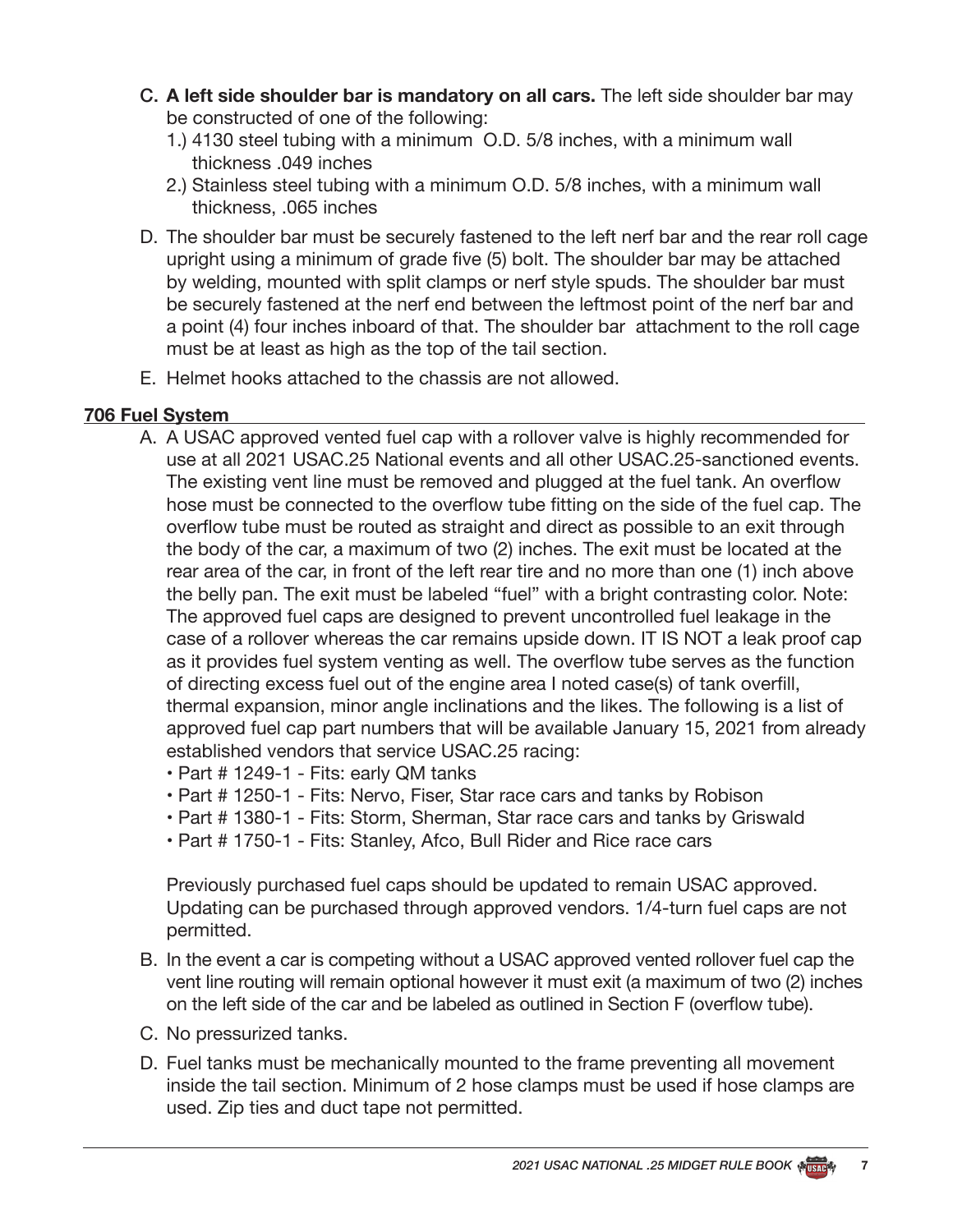- E. Fuel tanks cannot be replaced once a car takes the track, including warm up.
- F. Aluminum fuel tanks required and must have a minimum wall thickness of .050"
- G. Fuel fittings must be automotive type. Lines must be attached in a secure manner. Metal automotive type hose clamps are required at all attachment points. Safety wire is also acceptable with a minimum of two complete wraps around the hose. AN fittings; Pushloc fittings are acceptable and do not require hose clamps if used with the correct hose. Zip ties on fuel lines are NOT ACCEPTABLE.
- H. Fuel lines must be rated for the appropriate fuel (Gasoline or Methanol) and must be made of flexible hose. Steel braided line is allowed. IT IS MANDATORY THAT ALL FUEL LINES USE A FIREPROOF SLEEVE REGARDLESS OF THE MATERIAL THEY ARE MADE OF. Fuel line must slide through the sleeve. This is not a wrap. The sleeve must also fit the outer diameter of the fuel line. Cool cans and other device for cooling fuel are not allowed. Devices used to reduce the temperature or remove energy from the fuel system, are not allowed.
- I. Fuel line at fuel tank must be equipped with a fuel shutoff device.
- J. Fuel pumps of any type are NOT allowed in Honda 120 and Honda 160.
- K. Vacuum type fuel pumps which stop "pumping" immediately upon engine stopping are allowed in World Formula and Animal.
- L. Maximum fuel tank size 140 ounces.
- M. FUEL FILTERS Aluminum or steel only.
- N. Carburetor fitting part number 0714 for Briggs & Stratton carburetors and part number 0715 for Honda carburetors fittings are allowed.

#### **707 Firewall**

An effective firewall of aluminum (Minimum .048 inch) or steel (minimum .025 inch) thick must be installed between the engine compartment/fuel tank and the cockpit. It must be as leak proof as practical with no open holes. Any holes for seat belt or shoulder mounts must contain no sharp edges.

#### **708 Revolving Parts – Chains & Sprockets**

All chains, flywheel, sprockets and or belt drive systems must be placed so as not to be exposed to driver or handler while vehicle is in motion. Chain guards will be legal to run in all .25 quarter midget classes. Chain guards can be made of Plastic, aluminum or steel. No composite material allowed. Chain guards can attach to the engine sun gear cover but the stock bolts must be used. No welding, drilling or tapping to the sun gear side cover or engine is permitted. Example of the chain guard:

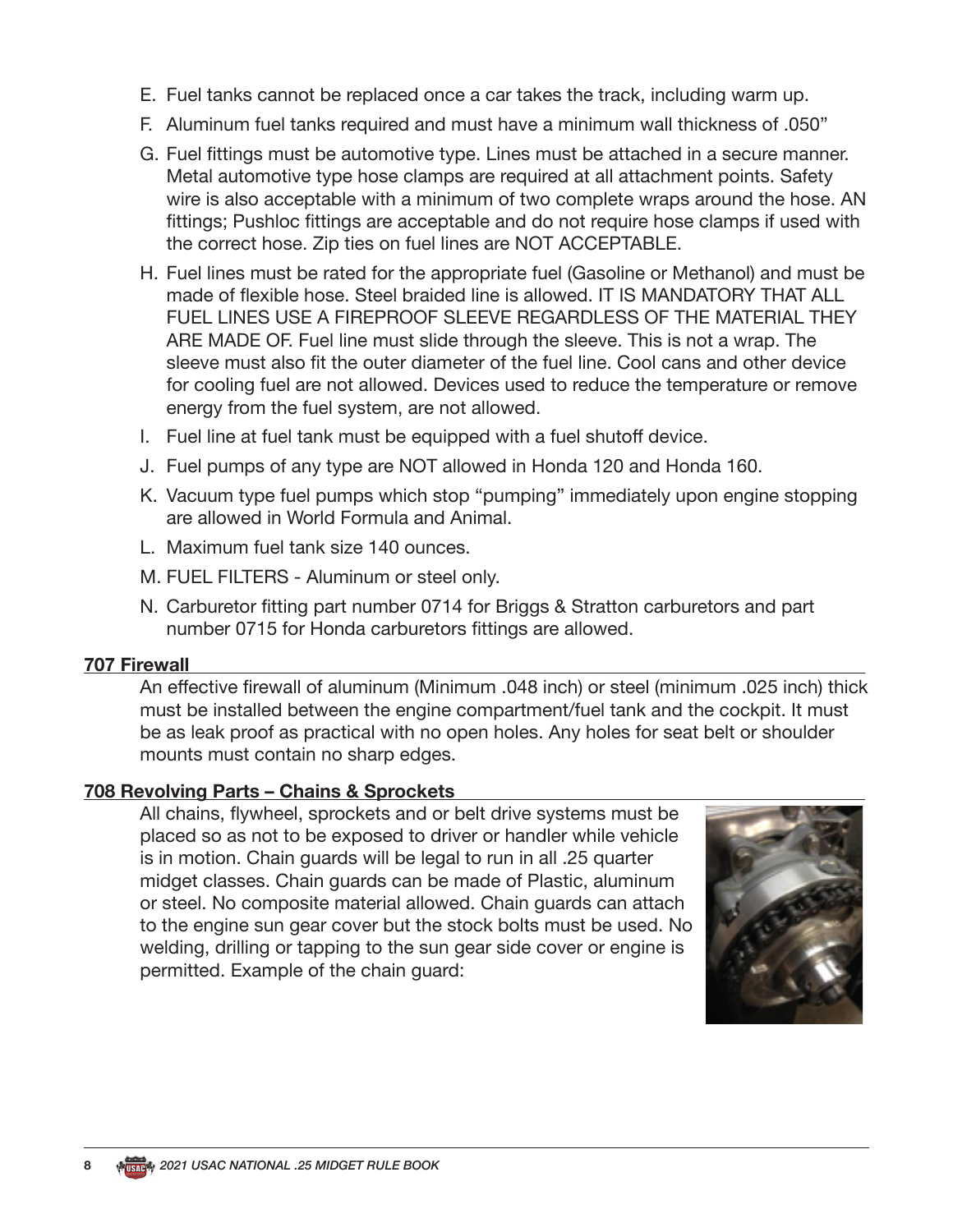### **709. Bumpers**

- A. The car must be equipped with a front and rear bumper securely fastened, using at least two grade 5 bolts or better, to the structural components of the chassis and designed without any stubs pointing downward.
- B. The bumper must be strong enough to be used to lift the car. Double bumpers with at least two connecting tubes are required. Horizontal tubes must be at least two inches apart.
- C. Front and rear bumper tubes must be mounted over each other with a maximum rake of 15 degrees from vertical. They must have at least two inches of radius bend on the ends.
- D. Front and rear bumper must not extend more than three inches out past the main frame rail.
- E. The bumpers must be constructed of metal tubing having a minimum wall thickness of .049 inch. No ballast is allowed in the bumper tubing. Titanium and composite materials are not allowed. No solid bumpers permitted.
- F. Bumpers must be mounted with minimum 6-32 to max 10-32 grade 5 or better bolts, minimum of two bolts per bumper.

### **710 Nerf Bars**

- A. All cars must be equipped with nerf bars (Side bumpers) starting at the rear, just forward of the rear tire. The nerf bars must extend outward to at least the center of the rear tires. The nerf bars cannot extend beyond the outside of the rear tires, measured by a straight edge parallel to the rear tire.
- B. Nerf bars must be constructed from steel and with a minimum wall thickness limited to a minimum of .049 inch. A maximum of four horizontal and/or four vertical tubes are allowed in the construction of nerf bars. No ballast is allowed in the nerf bar tubing. Titanium and composite materials are not allowed. Panels on the nerf bar will not be allowed. Solid nerf bar is only permitted on left side.
- C. Nerf bars must be mounted with a minimum 6-32 to maximum 10-32 grade 5 or better bolts, minimum of three bolts per nerf bar. If the shoulder bar is welded to the left side nerf bar the top bolt of the shoulder bar can be considered the third (3rd) nerf bar bolt. The shoulder bar must be bolted at the top mounting point. If the shoulder bar is bolted to the nerf bar the nerf bar requires three (3) mounting bolts and the shoulder bar requires bolts at all attachment points.

#### **711 Steering and Suspension**

- A. Tie rod or rack and pinion steering only. No cable systems allowed.
- B. Steering system must not allow the drivers legs to impair right or left steering.
- C. Steering may not go past center in either direction to keep steering from locking.
- D. Steering wheel hub must be padded, and must be at least 1 inch thick, and must be at least two inches outside diameter.
- E. The use of carbon fiber, titanium or other composite material as a steering shaft, radius rod, tie rod or suspension component is not allowed.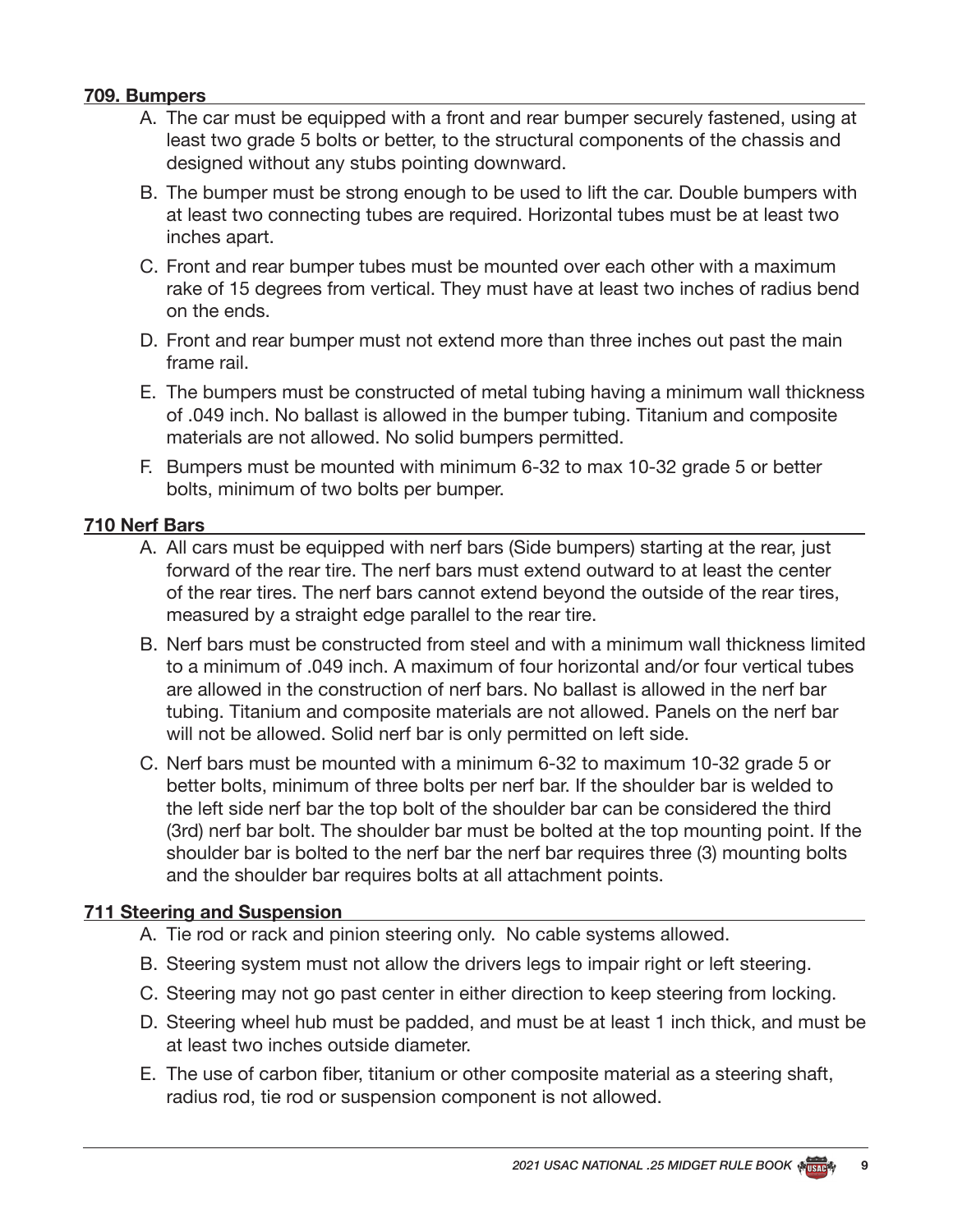- F. Radius Rods, Steering Rods, & Track locating rods must be constructed of aluminum tubing with a max of OD of .850" and max wall thickness of .1875. Rod ends may be constructed of ferrous materials however the maximum length of adapter is 1 ½".
- G. Bird Cages, torsion bars and sway bars may not be constructed of titanium and/or composite materials.
- H. Shock absorber and components must originate from an approved manufacturer. Shock absorbers must be a mono-tube design using a deflective disc type valve that controls the oil flow through the shock piston. Only a single piston is permitted in the shock main body and one (1) floating piston is permitted in the integral gas reservoir. Remote gas reservoirs are not permitted. Shock absorbers must provide a resultant force dependent upon piston velocity only. Shock absorbers must extend and compress fully with no interruption. All shock absorbers and components must be approved by USAC prior to competition.

The following is a list of current USAC approved shock absorber manufacturers:

| Advanced    | Penske        |
|-------------|---------------|
| <b>AFCO</b> | Smoker        |
| Ashley      | <b>Tanner</b> |
| CSI         | Tremble       |
| Hunter      | <b>VRP</b>    |
| Integra     | Genesis       |
|             |               |

Shock manufacturers not listed may have received prior approvals. Please contact USAC for any questions regarding a shock manufacturer not listed.

- I. Only one (1) shock absorber per wheel will be permitted.
- J. One travel indicating o-ring per shock will be permitted. The travel indicating o-ring must not exceed 1/4 inch in thickness. The travel indicating o-ring must not interfere with suspension travel. This o-ring is the only permitted part that may be installed on the exterior portion of the shock shaft other than the lower shock mounting hardware.
- K. All downward chassis movement while the race car is in competition must be limited ONLY by the normal increasing stiffness of the coil springs or torsion bars or the bottoming of the chassis against the race track whichever occurs first. Travel limiting devices, bump stops, droop limiters, cables, or any other device that interferes with the afore mentioned will not be permitted.
- L. Only one (1) coil spring per wheel will be permitted. Coil springs must be mounted on the O.D. of the shock body. Additional springs mounted on the shock shaft will not be permitted.
- M. The coil springs must have a linear spring rate.
- N. Coil springs must be manufactured using solid magnetic steel wire. The coil spring wire O.D. must be the same throughout the entire coil spring. The coil spring must be of the closed end design on both ends. The coil spring spacing between the coils must be equal. The O.D. of the coil spring coils must be the same throughout the entire spring with the exception of the first and last coils. The first and last coils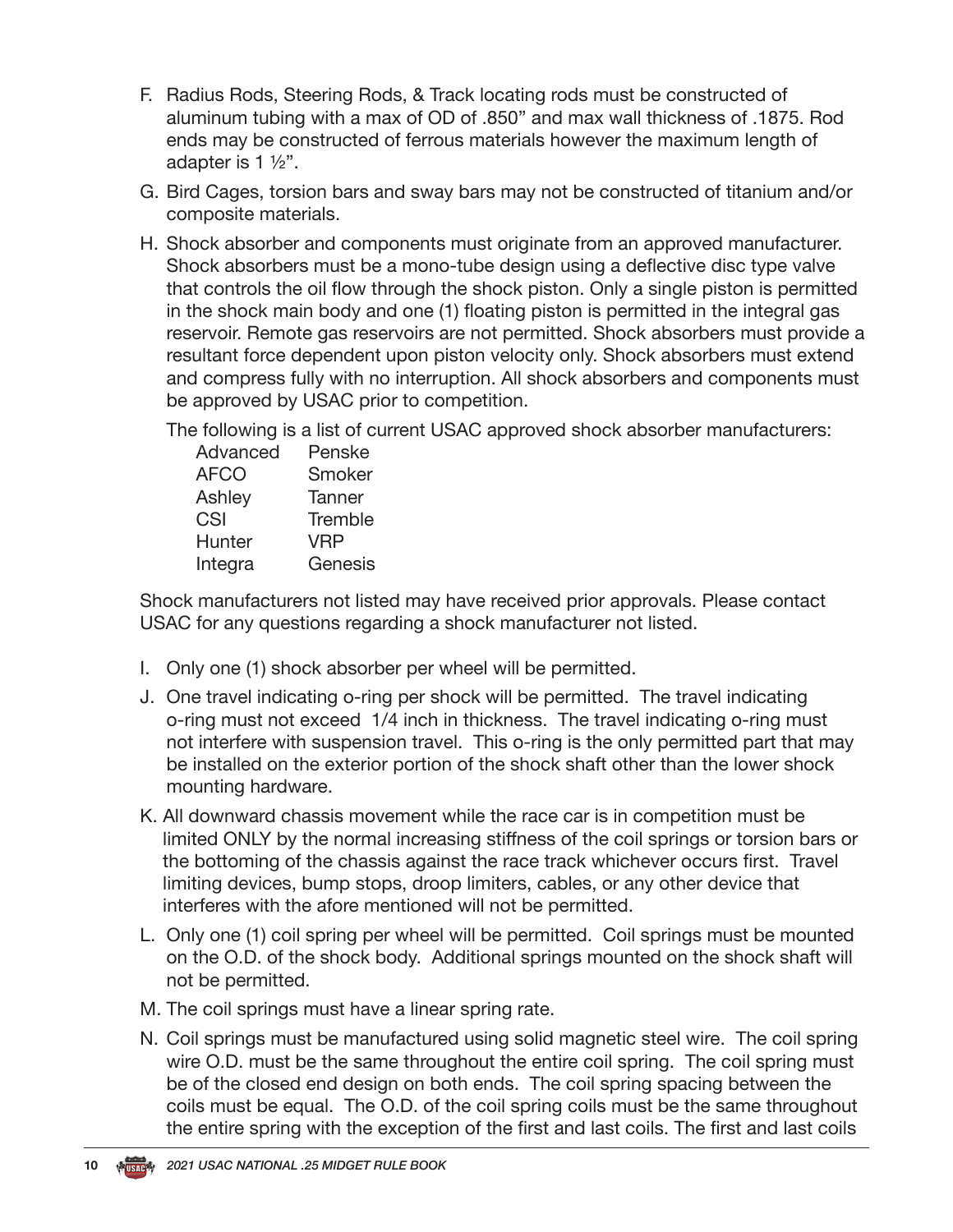may be reduced in diameter for fitment to the shock body. If reduced in size both the first and last coil must be reduced equally.

- 1. Coil springs to be solid magnetic steel. No designer alloys, titanium, aluminum, carbon or fiber glass, or materials other than magnetic steel. Magnetic coatings do not comply. One spring on O.D. of shock body is allowed.
- 2. Only linear wound design springs permitted. No progressive or tapered springs. All springs ends will be of closed design.
- 3. Torsion bars and anti-roll bars to be magnetic steel. No designer alloys, titanium, aluminum, carbon or fiber glass, or materials other than magnetic steel. Magnetic coatings do not comply.
- I. Titanium or composite steering wheels not allowed.
- J, No data acquisition devices allowed on steering wheel.
- K. INDEPENDENT FRONT SUSPENSION

#### Lower Control Arm

If the lower control arm has a single attachment point to the frame it can be of steel construction but can only be constructed from steel tubing with a .755" maximum outside diameter and a wall thickness of .065" maximum. Threaded tube ends can be no longer than 1.000" total overall length.

### Lower Control Arms

If the lower control has a single attachment point to the frame and is constructed out of solid aluminum flat bar or plate the maximum size is 1.000"x1.000". If constructed from aluminum tubing 1.000" x 0.120 wall maximum. If the lower control arm has two or more attachment points to the frame it must be constructed out of aluminum tubing with an outside diameter of .688" maximum and a wall thickness of .188" maximum.

#### Upper Control Arm

All upper control arms must be constructed out of aluminum tubing. .688" maximum outside diameter with a .188 wall thickness maximum

L. No rocker arm, bell crank or cantilever type suspension is allowed. If rear torsion bar suspension or a rear sway bar is used, the bottom of the rear shocks may be mounted to the arm that connects the birdcage to the torsion/sway bar. All shocks and springs must be mounted from the chassis down to the axle, birdcage, and/ or rear torsion/sway bar in a manner that keeps the shock and spring in an upright position; no greater than a 30 degree angle from 90 degrees. The shock and spring will be on a vertical plane from the chassis to the axle, birdcage and/or rear torsion/ sway bar arm; to which the bottom of the shock is connected.

#### **712 Axles**

- A. Independent rear suspension is not permitted.
- B. No portion of the axle, hubs or nuts can extend beyond the outer edge of the wheel rim.
- C. All front axles must be constructed of steel. All rear axles must be constructed of steel, aluminum, carbon composite or titanium.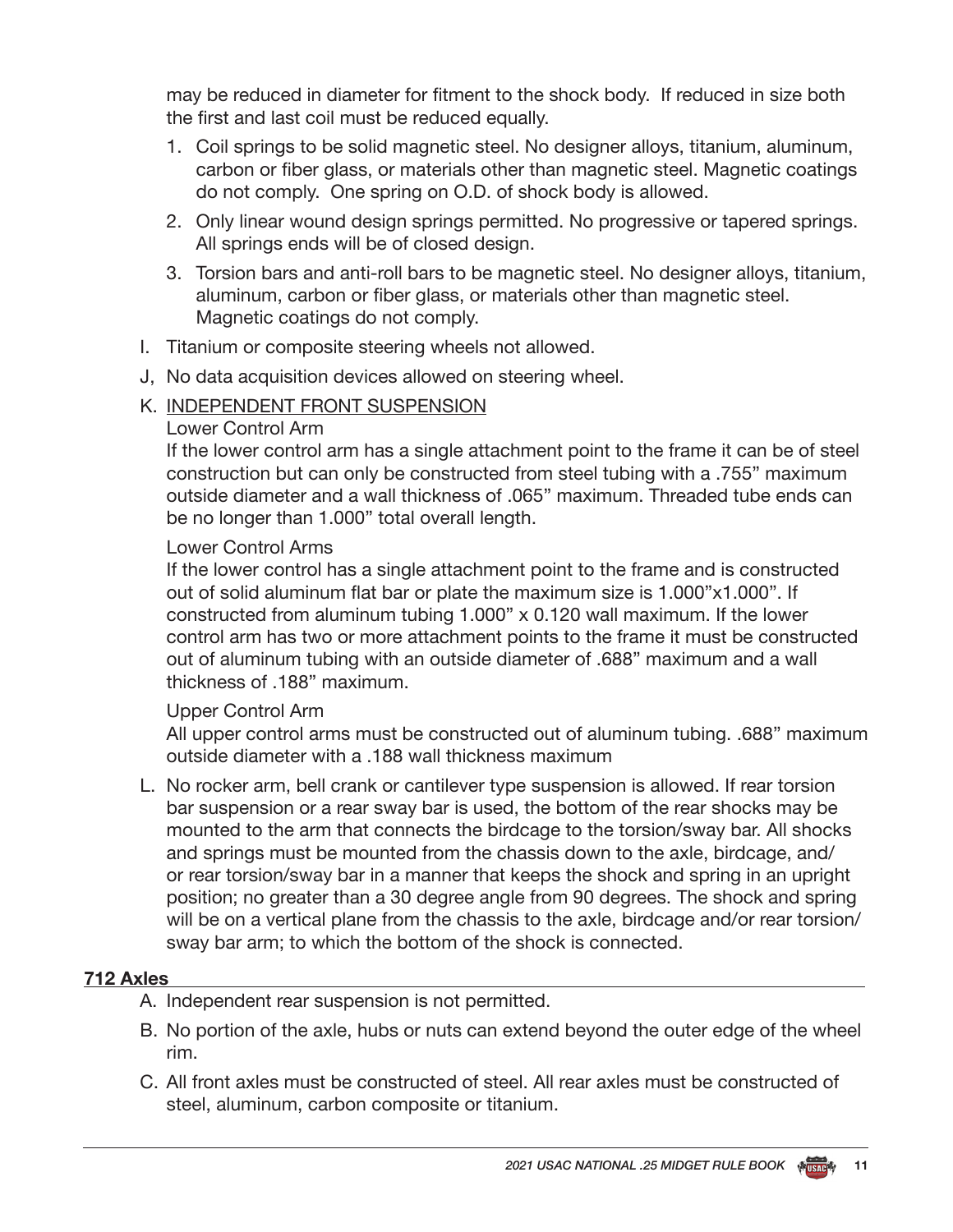### **713 Wheels**

- A. The number of allowable wheels is restricted to two (2) front wheels and two (2) rear wheels on each car.
- B. The rim diameter must be at least 5 inches and no more than 6 inches.

#### **714 Tires**

- A. Any device(s) used for warming the tires prior to competition is prohibited.
- B. All tire sizes and compounds must be selected from the approved Hoosier tire list for the event and surface raced on (Pavement or Dirt), see 737.
- C. The use of any device(s) to alter the air pressure of the tires while the car is in motion is prohibited.
- D. "Dry Tire" Rule It is prohibited to use traction compounds or any substance that might alter the physical properties of a tire as supplied by the manufacturer. Tire cleaners/shiners, tire softeners, track adhesives, brake fluid, diesel fuel, etc. will not be permitted on the tires. Any tires with signs of these products on or inside them will be impounded for further testing.
- E. USAC has the right to confiscate any tire at any time. A 2 x 2 patch/sample of the tire is to be removed and placed in a glass jar. The jar then is to be sealed with secure tamper proof tape (must be obtained through USAC) and signed by both the USAC Representative/USAC club official and representative of the tire in question (parent or guardian of the tire in question are ultimately held responsible). Tire sample will then be mailed to USAC office with any associated fees and completed confiscation form within 48 hours.
- F. The penalty for a chemically altered tire is up to a one year suspension for the driver, parent/guardian and car owner(s) of the tire found to be illegal in all classes at all USAC sanctioned events (local, regional, and national), second offense is up to a lifetime suspension for the driver, parent/guardian and car owner(s) of the tire found to be illegal in all classes at all USAC sanctioned events (local, regional, and national) (second offense) and forfeiture of all accumulated points. See Appendix II, Section 1715.
- G. Tire buffing and grinding will be permitted. Tire shaving and profiling will be permitted, however, equipment and/or machines that cut material from a tire (shaving or profiling) will not be permitted at USAC.25 National events.

#### Tire Protests

- Protest must be in writing and filed with the tech inspector within 15 minutes, after feature race is completed. Tires protested will be marked and not confiscated until completion of the event. Handlers may not protest more than one car per event and may not protest same driver more than once per calendar year.
- All protests will be handled by the Club President and/or Tech Director and must be accompanied with a \$500 cash deposit and will not be refunded, regardless of the outcome of the protest. If the tire being protested is found legal, a new tire will be provided to the driver being protested by the protestor.
- Any situation not covered by these rules shall be referred to USAC for decision. This protest must also be in writing and accompanied by deposit.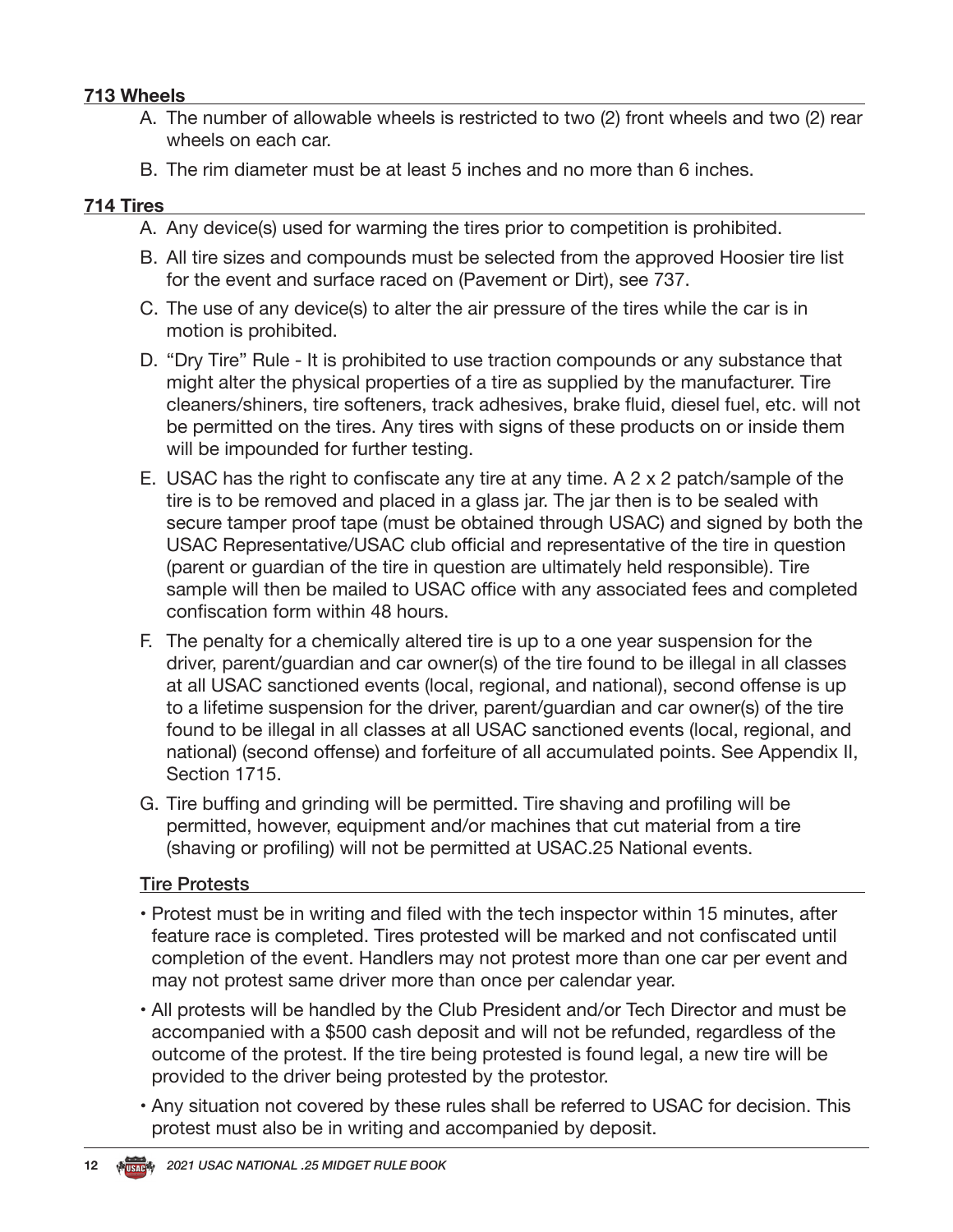### Tire Protest/Confiscation Procedures:

 *Items needed - New small glass jar, cutting instrument, USAC tamper-proof tape, confiscation form*

A USAC.25 confiscation form must be completed prior to samples being taken. This must be completed by USAC and/or club official - Place the competitor label portion of the USAC tamper-proof tape provided by USAC that corresponds with this sample in top corner of the form; ask handler/representative of tire in question to take a picture of this form or make a copy of it for their records

A 2x2 patch/sample of the tire is to be removed and placed in a new, unused glass jar. The patch/sample taken must be done in the presence of the handler(s), tech official and at least one additional club officer. These two officials must be unbiased and not have any relation to or directly involved with the handler(s)of the tire sample being taken.

Once the sample is placed in the glass jar and secured with a lid, it then must be sealed with secure tamper-proof tape provided by USAC. In addition, this tape must be signed by both USAC Representative/USAC club official and representative of tire in question (parent or guardian of the tire in question are ultimately held responsible).

USAC.25 strongly encourages clubs/regions to send samples to USAC National for verification that chain of command protocols were followed prior to sending to lab. This process allows failed test penalties to be consistent across national, regional and club levels. Penalties for failed samples sent directly to the lab are *only enforceable at the club level of that specific club*. Samples must be received no later than 72 hours following the completion of the event.

### **715 Throttle**

A. Two (2) return springs recommended be connected to the throttle.

### **716 Brakes**

- A. Cars must be equipped with an effective braking system. A minimum of one wheel brake is required, located on the rear axle. The brake must be able to lock the drive wheel(s)
- B. Master cylinders not fixed to the frame must have flexible lines. Copper tubing is not acceptable anywhere in the system.
- C. Brake discs are limited to being manufactured of steel, ferrous, aluminum alloy or Titanium. Carbon or carbon composite brake discs or components are not allowed. Brake pad material is open.
- D. Cars must be equipped with a full brake pedal or positive full stop
- E. No plastic brake lines.

#### **717 Clutches**

- A. The use of onboard starters and a de-clutching device on a quarter midget is not allowed.
- B. All quarter midgets will be direct drive.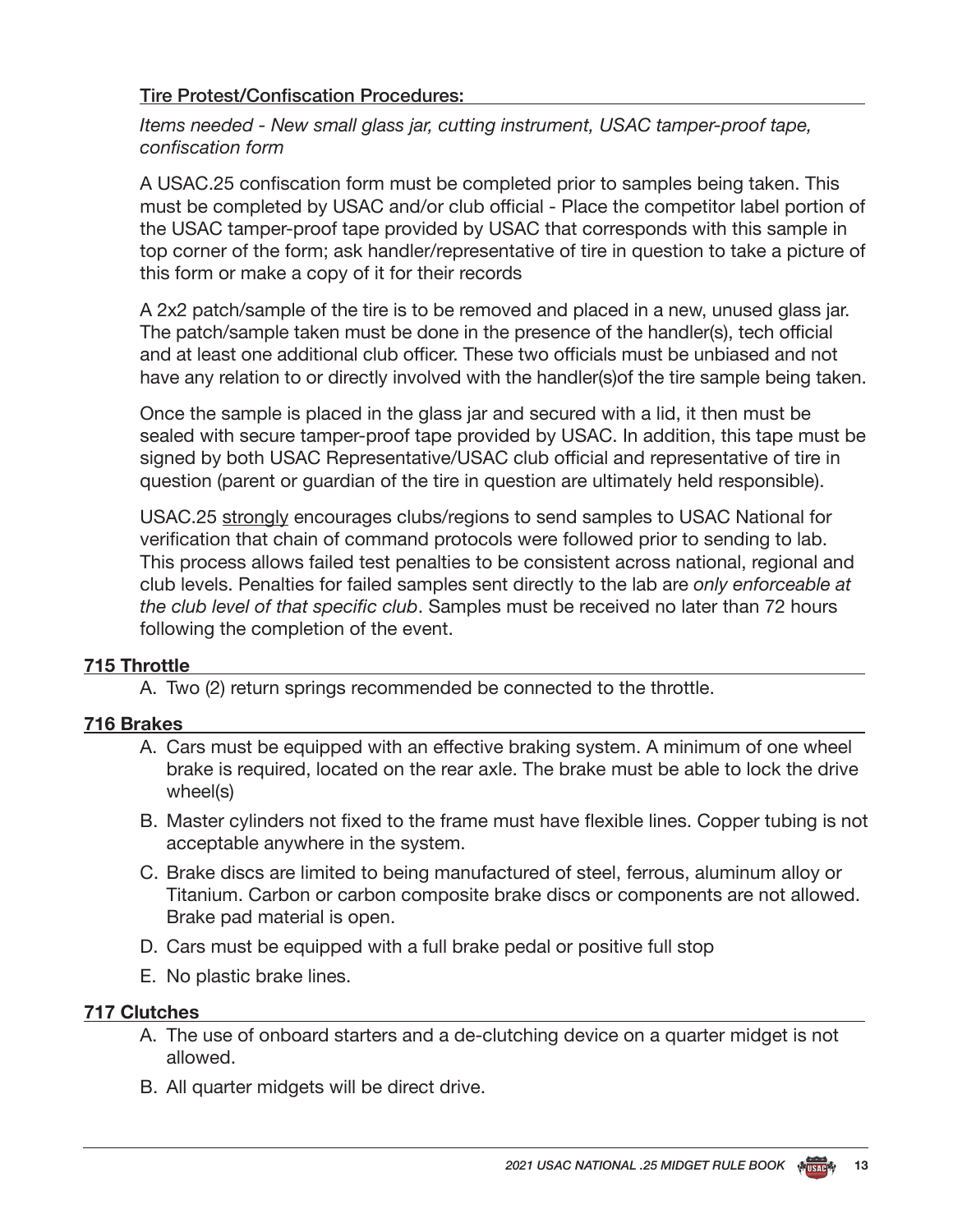### **718 Engines**

All engines subject to technical specifications contained in the quarter midget technical manual(s)

### A. **Quarter Midget:**

#### 1. **Rookie Classes:**

Honda 120 and Animal motors as specified in technical manual

### 2. **Honda 120:**

Honda 120 motor as specified in technical manual Timing max is 20 deg. (with key or flywheel)

3. **Honda 160:**

Honda 160 motors as specified in technical manual

- **4. Briggs and Stratton World Formula** Briggs and Stratton World Formula as specified in technical manual
- **5. Briggs and Stratton Animal** Briggs and Stratton Animal as specified in technical manual

### B. **All Classes**

- 1. Air cooled only and no external liquid cooling devices
- 2. No fuel injection or supercharging
- 3. Flywheels must not freewheel.
- 4. NO liquid cooled engines allowed in Quarter Midgets
- 5. No external cooling devices
- C. **Restrictor Devices** (Unaltered) must be used in the following:

|                      | 1. Red Rookie (Honda)      | <b>Red Rookie (Animal)</b>  |
|----------------------|----------------------------|-----------------------------|
|                      | <b>Blue Rookie (Honda)</b> | <b>Blue Rookie (Animal)</b> |
| <b>Junior Honda</b>  |                            |                             |
| <b>Junior Animal</b> |                            | <b>Senior Animal</b>        |

- 2. Restrictor plates will be supplied by USAC to Clubs at a nominal cost.
- 3. USAC or QMA approved plates allowed. Plates must be dated 6/09 or newer. USAC strongly encourages the use of the USAC plate.
- 4. Identification tab must be visible. Technical inspections of plate at any time by removing plate and inspecting surface and hole size.
- 5. Alterations of any kind will be disqualified.
- 6. Failure to use proper size restrictor plate in any designated classes or any alteration of restrictor plate is cause for immediate DQ and applicable suspension with Animal or Honda Suspension Program.
- 7. **HONDA Restrictors –**

**Red Rookie =** .3125" (5/16"),

```
Blue Rookie = .4375" (7/16)
```

```
Junior Honda = .4375" (7/16")
```
Restrictor must be installed between carburetor and plastic insulator, with a stock gasket on each side of restrictor. All airflow must pass through restrictor.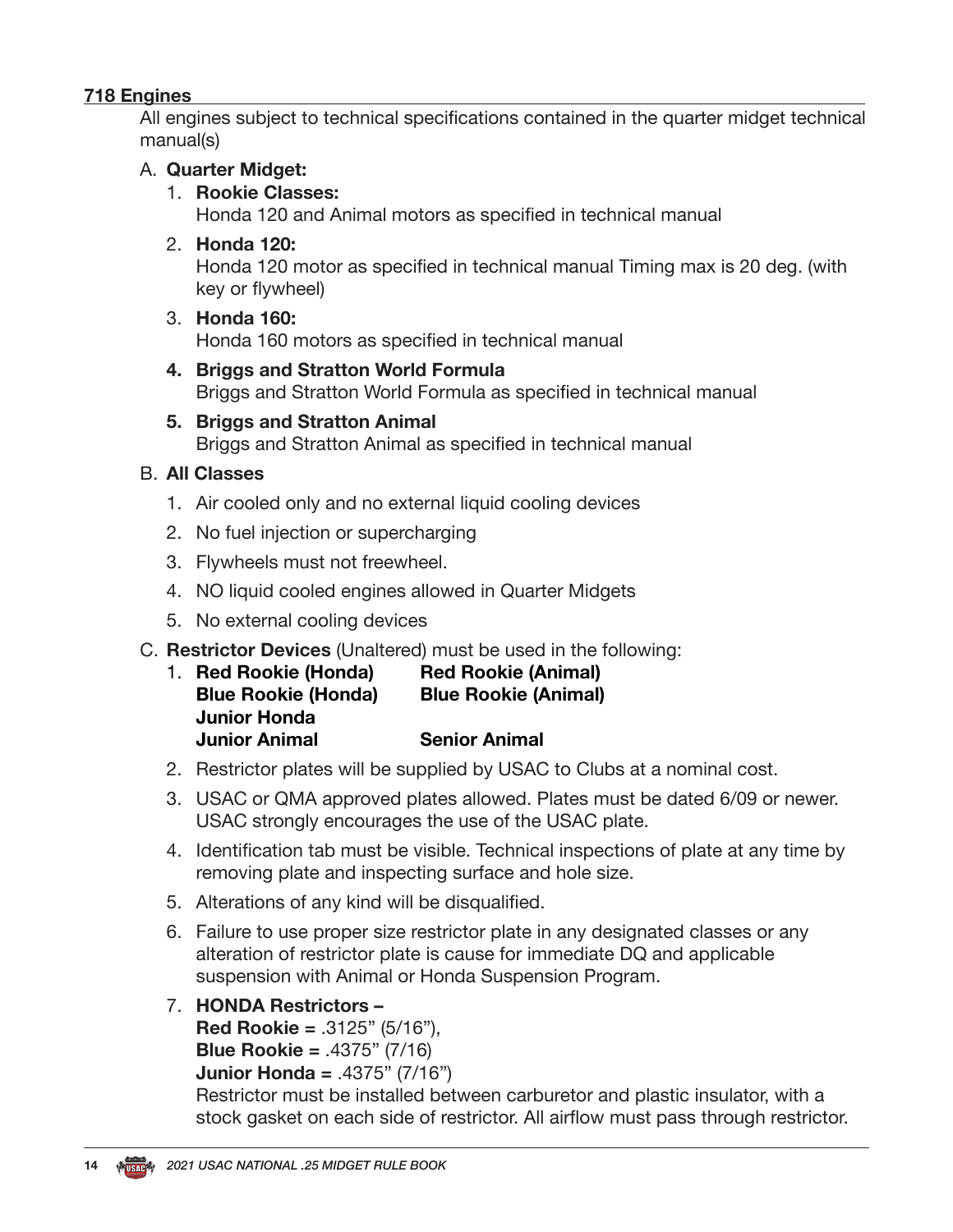8. If a restrictor plate is removed for racing in a non-restricted division by another driver, then it is allowable to run 2 gaskets temporarily.

### 9. **Restrictor Dimensions**

| <b>Division</b>      | Color                                                                                                                                                                                                                                                                                                                           | <b>Restrictor</b> |  |  |  |  |  |
|----------------------|---------------------------------------------------------------------------------------------------------------------------------------------------------------------------------------------------------------------------------------------------------------------------------------------------------------------------------|-------------------|--|--|--|--|--|
| Red Rookie (Honda)   | Red                                                                                                                                                                                                                                                                                                                             | .3125"            |  |  |  |  |  |
| Red Rookie (Animal)  | Briggs Animal long slide (#555728) must be used.<br>Overall length = $1.825$ , .285 maximum throttle travel<br>check with carb gauge. Black USAC restrictor plate<br>- 3 Hole - 2510 (same plate at Jr. Animal). The gear<br>ratio required for the Jr. Rookie Animal engine - 5.15<br>(33/28) with the Briggs gear box (6.07). |                   |  |  |  |  |  |
| Blue Rookie (Honda)  | <b>Blue</b>                                                                                                                                                                                                                                                                                                                     | .4375"            |  |  |  |  |  |
| Blue Rookie (Animal) | Briggs Animal long slide (#555732) must be used.<br>Overall length $= 1.800$ , .310 maximum throttle travel<br>check with carb gauge. Black USAC restrictor plate -<br>3 Hole - 2510 (same plate as Jr. Animal).                                                                                                                |                   |  |  |  |  |  |
| Jr. Honda            | <b>Blue</b>                                                                                                                                                                                                                                                                                                                     | .4375"            |  |  |  |  |  |
| Jr. Animal           | <b>Black</b>                                                                                                                                                                                                                                                                                                                    | .2510"            |  |  |  |  |  |
| Sr. Animal           | Gold                                                                                                                                                                                                                                                                                                                            | .5730"            |  |  |  |  |  |

### **719 Fuel - Air**

A. Fuel is restricted to gasoline, and/or methanol only, as specified by the class. The addition of any unauthorized material(s) to the fuel is strictly prohibited. 1. Honda 120, Honda 160, Lt and Heavy Mod, Animal & World Formula:

Gasoline, automotive, "Pump" 89 Octane only per spec format. No White, Aviation or "Racing" fuel.

2.AA: Straight methanol OR gasoline. No additives.

- B. The addition of any material(s) to the intake air or the addition of any mechanical device(s) essential to the application of this material(s) is strictly prohibited.
- C. All fuel is subject to testing at any time. Any fuel that does not conform to the USAC standards, as administered at the track, will be considered illegal. The use of illegal fuel will result in disqualification and or suspension from that particular class. First offense up to 30 day suspension in particular class for driver with fuel found to be illegal. Second offense up to a 1 year suspension for driver with fuel found to be illegal in a particular class. Third offense will be a lifetime suspension from all USAC .25 Midget sanctioned events. (Infractions accumulate as a whole. Two infractions is two infractions. One infraction in two different classes is treated as two infractions.)

### **720 Shut Off, Ignition, Battery and Electronic Equipment**

A. All cars must be equipped with a fully operational on/off ignition switch or emergency shut-off located within easy reach of the driver. It must be located in the upper left portion of the drivers compartment or on the steering wheel. Switch and bracket should be located to prevent contact with drivers knee. Switch must be installed so when the handle is down, or rearward, the ignition is off. Penalty for not having a fully operational on/off ignition will be a race DQ. Reattaching once the checkered flag has been shown will not be allowed.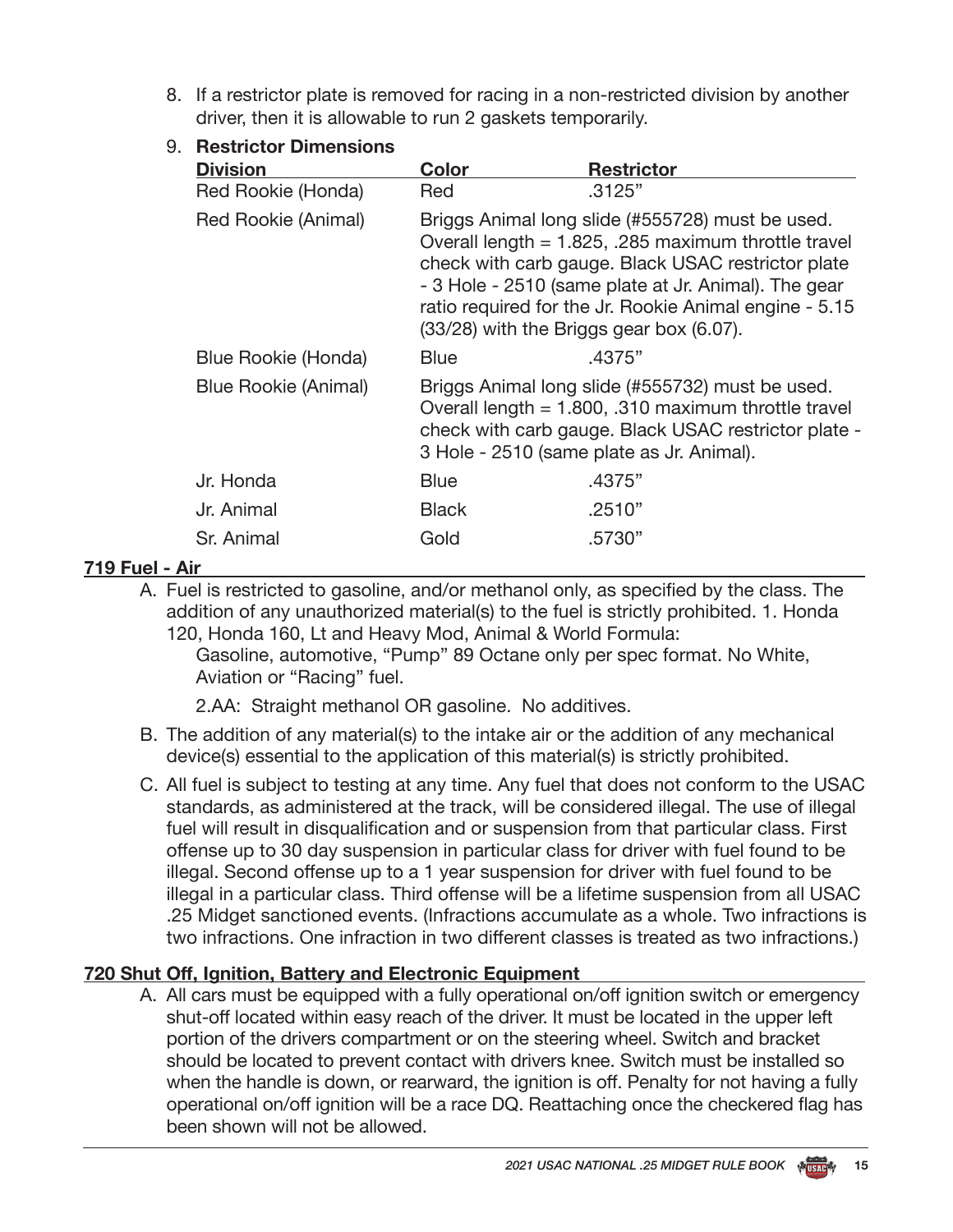- 1. Only one ignition switch may be installed, EXCEPT when car is running in rookie class, a second switch mounted on the upper rear of the roll cage is MANDATORY so that officials, handlers and corner workers may shut off car.
- B. Battery Battery must be securely mounted.
	- 1. All wet-cell batteries mounted in cockpit area must be enclosed and vented out of cockpit.
- C. All engine electronics must be securely mounted.
- D. Electronics that provide traction control are prohibited. All electronic components may be inspected, sealed or confiscated by USAC at any time. The penalty for utilizing traction control is a minimum one year suspension from competition.
- E. Data collection devices that can control any part of the car, measure active suspension travel, tire pressure, wheel speed, spring loads, steering position, throttle position and brake pressure are prohibited.
- F. Data may be gathered from the engine, however, this data may not be in communication with ignition electronics except for the tachometer. A throttle position sensor (TPS) may not be part of the engine data collection.
- G. All data acquisition and measuring devices shall be mounted securely within the roll cage or down tubes. No data acquisitions allowed on steering wheel or in sight of the driver.
- H. The use of in-car video cameras (including mounted GoPros) are not permitted in the car during on track activity at USAC.25 National events. Failure to comply will result in a Race Day disqualification. The use of one (1) in-car video recording device may be allowed at the discretion of officials at local club races and regional races. This device must be mounted securely within the confines of the frame rails but out of the driver's line of sight. The approval of the mounted location for the device will be at the discretion of the event race director and/or technical director. Live streaming of on-track activity from these devices is not permitted.

### **721 Radios**

- A. The use of in-car radio transmitting devices is prohibited
- B. No Radio communication with the driver is allowed during a race or event.
- C. Only one-way communication from USAC Race Control may be allowed.
	- 1. When used, participant may only use a RACING ELECTRONICS "Legend" or an approved non scanning RACECEIVER device.
- D. No open-air transmission of USAC official radio is permitted on premises. Failure to comply with this will result in the team being disqualified from the event.

### **722 Oil Catch**

- A. All cars are required to have a catch can if the engine is vented. All breathers, engine vents and catch cans are to be placed in the engine compartment tail section or air box.
- B. The frame cannot be used as a catch can.
- C. Oil breathers must be located so as not to endanger the driver.
- D. Oil may not be added to the engine supply during a race.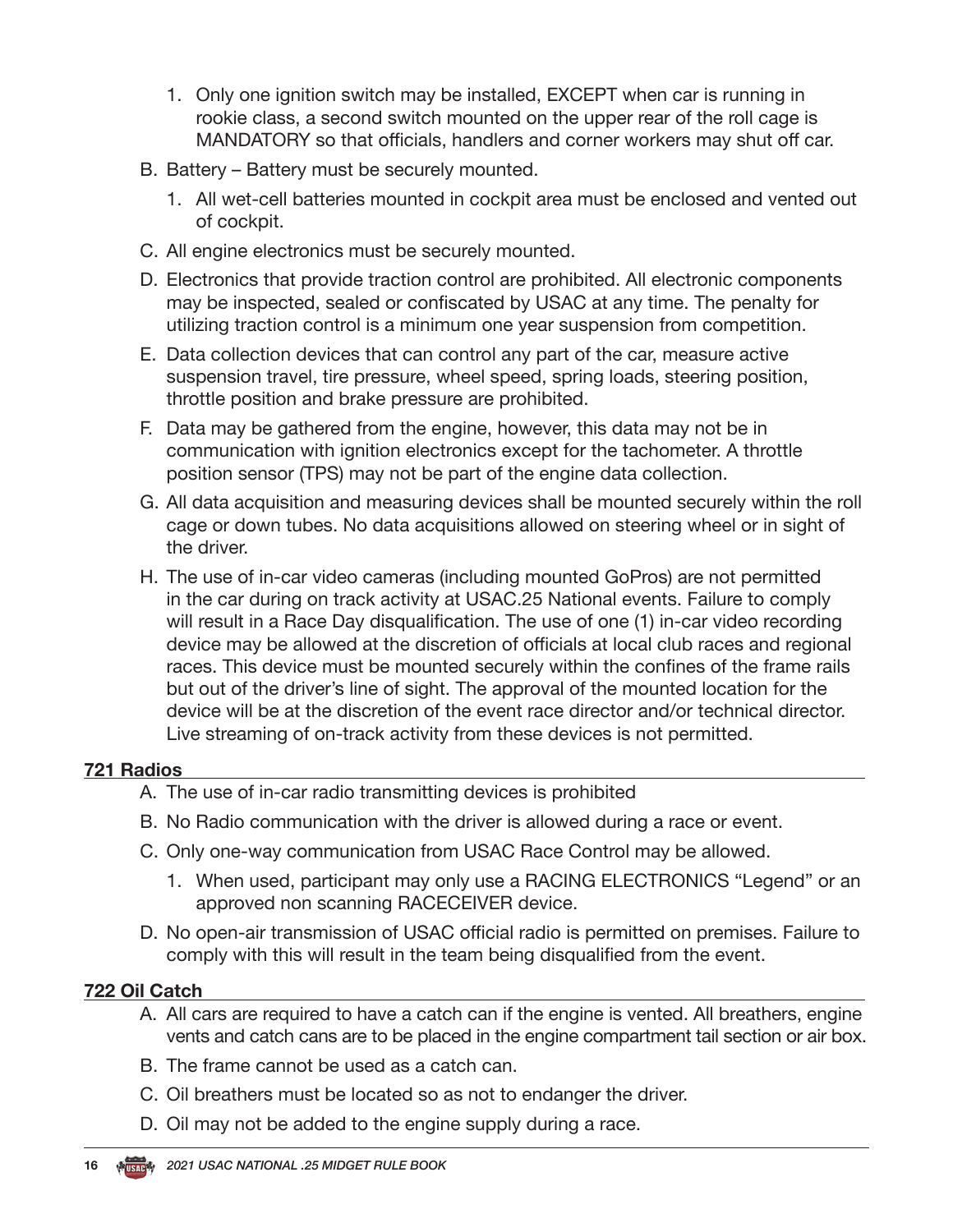Hose must be connected to the catch can at all times. No replacing or attaching after the checkered flag. Must be connected upon crossing scales. Race DQ only.

### **723 Exhaust**

- A. Exhaust systems must be designed to create a minimum fire hazard and a minimum hazard to other competitors.
- B. Exhaust system must extend outside of engine housing.
- C. Exposed portions of exhaust system must not be higher than the rear tire.
- D. Exhaust system must not extend outside of a straight edge extended from rear edge of rear tire and rear of the rear bumper.
- E. Exhaust systems facing forward must not extend outside of nerf bar.
- F. Drilling holes in the baffles is prohibited. Inside seam of baffle must be straight, although seams may not be parallel in baffle) A nut or washer welded onto muffler flange is allowed for safety wiring.
- G. All classes must use a tailpipe and muffler combination conforming to technical manual specifications. Muffler must retain the threaded flange on Honda exhausts.
- H. Clamps should be positioned with screw adjustments, bolts and excess strap material facing inboard when possible.
- I. Exhaust system must be intact at scales. If any part comes off during race and not replaced before the checkered flag the car will be disqualified at the scale. No repairs after checkered flag is waved.
- J. All exhaust must pass through the mufflers.

### **724 Seating**

- A. Cars must have a web type safety belt with quick release buckle. Safety belt must be securely fastened to the frame. Pull up lap belts are recommended.
- B. Use of safety belt is required at all times, and belt should be worn as tight as possible.
- C. Seat belt must be worn in such a manner that it passes around the pelvic area at a point below the anterior superior iliac spine. Under no condition may it be worn over the area of the intestines and abdomen. (Lap portion of safety belt must be located so that pressure is across driver's hips).
- D. Metal quick release is preferred.
- E. Minimum of a five point safety belt is mandatory.
- F. Double Shoulder straps are mandatory. They must be worn securely across the right and left shoulders, and should be worn as tight as possible.
- G. No restraining device may be used to keep the drivers head or body outside of the shoulder bar.
- H. Anti-Submarine belt mandatory.
- I. Both the fastening design and condition of the straps are subject to the inspection of USAC.
- J. Shoulder straps must be attached directly to a strong structural member of the chassis close behind the driver's head and neck.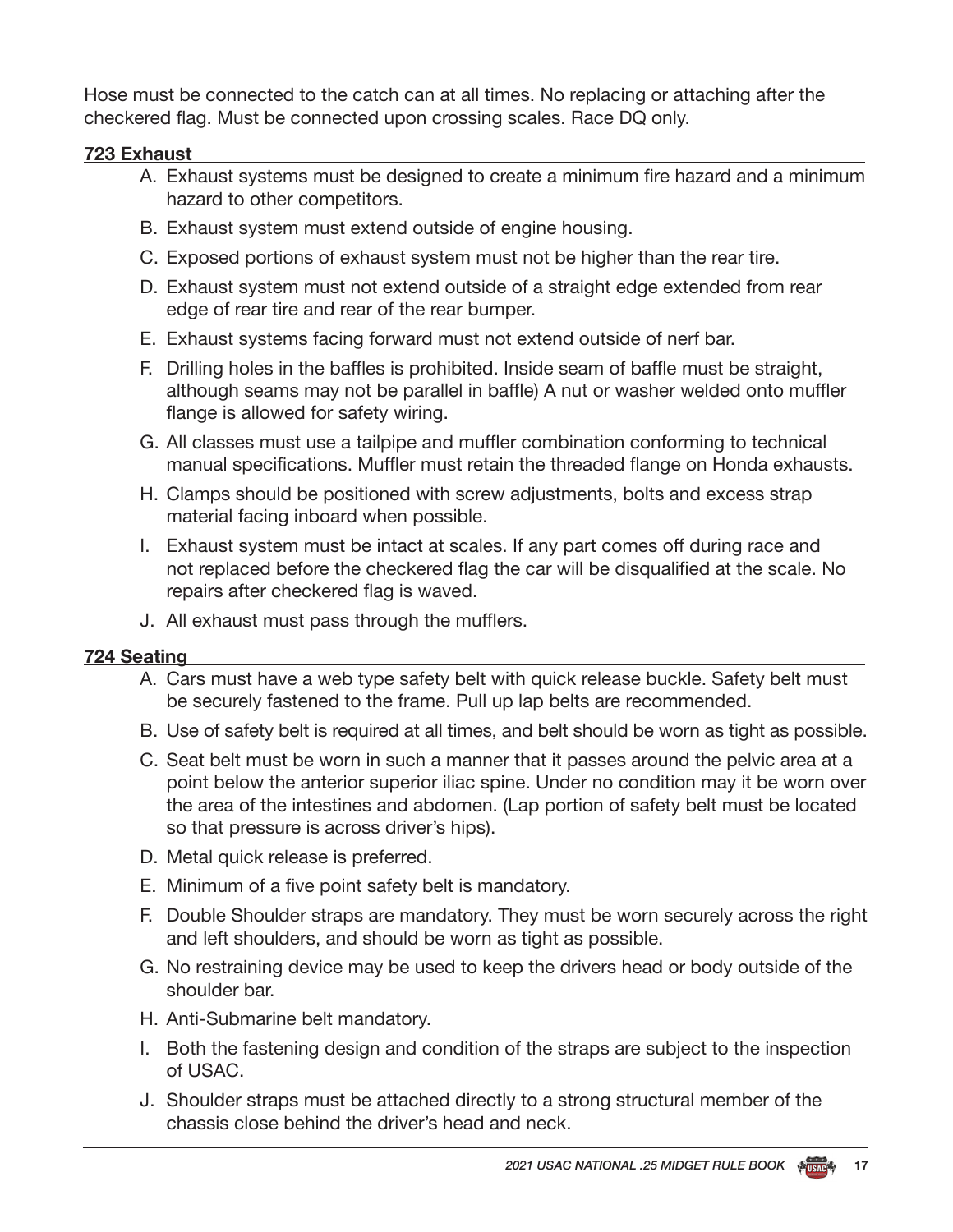- K. The term of usage for restraints will be two (2) years from the date of manufacture as prescribed by the date on the restraint label for restraints labeled accordingly or when the restraint reaches the expiration date for restraints labeled with such. Restraints must be used in accordance to SFI specifications in regards to the size and weight of the competitor. It is the responsibility of the competitor, not USAC, to use restraints in accordance to SFI specifications.
- L. *Aluminum seats may be used.* The seating system should provide a lateral support on both the left and right sides. It is recommended that the seat provide left and right lateral support for both the shoulders and head.

#### **725 Fire Prevention**

- A. No smoking including electronic cigarettes, will be permitted in hot chute, staging area, flag stand, work areas, racing surface, scale and fuel areas, especially whenever fuels may be exposed to the atmosphere. Anyone found violating this rule will be subject to removal from the area.
- B. Extreme care should be taken in the handling of fuels. Where local regulations are posted, they become a part of the USAC rules. Any individual found violating these regulations will be subject to fine and may be removed from the pit area.
- C. All clubs must have at least five charged canisters of FUEL BUSTER or equivalent placed in designated areas around racing surface.
- D. While refueling the driver must be out of the car. The penalty will be a DQ for the event from that class.

#### **726 Safety Equipment**

Any participant not complying in full with all safety requirements will not be permitted to compete. Safety officials have the right to safety any or all cars in any class at any time.

- A. **Helmets -** All participating drivers must wear a well fitted safety helmet designed specifically for auto racing (SA designation) that meet or exceeds the 2010 or better Snell Foundation or SFI 24.1, 2010 youth spec helmet specifications and are labeled as such. Helmets will be in good condition (no exterior cracks, evidence of impact or deteriorating interior lining). Helmets will be subject to inspection at each event by the Technical, Safety and/or medical representative. Hair must not be visible under the helmet or outside the driver suit/jacket. First offense, driver will receive a warning. Second offense will result in a race DQ.
	- 1. Visors/Face shields must be in the down position when on the racing surface.
	- 2. Clear, or amber, face shields must be worn after dark, or whenever track lights are turned on.
	- 3. No mohawks, spikes or decorative elements extending from the helmet are permitted.

#### B. **Uniforms**

1. **Suit** - All drivers must wear a one or two piece fire resistant suit which fits snugly around the neck, wrists and ankles, exposed skin not allowed. These items must meet SFI Foundation specifications 3.2A1 or higher. Jeans are not permitted. SFI 3.2A/5 mandatory in Formula Mod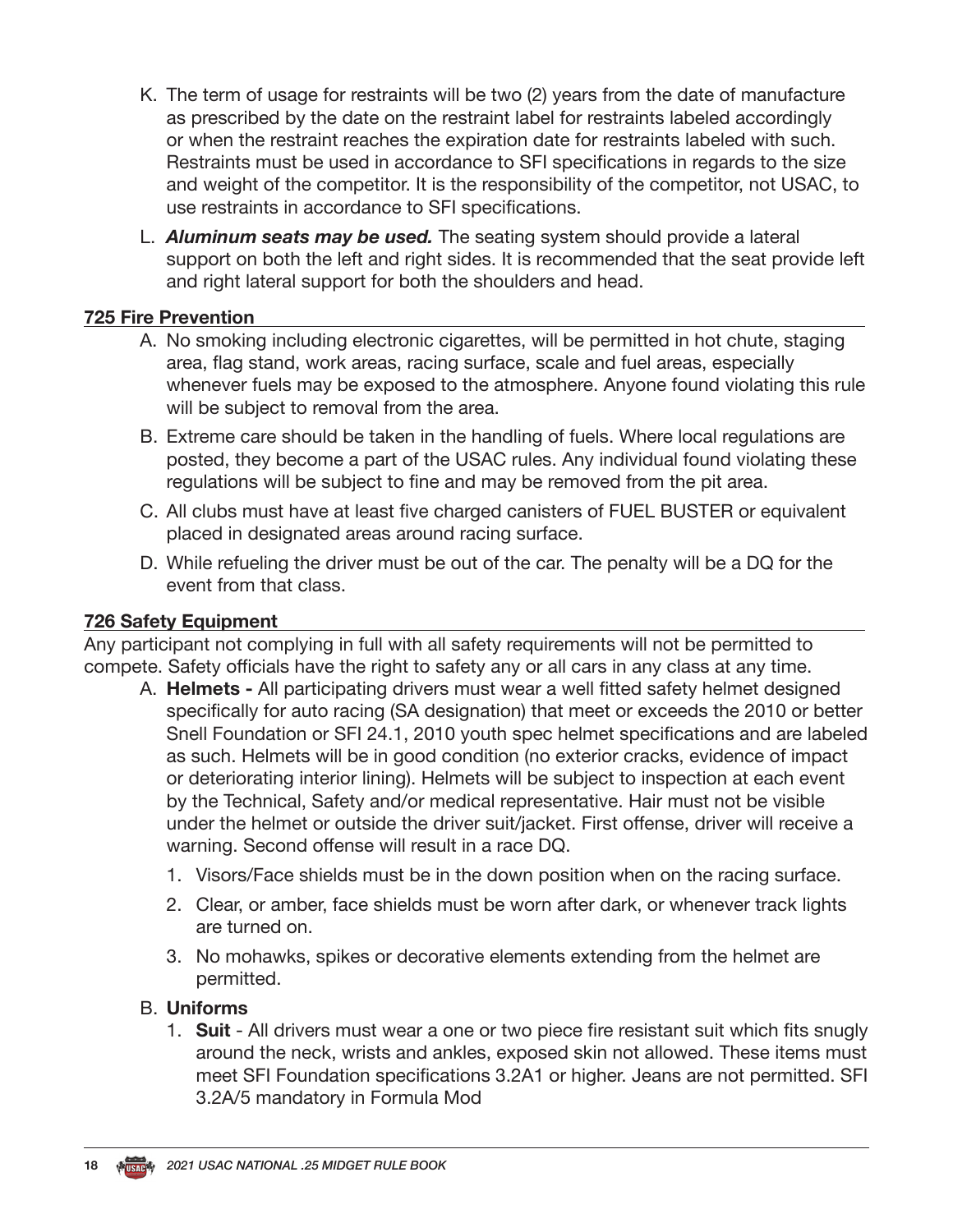- 2. **Head Sock**  Use of Nomex Hood/head sock is highly recommended. Mandatory in Formula Mod
- 3. **Nomex Underwear**  Recommended
- 4. **Gloves**  All drivers must wear Nomex or equivalent gloves that must completely cover the hands and fingers. SFI Foundation specifications 3.3 or higher.
- 5. **Shoes**  Must completely cover the feet, flat bottom shoes only.
- 6. **Neck Collar**  Neck collar is mandatory, must be made of Nomex or equivalent is mandatory except as noted here, recommended rating of SFI Foundation 3.3.
- 7. **Head & Neck Restraints** SFI approved 38.1 may be used without Neck Collar. Must be renewed within every five (5) years and always be current.
- C. **Arm Restraints**  Arm restraints are mandatory and must be worn at all times during competition. Center fastening point will be fastened in conjunction with quick release safety belts.
	- 1. Arm restraints are fastened securely to the driver's forearms, (between the wrist and elbow) never at or above the elbow.
	- 2. Arm restraints should be adjusted short enough to keep driver from reaching more than two or three inches above the steering wheel.
- D. **Roll Cage / Frame Padding**  Recommend that all chassis protrusions, frame tubes, roll cage tubes, steering shafts and roll bars in close proximity to the driver, to be padded with a securely attached high impact material.
- E. **Casts** Any driver with a hard cast on, will not be allowed in USAC competition. Any driver with a soft cast or brace, must receive clearance from the USAC National office and may require a doctor's release.

### **728 Dental Appliances**

All drivers are required to remove all dental appliances before starting an event. (Example, Retainers, Removable Braces, or any other choking hazard). This also includes chewing gum, candy.

### **729 Car Numbers (Club Option)**

All car numbers are assigned by the club if so desired.

#### **730 Appearance**

Cars, crews and all pit personnel, whose appearance detracts from the character of the program, may be excluded by the Race Director.

### **731 Engine Protest Rules (applies to Honda and Briggs classes only)**

- 1. Protest shall be from within the same division of class only, i.e. Jr., Sr., Lt.& Hvy. 120-160, Animal or World Formula – Only. Competitors in the same division, and in the same race may make a protest on an engine. No protesting in Rookie Class. Handlers may not protest more than one car per event and may not protest same driver more than once per calendar year.
- 2. Honda Engines and World Formula/Animal Engines may be protested for \$400.00 cash only plus any applicable shipping charges if necessary. No protested related inspection will be started prior to the funds being posted with the proper official.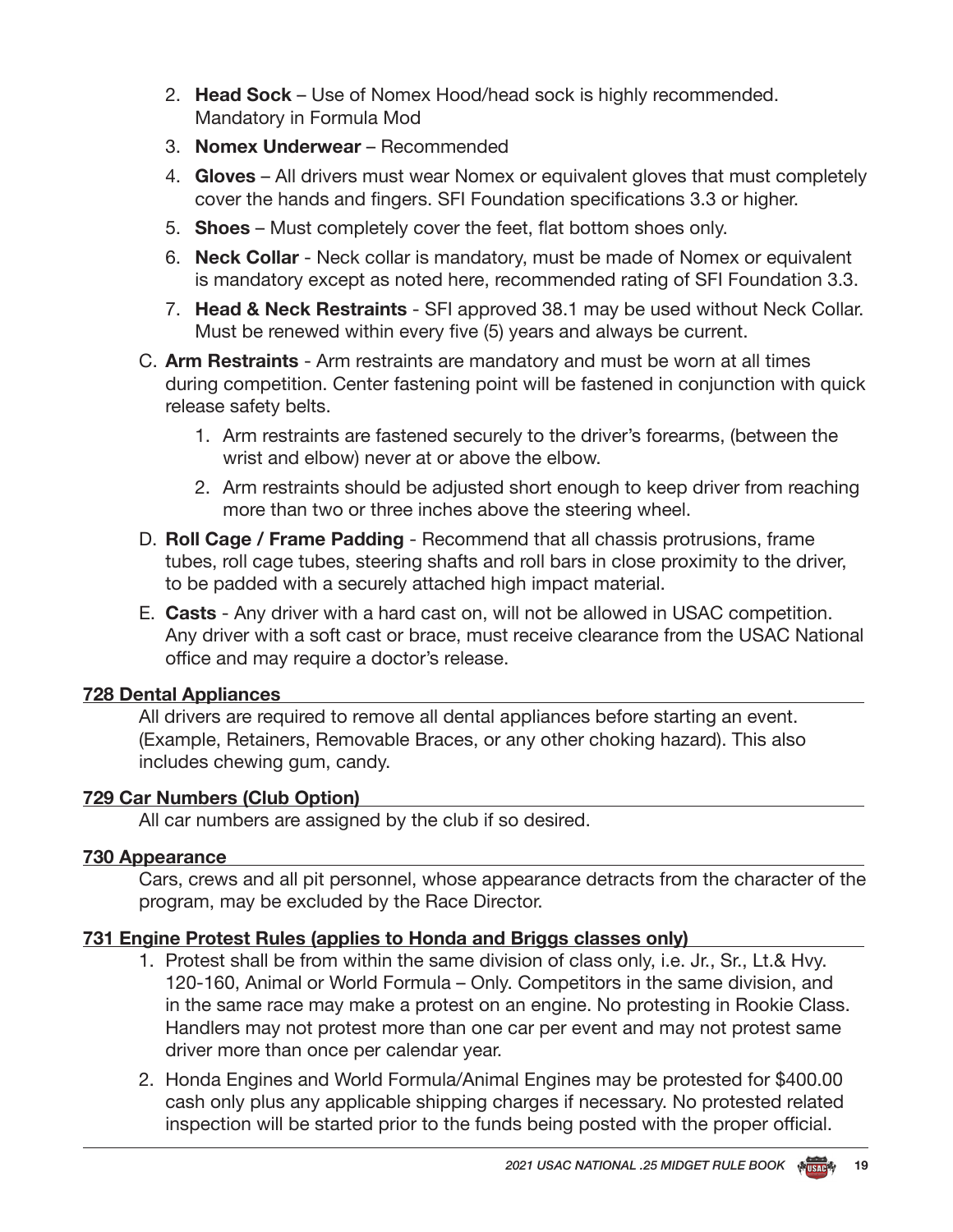- 3. This protest form and cash must be submitted to the Race Director, or his/her designee before the end of the race that the protested engine is participating in (I.e. checkered flag lap is complete).
- 4. The protest can only be made during an A-Main event.
- 5. The person protesting the motor must have their engine inspected for compliance first. If the "protester's" engine is found illegal the protest is null and void and the protest fee will go to the club. If the "protester's" engine is found legal the protest will continue.
- 6. The Race Director, his/her designee, will hold the protest money until the protested engine has been inspected for legality. The protested engine shall be tagged/marked and sealed as soon as it car comes across the scale if it has not been sealed prior.
- 7. The protested engine as well as the engine of the protested party along with the transferring funds including shipping shall be immediately taken to impound and/ or presented to the Technical Director for inspection. Engine must remain in impound and in the possession of tech officials throughout the entire process or may be shipped to USAC Headquarters for National tech directors inspection or designated tech inspection station.
- 8. Both protester and protestee have the option to be present at the time of inspection.
- 9. Any protest that is withdrawn will be assessed a \$50.00 fee that will be paid to the host club.
- 10.If the protested engine is found to be illegal, the motor must be completely torn down to check for additional illegalities. The Technical Director must confiscate all illegal parts and related parts from the protested engine and shall immediately forward them to the USAC National Office. If engine is found illegal protest money minus \$50 plus any shipping cost will be returned to the person filing the protest.
- 11.Refusal of protest, destroying or withholding of parts or any other lack of cooperation in this protest or inspection process shall be interpreted as an admission that the engine is illegal and shall subject the driver and handler to the conditions set forth in the Suspensions Program.
- 12.Any inspected or protested engine, block or part which are deemed to be over maximum wear limits in one or more spots but is under maximum wear limits in other spots is subject to confiscation but not
- 13.Note: Reference to Confiscation due to Wear Limits in "Engine Block Internal Rules" of both Manuals.
- 14. If the engine is found legal \$400 will be given to the person whose engine was protested.

### **732 Engine Suspension Rules**

**Handlers and drivers guilty of having an engine declared illegal at technical inspections may be disciplined as outlined in Appendix II, Section 1715, Engine Infractions and Flagrant/Intentional Modifications**

- 1. Any suspension penalty assessed shall begin immediately if not specified otherwise. A lifetime suspension penalty assessed is open to review by USAC National.
- 2. Illegal **Honda, Animal and World Formula** part/s shall be sent within five (5) Business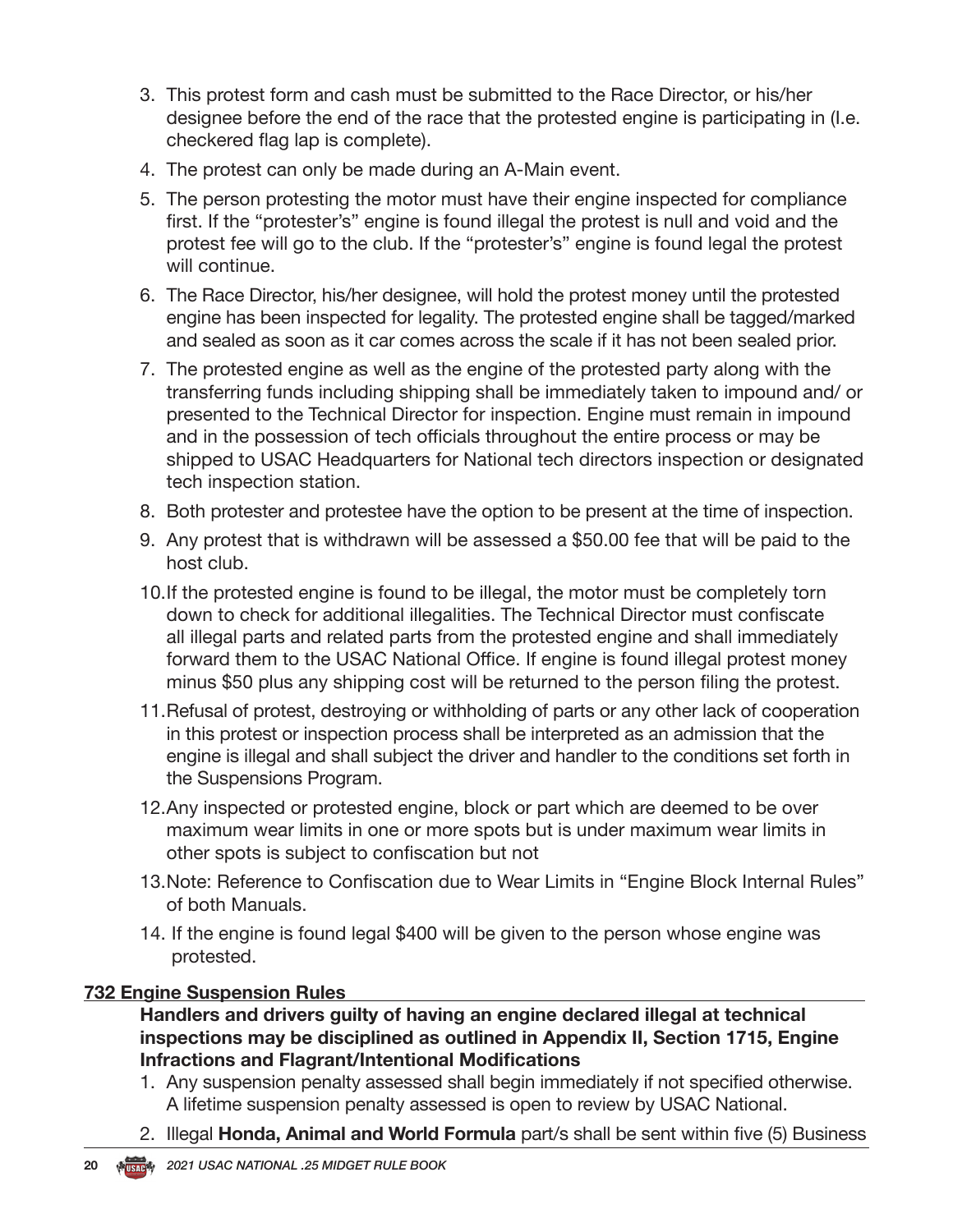days to the USAC office or designee for review along with a confiscation form signed by both the USAC Club Official/USAC Representative and the Handler of the car in question. The Tech director has 48 hours to determine if the part/s are legal or illegal. If the part(s) is determined to be legal it shall be re-turned to handler. Handler shall be notified if part(s) is legal or illegal. All illegal or confiscated parts shall be sent to National Tech Director. All legal parts shall be returned to handler.

- 3. If a **Honda** motor is found to have a valve oil seal during tech it shall be a race disqualification only.
- 4. Spark plugs and exhaust infractions are a race disqualification only.
- 5. Failure to go to tech and/or impound will result in a race day DQ.
- 6. Refusal of tech shall be interpreted as an admission that the engine is illegal and a suspension from the class shall be immediate with all awards and qualifications being revoked with up to a six-month driver and handler suspension at any USAC sanctioned event.
- 7. For the purpose of this rule only, if a handler has multiple cars competing at one race event and more than one engine is found to be illegal at that event; it will be considered to be one offense.
- 8. All membership suspensions must be sent to the USAC National Office within 5 business days.
- 9. Illegal Rookie engine parts shall be confiscated (Honda or Animal) but the suspension shall not be levied against handlers or drivers for the first offense. The second offense shall result in up to a 30 day Suspension from Rookie.
- 10.The cost to appeal a suspension to USAC National is \$500 plus any associated fees. See Appendix II, Section 1715. Appeals will be heard and decided upon by three (3) party appellate board comprised of USAC President and two (2) nonquarter midget motorsports professionals.

#### **733 Fuel Testing**

- 1. Cars will return from track through inspection area to be checked for fuel additives immediately following qualifying and racing.
- 2. Use a clean plastic gas can of fuel. Put a sample of track fuel into this clean can. This will be used as a control sample for comparison. Testing must be done in a clean and safe area.
- 3. Fill a beaker with track fuel. Place a hydrometer and thermometer in the beaker and record the reading.
- 4. Fill a beaker with a sample of the competitors fuel taken directly from the car in question. Allow for the fuel to cool to the same temperature that the sample fuel was tested at. Once the competitors fuel sample has reached the correct temperature place the hydrometer in the beaker and check the reading. If a competitor's sample is outside of  $+$  or  $-$  .005 from the control sample, then the fuel sample should be sent into USAC for further testing. The competitors fuel and the control sample fuel must then be placed in separate appropriate containers and sealed up with secure tamper proof tape. USAC confiscation form must then be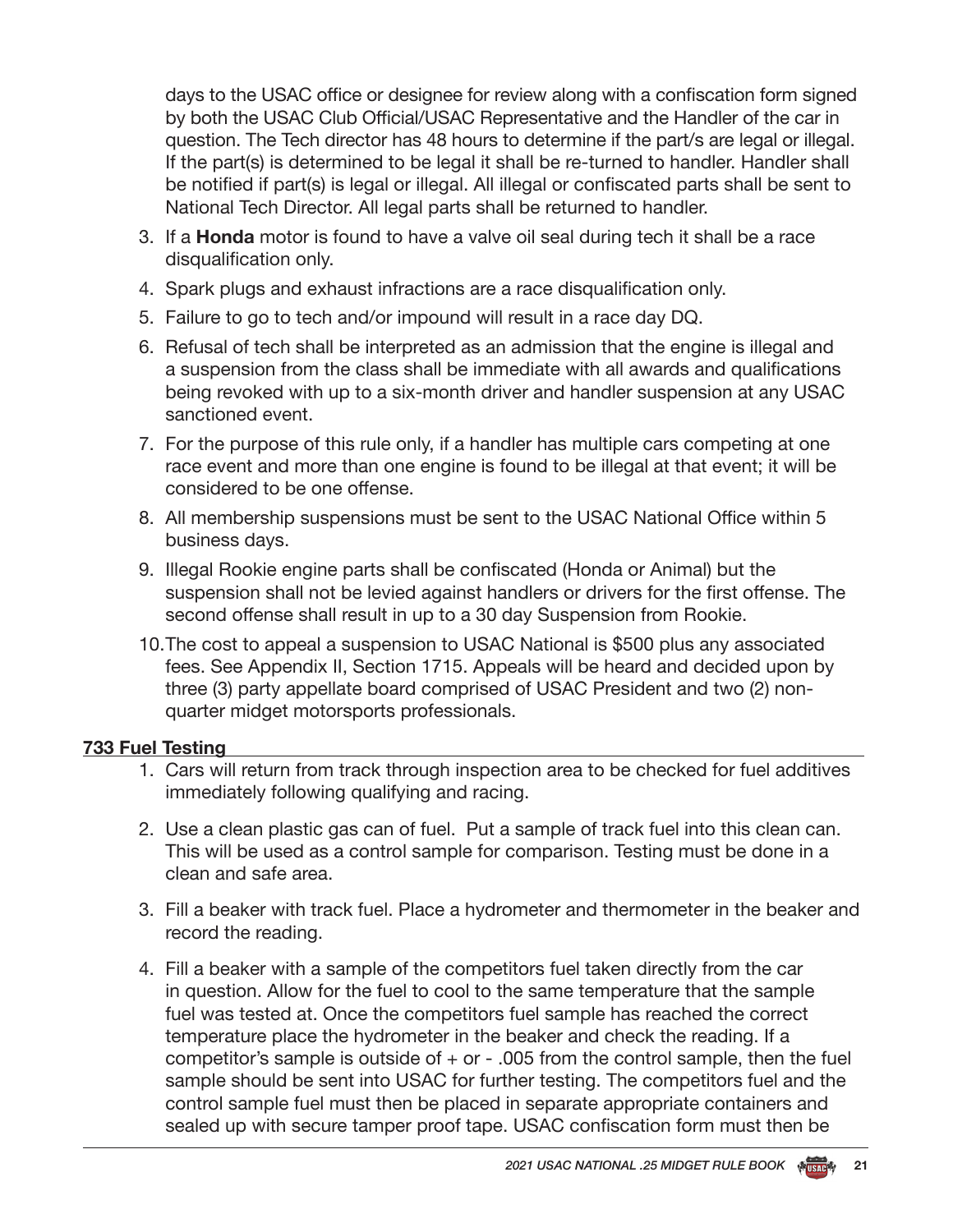filled out by the USAC Track Official/USAC representative on hand as well as by a handler of the car in question. Competitor's jar must be initialed by handler of fuel sample in question.

5. All fuel is subject to testing at any time. Any fuel that does not conform to the USAC standards, as administered at the track, will be considered illegal. The use of illegal fuel will result in disqualification & and suspension from that particular class. First offense up to 30 day suspension in particular class for driver with fuel found to be illegal. Second offense up to a 1 year suspension for driver with fuel found to be illegal in a particular class. Third offense will be a lifetime suspension from all USAC .25 Midget sanctioned events. (Infractions accumulate as a whole. Two infractions is two infractions. One infraction in two different classes is treated as two infractions.)

DIGITRON FUEL TEST MAY BE USED AS WELL. IF DIGITRON TEST REVEALS A FUEL SAMPLE MAY BE QUESTIONABLE, SAMPLE MAY THEN BE CONFISCATED AND SENT IN TO USAC NATIONAL HEADQUARTERS FOR FURTHER TESTING.

- 1. The approved testers are: DIGITRON DT-15, DT-47FT or FT-64 tester or the Precision Fuel Testing System.
- 2. Cars will return from track through inspection area to be checked for fuel additives immediately following qualifying and racing.
- 3. Use a clean plastic one gallon gas can of fuel. Put a fresh sample of track fuel into this clean can. This will be used as a control sample for comparison. Testing must be done in a clean and safe area.
- 4. Set the meter to zero in the sample of track fuel. Each time the meter is turned off this procedure must be repeated.
- 5. Suspend the probe in the fuel to be tested for a minimum of ten seconds to allow for stabilization. Fuel reading from –10 to +40 is track fuel. If testing is done after fuel is allowed to cool and settle, the fuel will read to within -/+7 of the track fuel sample.
- 6. If readings are between 50 and 100 or higher set car aside and retest in approximately ten minutes. If readings are still this high, DISQUALIFY THE CAR. Readings that are -/+ 100 at any time are not track fuel.
- 7. Replace the 9-volt battery each day.
- 8. Other methods may be used at the discretion of National Tech.
- 9. MANUFACTURED BY:DIGITRON N 8102 FREY A ST. SPOKANE, WA 99207 509-467-3128

### **734 Technical Inspection Procedure**

Technical officials have the right to tech or safety any or all cars in any class at any time. A technical official may not perform the post-race technical inspection of their own car(s) and engine(s).

1. All technical and safety rules are the responsibility of the Parent or Guardian of the car in question ("The Handler").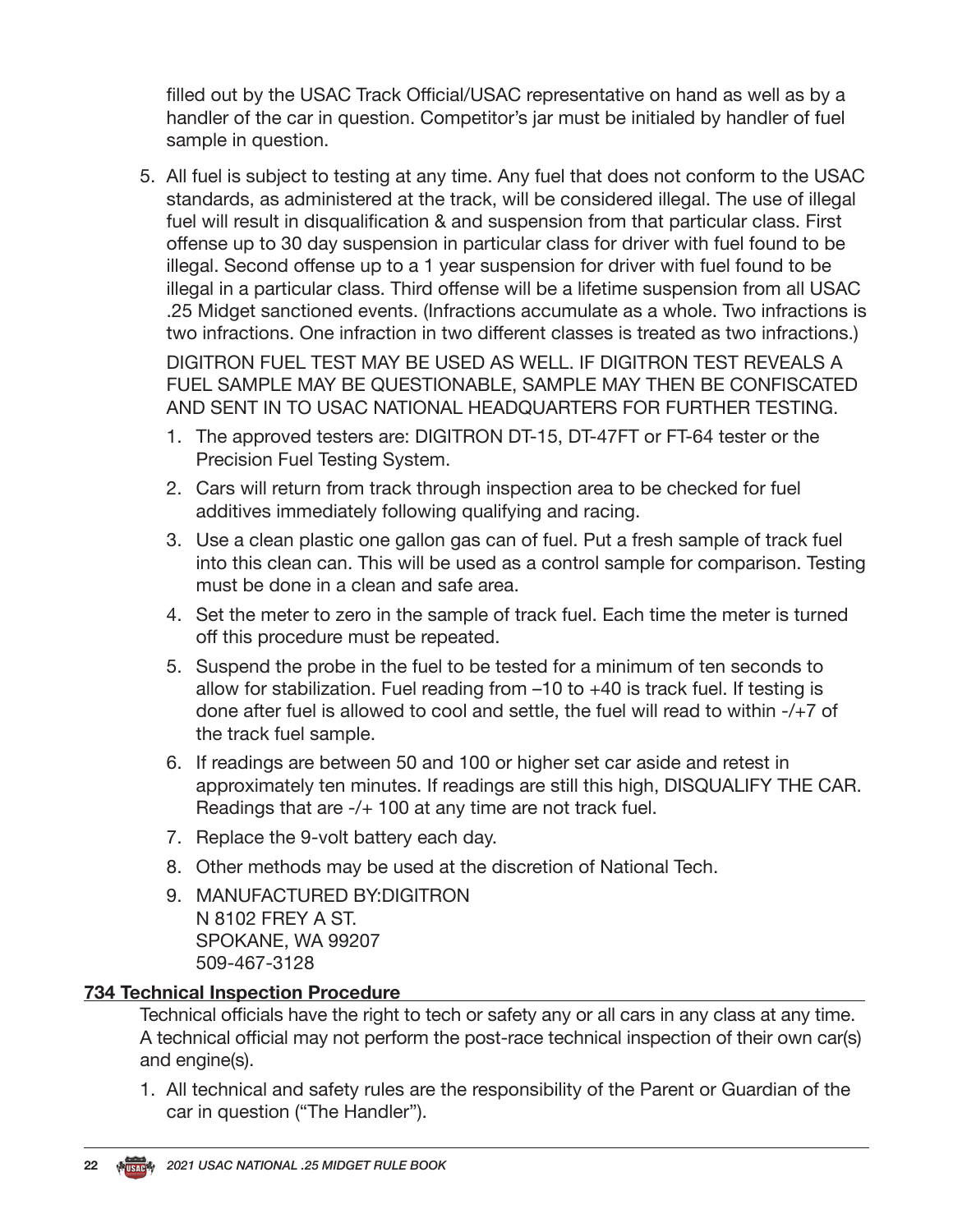- 2. It is the handlers responsibility to make sure that the car and engine are weighed and properly sealed after qualifying and/or races. If in doubt check with the Technical Director before the car leaves the scale/sealing area.
	- 3. If repairs or maintenance are needed that require breaking of seals or an engine needs to be changed approval must be obtained prior to starting any work. This work must be done under supervision of Technical Director or his designate. Engine must be resealed immediately after work is completed.
	- 4. After racing, cars must be weighed and have the engine seals checked. Cars finishing mains in announced impound positions must be placed immediately in the designated impound area.
	- 5. Engine and car may not be removed from impound area without permission from Technical Director
	- 6. If car is to be raced in another class or division, handler must make sure weights and seals are checked before leaving the scale/impound area. If a restrictor plate needs to be removed and/or added it must be supervised by tech director or his designate and resealed. Removed restrictor plate must remain in the possession of technical until engine is inspected.
	- 7. Entry to the impound area is prohibited without approval from Technical Director or his/her designate.
	- 8. A car may be disqualified at post race tech for missing safety items.
	- 9. Technical Director will inform handler to remove engine and bring it to technical area. Handler is responsibility for having tools necessary to remove and disassemble engine. Handler is responsible for any storage containers for disassembled engine components.
	- 10.Engine will be inspected by Technical Director according to the USAC manual for engine inspection. Appropriate technical guidelines should be used through the inspection process in the proper order. If during inspection a part is found to be illegal the director will get a second opinion. If the second opinion concurs the engine will be declared illegal and car and driver will be disqualified. If the second opinion does not agree, the technical director and/or race director in attendance should be consulted.

### **735 Mandatory Decals**

The following decals are mandatory for USAC Competition

- 1. USAC .25 and any official Series Sponsors determined by USAC
- 2. Hoosier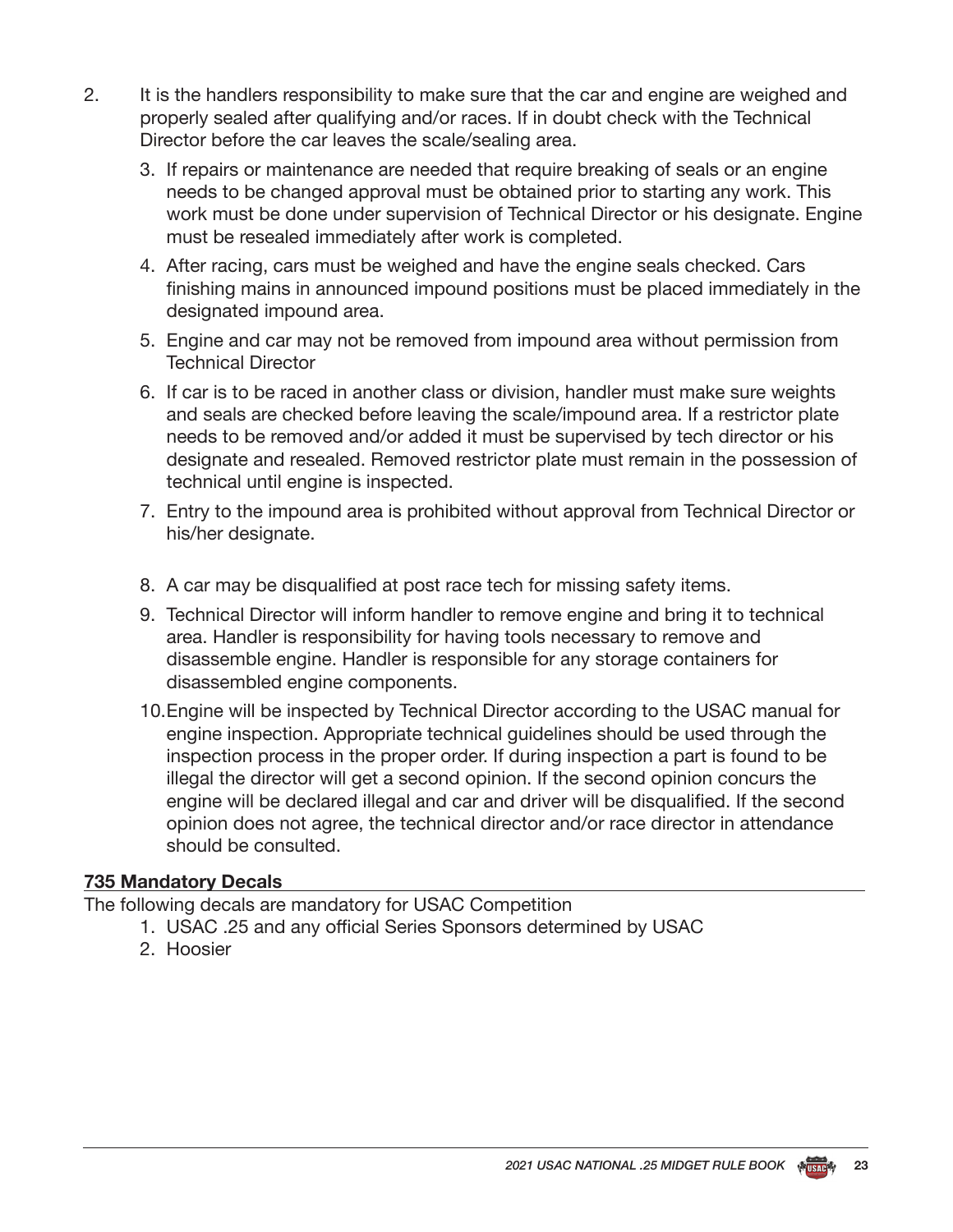## **APPENDIX II**

### 2021 .25 Midget Race Procedures- Effective January 1, 2021

### **1701 Requirements**

- 1. All persons that enter the track or hot chute areas must be a minimum of 16 years of age and a member of USAC. A child under the age of 16 with significant .25 racing experience can obtain written permission from USAC National office to be a handler, flag person, corner worker, etc. Certain local and state laws will always take precedence.
- 2. Proof of age is required at all USAC events. No driver participation under five years of age. Rookie may train and practice only at four years six months of age. No racing until five years of age.
- 3. In quarter midget classes, drivers cannot race past December 31st of the year they turn 17 years of age.
- 4. Any driver competing in the USAC.25 Series must be listed under their parent and/ or legal guardian's membership.

#### **1702 Qualification Procedures**

Practice and qualifying will be determined by pill draw (low to high). If a car is unable to time for any reason in the proper order, they will be awarded a no time.

Specifics will be covered in the entry form and/or at the driver's meeting. Clubs may deviate from these specifications, but need to notify National Office in writing at beginning of each season.

All qualifications will be held in accordance with the current USAC .25 Midget Rule Book and the Official Entry for the event with the following additions and exceptions.

- 1. Qualifying will be done as follows: 3 warm up and 2 timed laps. If a car does not leave track after checkered, the black flag is displayed for driver to leave the track.
- 2. Handler should only enter track in order to restart a stopped car. No work other than turning on of fuel allowed. Remaining laps will be allowed to be completed for time. No additional laps will be given.
- 3. If a car breaks or leaves the track before all laps are completed, the fastest completed lap will be the qualifying time. If no laps were completed, then the car will take a "no time". They will not be able to re-qualify.
- 4. If two cars have identical times, the second fastest lap will be used as a tie breaker.
- 5. Driver qualifying the car will be the only one eligible to drive it in the event for which it qualified. The car that is used for qualification must be the same one used for the race.
- 6. A driver may only be signed in one time per class or division. NO double sign in. There is no exception to this rule.
- 7. Only one driver may qualify in any one car in the same division. (Example: One lightweight and another driver a heavyweight could qualify in the same car in the 160 class, however, two lightweights could not qualify in the same 160 car.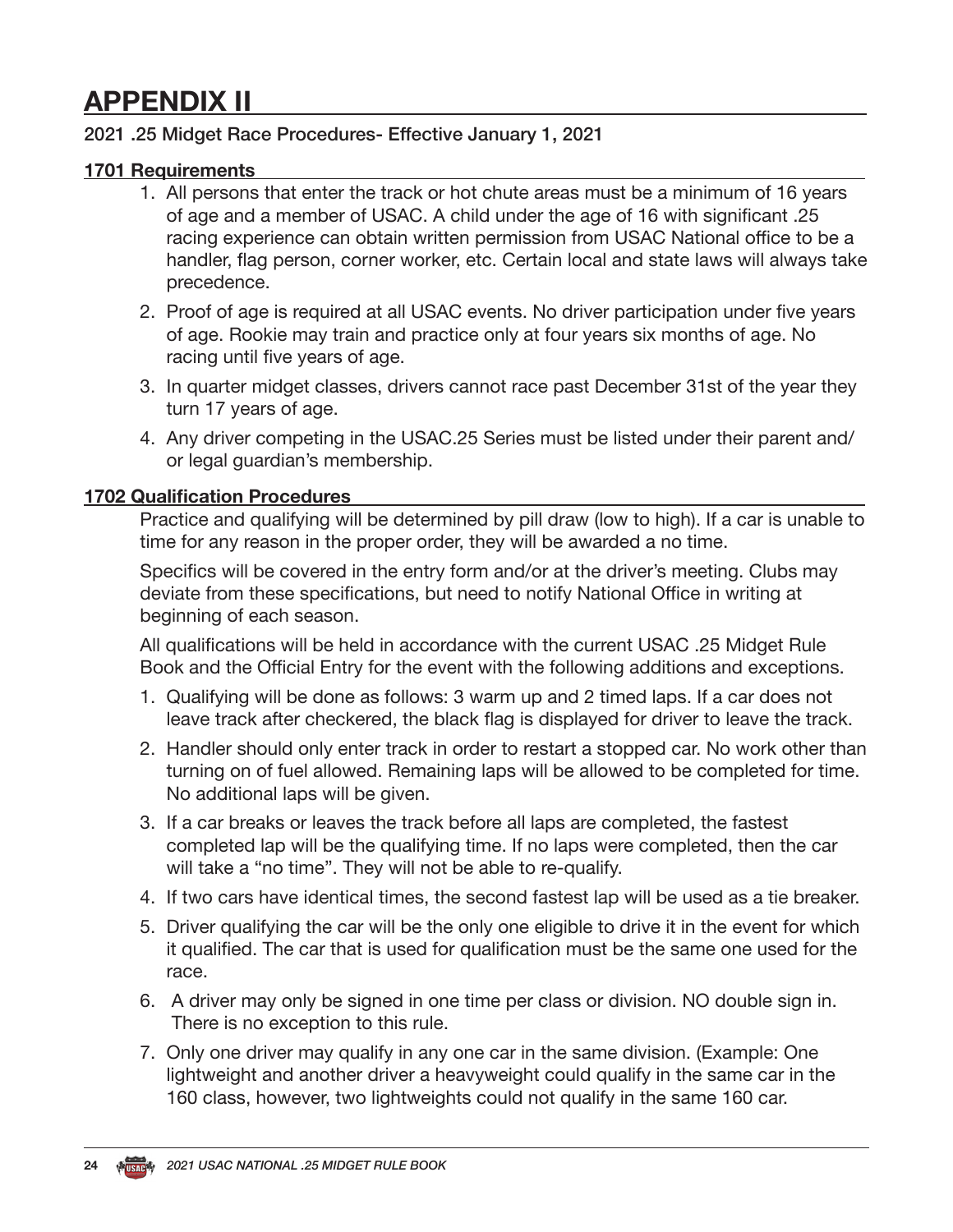- 8. There are no exceptions to this rule. All cars must be weighed following qualification, and engines must be sealed. If a car or driver does not meet weight requirements, they will be awarded a "No Time"
- 9. After qualification, cars and engines must remain on the premises for the remainder of the event unless prior approval has been given.
- 10.Timing will continue until all classes/divisions are completed. In the event of a stoppage during timing of a division due to weather, curfew or other emergency and cannot be resumed on the same day, the entire division must be re-timed when timing resumes.
- 11.The use of air filters during qualifying at any USAC pavement events is illegal. The Senior Tech Official reserves the right to allow air filters at any event that it is deemed necessary.
- 12.Group/European Qualifying may be used at the Race Director's discretion when transponders are used.
- 13.The Race Director is empowered to change the event format, including the number of qualifying laps to be run.

### **1703 Drawing for Starting Positions**

As an alternative to qualifying, the passing point system will be used to determine starting positions in feature events. The driver will receive points for passing as well as finishing position with the driver accumulating the most points from heat races starting in the pole position with the exception if there is an invert for the A-Main. In the event of a tie in total points, the driver who first earned the points shall be aligned in front of any subsequent driver earning the same number of points. Passing points will be figured on the actual lineups. #5,6,7,8,9 from 1702, apply in 1703 for heats.

A registrant is considered a late sign-in when online registration has ceased until the first heat race lineup is on track. No one will be able to sign in after the first heat race lineup is on track. Driver changes are not permitted after the first heat race lineup is on track.

| <b>Finishing Position</b> | <b>Points Given</b> | <b>Passing Points</b>      |  |  |  |  |
|---------------------------|---------------------|----------------------------|--|--|--|--|
| 1                         | 55                  |                            |  |  |  |  |
| $\overline{2}$            | 52                  | 1 car $\otimes$ 1 = 1 pt   |  |  |  |  |
| 3                         | 49                  | 2 cars $@ 1 = 2$ pts       |  |  |  |  |
| $\overline{4}$            | 46                  | 3 cars $@ 1 = 3$ pts       |  |  |  |  |
| 5                         | 43                  | 4 cars $\omega$ 1 = 4 pts  |  |  |  |  |
| 6                         | 40                  | 5 cars $@ 1 = 5$ pts       |  |  |  |  |
| $\overline{7}$            | 37                  | 6 cars $@ 1 = 6$ pts       |  |  |  |  |
| 8                         | 34                  | 7 cars $@1 = 7$ pts        |  |  |  |  |
| 9                         | 31                  | 8 cars $\oslash$ 1 = 8 pts |  |  |  |  |
| 10                        | 28                  | 9 cars $@1 = 9$ pts        |  |  |  |  |

The Race Director has the authority to select and/or amend these procedures in unique situations.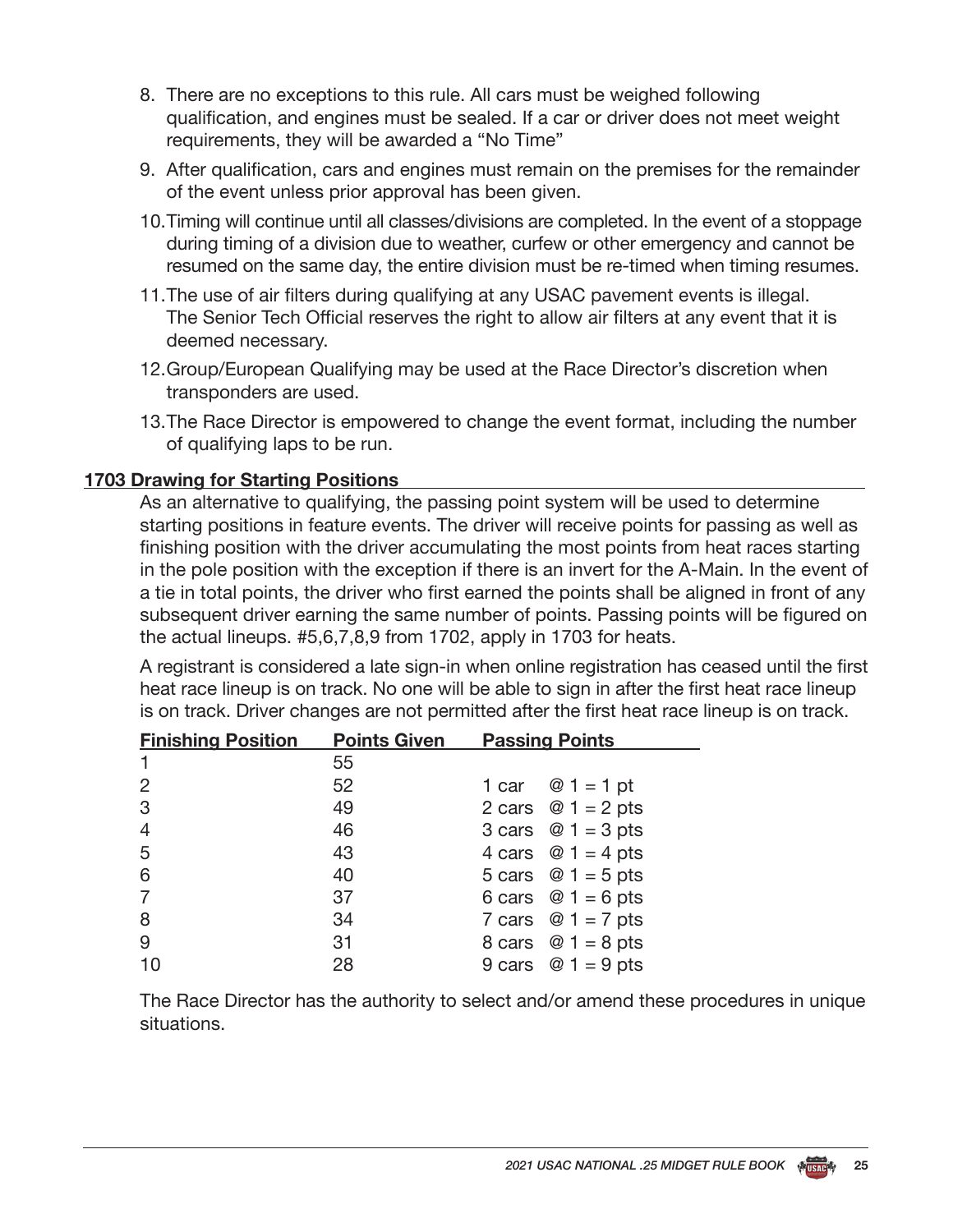### **1704 Authority & Responsibility of Race Director & Officials**

#### **ALL RACES are governed by the following personnel, who must be USAC members &/or officials in good standing, or as provided in USAC rules.**

### **Race Director –**

In charge of the overall running of the event; Approved by National Director for National and Regional events; Must be experienced, well-versed in all USAC racing rules and regulations; Makes any DQ determinations if needed, including flagrant calls; May consult with other officials if needed to make determinations; Approves of all other officials; Clubs have the option of using judges.

### **Flagger –**

Runs the flagging of the race; Falls under the jurisdiction of the Race Director; May be called upon by Race Director when trying to determine a call; Flagger will be located in the flag stand during green flag racing.

### **Pit Steward –**

In charge of the staging lanes. coordinates with Race Director to send cars out to the racing surface; Checks safety items in staging lanes to make sure cars and drivers are ready to race; To include, but not limited to: brakes are functioning, RaceCeiver is functioning, arm restraints and seat belts are fastened properly, pad in center of steering wheel, etc.; Pit Steward will be located between staging lanes and hot chute.

### **Director of Timing & Scoring –**

In charge of keeping track of positions throughout the race to determine finishing order.

### **Technical Director –**

In charge of inspection of engines and works together with safety director to ensure chassis are within specifications.

#### **Safety Director –**

In charge of ensuring safety rules are followed, including ensuring that all cars and drivers follow all safety rules; Works together with Technical Director to ensure chassis are within specifications; When required a proof of loss statement must be sent to USAC within 30 days of all incidents.

### **Duties of the Race Director**

- 1. The following procedures shall be utilized by the Race Director at all USAC National and Regional events. They are recommended for use at other Quarter Midget events but Clubs may deviate from these specifications. The clubs need to notify Regional Board and National Office in writing at beginning of each sea-son. Traditional quarter midget judging procedures may be incorporated with prior notification.
- 2. All race officiating will be done by the Race Director with input from the flagger and/ or Asst. Race Director at the Race Director's discretion.
- 3. Race Director will not be handlers, owners, parents or family members of drivers entered in the particular on track race.
- 4. Authority of Race Director A Race Director will have the authority/discretion to disqualify or Black Flag for flagrant calls. Race Director disqualifications may not be protested.
- 5. The Race Director has authority/discretion to immediately disqualify a driver/car for the following:
	- A. Flagrant or Deliberate Rough Driving; (a driver that is intentionally running over or into the car in front or beside him/her). See Appendix II, Section 1713 - 33 & 34.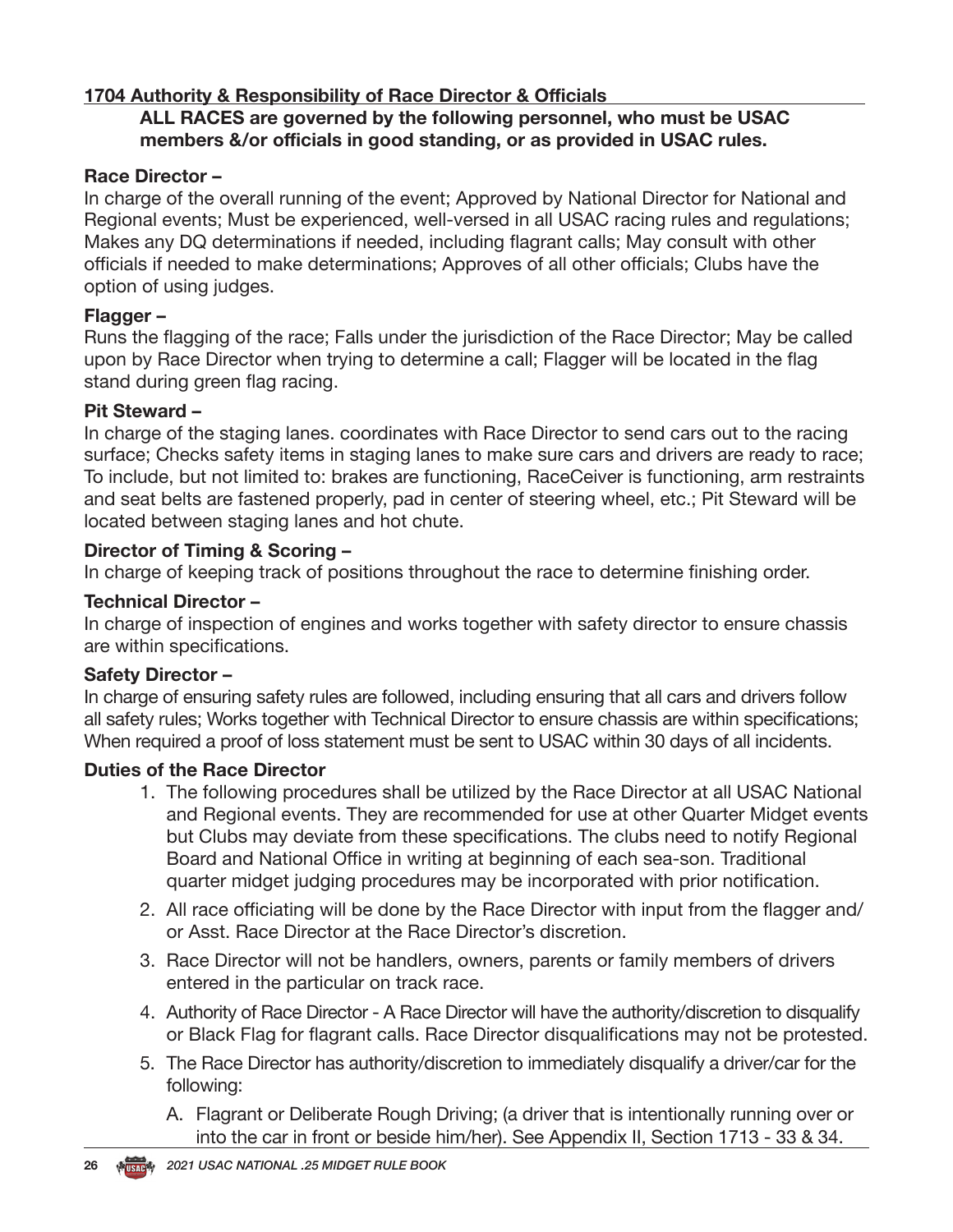- B. Any car with all four (4) wheels under the line that defines the inner edge of the racing surface must stop before the next turn (bringing out the yellow flag), will receive a STRIKE and be placed to the tail end of the line up. Failure to stop and continue racing will result in a race disqualification. On the white flag lap, after turn 4, a car avoiding an accident may not be penalized if all 4 tires go below the line, but must re-enter on the same straight away.
- C. Disobeying Flags; (jumping starts, passing under yellow, advancing around the track under yellow instead of dropping back into a starting or restart position as directed. etc..) After being warned at least one time and then being put to the tail of the lineup, the second warning could be cause for disqualification.

**Practice Session/Pre-Race Warm-Up -** Under yellow flag condition, a car may pass another car in order to create a safe distance but must keep yellow flag pace.

- D. Signaling by handler to driver (under green flag conditions).
- E. Car being operated in an unsafe manner. (For example: excessive biking, if a car turns over from biking on its own, stuck throttle, no brakes, etc.).
- F. Making adjustments or repairs on the racetrack or during a refuel or emergency stop. Cars may be worked on in the designated work area per USAC work rule on refuel stop or after an injured driver is cleared ok to race or has left the race on an emergency stop.
- G. Third chargeable STRIKE (under green flag conditions). This will be scored as a DNF.
- H. Improper wearing of safety equipment. No neck collars, belts not over both shoulders, helmet not fastened, etc..
- I. Loss of driver-related safety items (helmet, gloves, arm restraints, belts, etc..) under green flag conditions. Does not include neck collar. See Section 1713 -35.
- J. If a car turns over and leaks fluid, or leaks while sitting on the track does not constitute a disqualification unless deemed an unsafe condition by the Race Director.
- K. Loss of ballast during a race (under green or yellow conditions) will result in a disqualification for the race.
	- a. Loss of ballast during practice will result in a DQ for a heat race; will start at the tail in the lowest main
	- b. Loss of ballast during heat race will result in a DQ; will start at the tail in the lowest main
	- c. Loss of ballast in a main will result in a DQ
- 6. Only the Official Handler may ask the Race Director for the reason of disqualification at the conclusion of the race; HOWEVER, they may NOT argue the call or protest it. Arguing or protesting the call may result in immediate ejection from the event.
- 7. The Race Director must have a communication link; via radio with the flagger & scoring tower.
- 8. Flagger shall not make any disqualification calls unless approved by the Race Director of that race.
- 9. Race Director has the option to put any car(s) to the rear that fails to keep proper pace or remove from the race.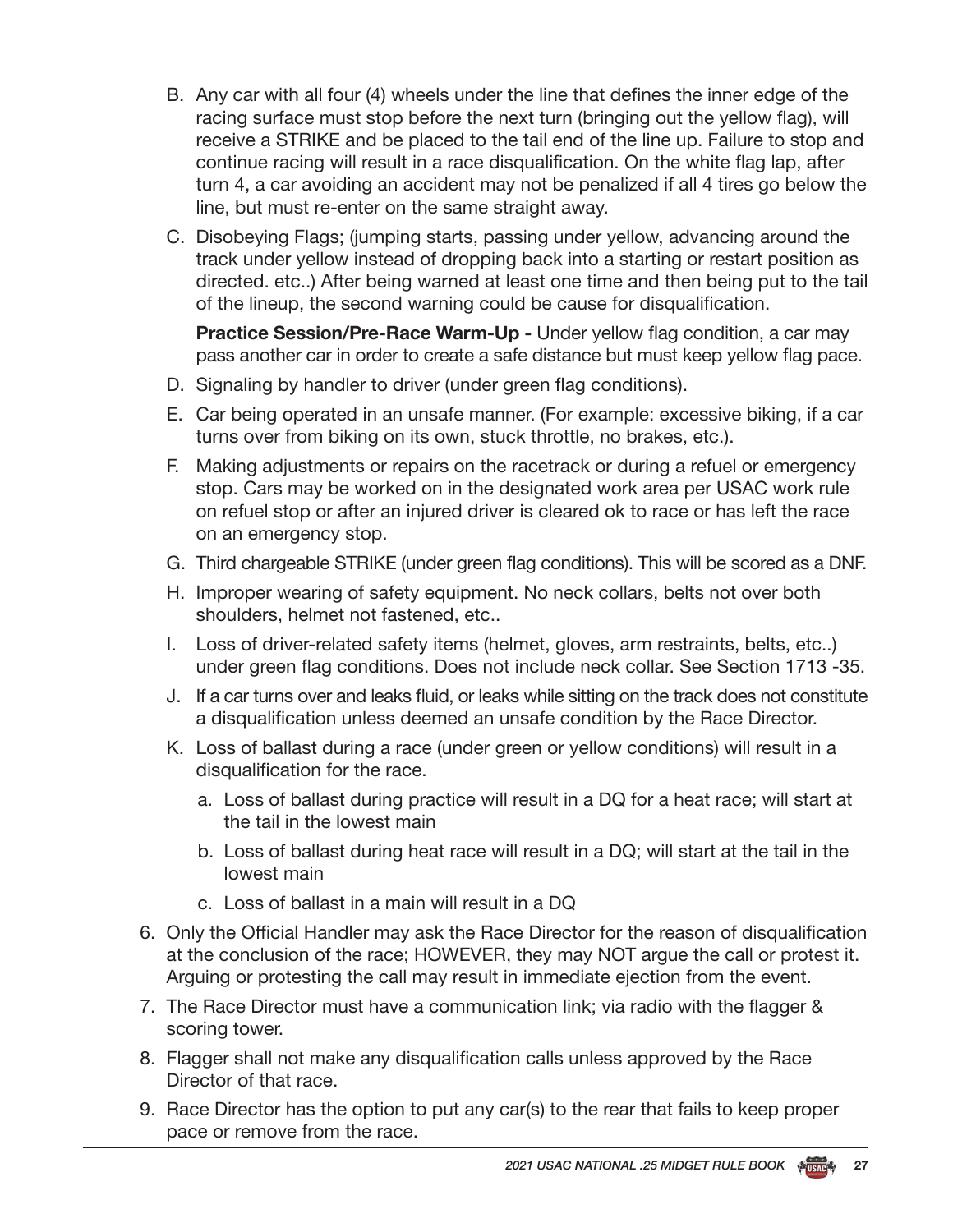- 10.Cars are subject to black flag calls any time that they are on the track. Disqualification may be made after the checkered flag has been thrown, or before the green has been thrown. Incidents can occur in the hot chute or as cars leave the track. The Race Director can decide that it was intentional or deliberate, and disqualify the car.
- 11.During a medical red flag situation, NO cars can be worked on or moved, until the Race Director has declared the track clear.
- 12.It is the Race Director's responsibility to enforce and to determine violations of the Racing Rules, as outlined in Section 1713, "Racing Rules and Procedures".
- 13.Race Director may use the "meatball flag" (black flag with a red circle) to call a car into the pits or designated area for consultation, i.e. checking RaceCeiver ,tape numbers, etc. See Section 1706-3.

### **1705 Pushing/Restarts**

- 1. Handlers may only enter the course/track or infield with permission from Race Director during yellow flag or during red flag conditions. Handler will never enter course/track during green flag conditions. Doing so will result in loss of hot chute privileges for the event. If this happens more than once during a race weekend, handler may be asked to leave the track premises/grounds.
- 2. Cars that are being pushed to start will only pass the flag stand twice; after second pass of flag stand, car must go to the designated work area before returning to the track surface.

### **1706 Laps under Yellow Flag**

- 1. Laps where the yellow flag is displayed will not be scored.
- 2. All caution laps and emergency stop restarts will revert to the last complete/recorded lap for restart position. The re-lineup position will be verified by the scorers.
- 3. During a caution period a car may be called into the "designated pit area", using the Meatball Flag, for inspection by the Officials. If the car is determined to be safe to resume racing, and no work of any kind is performed, it will return to its previous position. Handlers may not touch car, other than starting, unless directed by Race Director.

### **1707 Designated Work Area – USAC Work Rule**

- 1. The work rule will be mandatory for all Club, Regional and National events.
- 2. A maximum of two handlers per car will be allowed in the hot chute. If a handler requires more than the two for major repairs, then any other handlers already designated in the hot chute for other cars may assist. No additional handlers will be allowed to enter the hot chute for major repairs. If the handler chooses, he/she may take his/her car out of the hot chute to a designated work area in close proximity to have additional members assist with repairs.
- 3. The designated work area will be marked off. A designated work area is where additional handlers can assist with repairs. This designated work area will depend on the Club hosting the event, because tracks layouts do vary. This may be a portion of the hot chute. This must be approved by the Race Director and/or Safety Director.
- 4. Any car going to the designated work area or hot chute will automatically be put to the tail end the of lineup. If a car is forced into the hot chute by another car, stops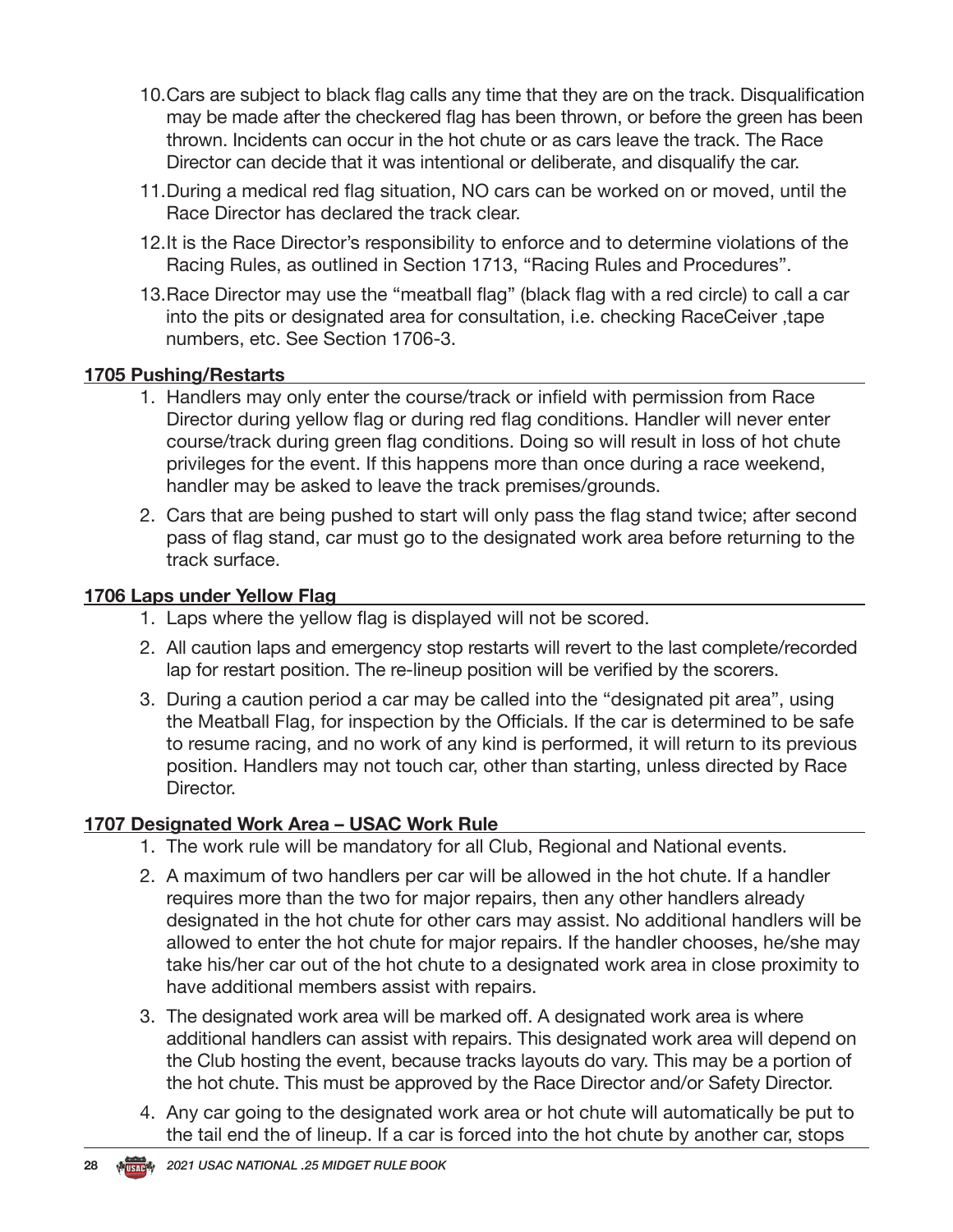and has no work done or drives through at an idle, that car will retain their position. See Section 1706-3.

- 5. If a car leaves the racing surface under green flag, it may not re-enter the race.
- 6. Under a yellow or non medical red flag condition, a car (or cars) may go into the designated work area for repairs using any piece of equipment for repairs, but may not add fuel or gasoline (except by track Officials to Formula Mod cars during refueling stops). Refueling of cars during race will result in disqualification.
- 7. If more than one car is in the designated work area; positions will be determined by the order of cars returning to the track.
- 8. Three courtesy yellow flag caution laps will be given per caution once the on track lineup is set and cars are in race order. See Section 1708-14.
- 9. Cars that enter work area for anything other than repairs that would otherwise keep them from returning to the track, will not receive courtesy laps.

#### **1708 Flag Procedures for .25 Midgets**

- 1. Flagger's position to be located on flag stand on the outside of the track. Flagger will remain near the flag stand during all event practice sessions and races. See Section 1701-1 for more on Flagger's position. Flagger may have assistant hand them flags.
- 2. Green flag shall be displayed to start and restart a race.
- 3. Yellow flag is to be displayed anytime a car goes Dead On Track (DOT) or the track has any unsafe conditions (debris, fluids, etc.). There will be no passing under the yellow flag. Once green flag is waved, no lap is exempt from a yellow flag. (See Section 1704- C). If an accident occurs before the checker has been thrown, a yellow flag should be thrown and unsafe area or the area of the track where DOT has occurred should be pointed out. The yellow is to remain displayed until all corner workers have clear the racing surface. Caution (yellow) lights may be used around the rack and will be controlled by the flagger. If a single car goes DOT or in the infield under green, a yellow flag will be thrown, car may be charged with a STRIKE and started at back - unless a car is disqualified. See Section 1704-8 and 1713-16.
- 4. Red flag (medical) will be displayed any time cars turn over, injuries, or potential injuries may have occurred. If there is an injured driver, NO cars may be moved from racing surface or be worked on until driver(s) have been cleared. Red flag must also be displayed and cars stopped prior to anyone being allowed on the track to inspect track walls and/or to perform any such work. For non-emergency requirements (refueling stops, debris removal, etc.) a rolled red flag with one finger extended indicating stop after one more lap.
- 5. Cars not remaining above the safety entrance/blend line will be subject to being black-flagged. Cars that continue to disregard the safety entrance line may besubject to disqualification or loss of practice and testing session.
- 6. When practice session is over, checkered flag should be displayed for one lap and may be followed by a yellow flag in order to clear the track.
- 7. After a race warm up time has expired; the yellow flag should be displayed for at least one lap before the line up signal is given. The original line up signal should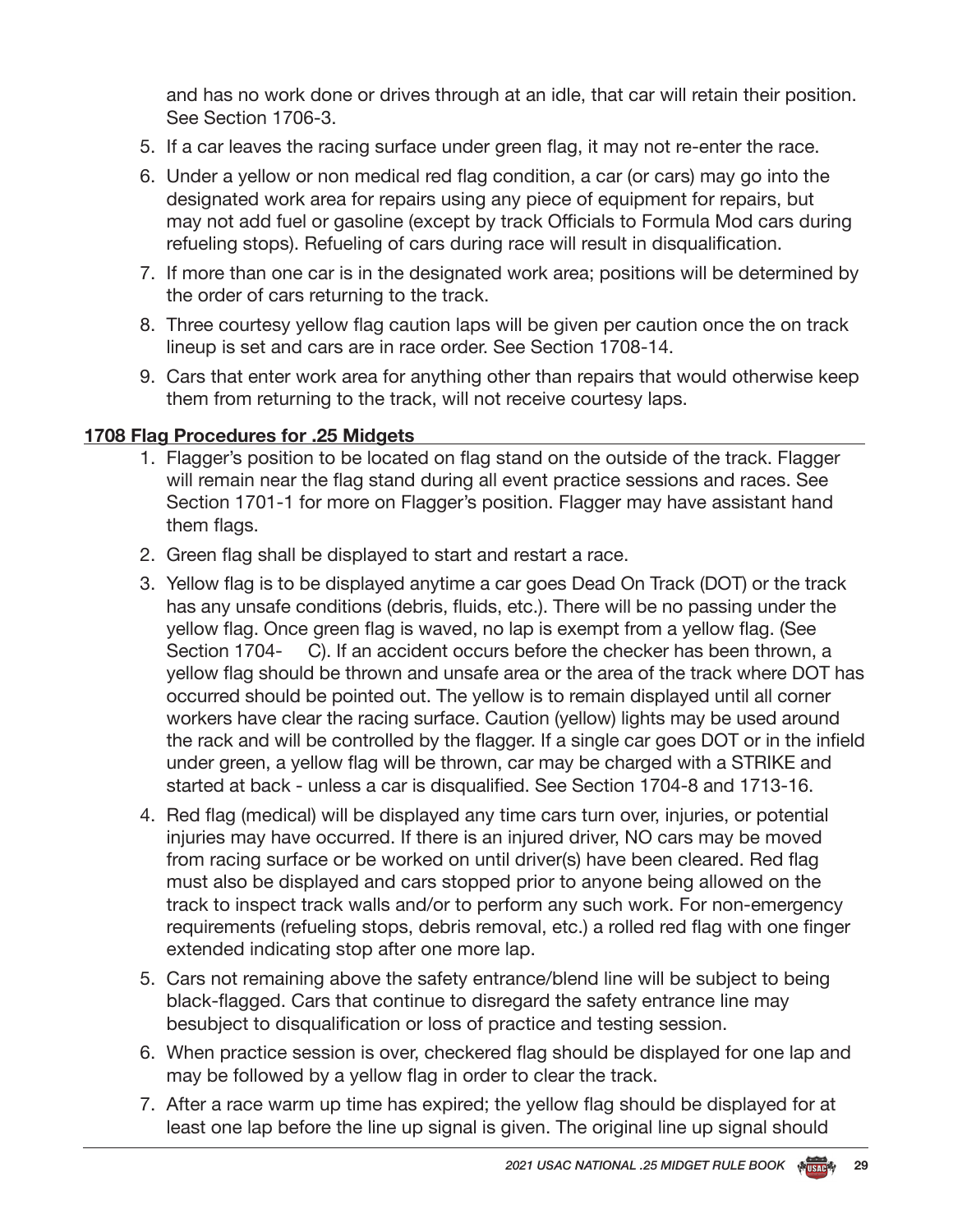be a rolled yellow and a rolled green, (one in each hand) displayed in a drumming motion to indicate a double file line up. Double file lineup will only be for initial starts. Following a yellow flag and after restart line-up has been determined; single file restart signal should be displayed. Hold a rolled yellow and a rolled green together in one hand straight above or in front of the Flag person. All restarts will be single file after initial double file.

- 8. Flagger is responsible for all starts, restarts, conduct of race, and flags, i.e., green, yellow, red, white, checkered and black, in accordance with the Race Director. All starts will be rolling starts. Flagger will determine the pace of each race. Flagger and/or Race Director has the option to put any car or cars to the rear if they will not keep proper pace.
- 9. During the line up process if cars fail to keep a proper pace or continually jump-start the green, a rolled black flag as a warning. Car(s) that still do not keep proper pace or other infractions may be sent to the back of the line up.

Flagger must maintain control and remain consistent. Once the race begins (First official scored lap) no other cars including the alternate car can enter the race. (See Section 1713-9). During the initial lineup and before the green flag falls, cars that stop on the track will be put back in their original position unless there is a disqualification or penalty. Cars will not be allowed to accelerate until the "gas it up" line, which will be between turns 3 and 4. Green flag will not be thrown until the front car(s) have reached turn four at earliest. Track size, banking and turn configurations may determine different pickup and racing points. These determinations should be based upon the need to maintain fair racing without the leader needing to make drastic racing moves to protect his position as the field accelerates to start or restart a race. The method used for National restarts will be, to paint a spot or mark midway on the straight, in the vicinity of the start/finish line, between turns four and one, about two-thirds of the track width from the bottom of the track, and requiring all cars to maintain position single file, nose to tail until past this spot. All 4 tires must stay above dot or line and nose to tail until past this point. Penalties for dropping below the dot, line or not staying nose to tail should be defined as follows: i.e.: yellow flag the restart and the offending car is penalized two (2) positions, or if a car can NOT go back two (2) positions then they are assessed a strike and sent to the tail. This type of restart has eliminated cars from chopping down on the track coming off turn four to protect their position and then causing incidents in turn one as several cars enter the turn from different racing lines. The preferred restart mark is a 9"-12" diameter solid painted dot or a 4" wide x 24" long painted line in an easily seen contrasting color to the color of the pavement or dirt surface. If a car creates a disturbance in the line, causing the following cars to hit the dot/line while avoiding the car, a yellow will be displayed and no cars penalized.

- 10.White flag will be displayed when there is one lap left in the race. Laps should be counted from the number of laps to be run (25, 35, 40, etc.) down to one lap to go. The Flagger does not have to remember the length of the race; when lap one comes up, simply display the white flag.
- 11.Checkered flag indicates the finish of the race. If an accident occurs after the checkered flag has been thrown, a yellow should be displayed along with the checkered flag, however, the race is officially completed. NO restarts after the checkered flag. Car(s) that cross the start finish line and are given the checkered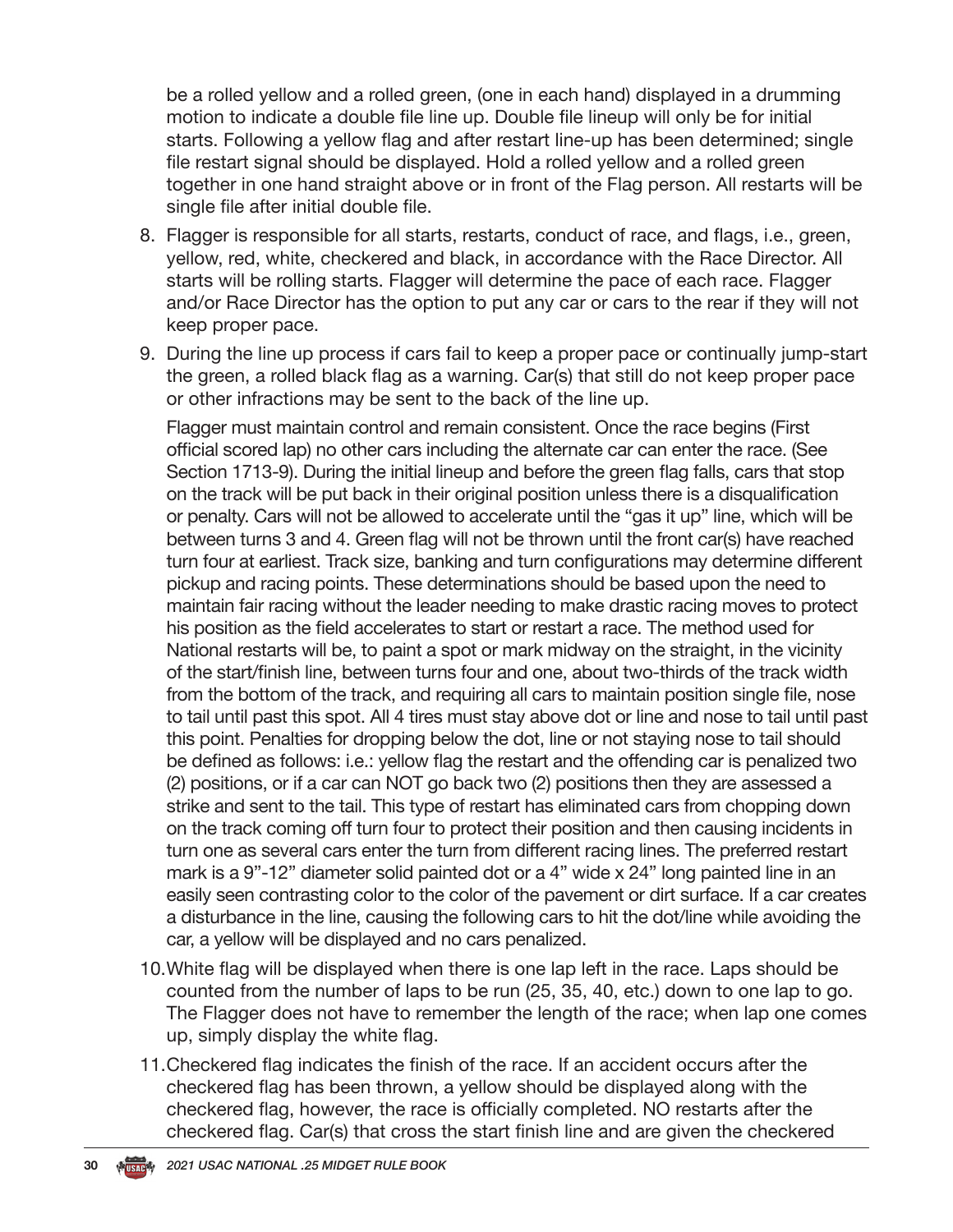flag will be scored accordingly. Any car that is lapped prior to the last lap can not earn their lap back due to a yellow/checkered finish. Car(s) that crossed after the yellow is displayed will be scored on the last officially completed lap. Any cars involved in the incident causing the yellow flag will be placed at the end of all cars running of their lap in the final standings. See Section 1713 - 32.

- 12.If under green flag two or more cars become hooked together and do not unhook themselves – the yellow flag will come out followed by red if necessary. (Flaggers and/or Race Director's discretion). The cars will be unhooked and unless a car is disqualified, all cars will go to the tail and be charged with a STRIKE.
- 13.Black flag will be pointed at car being disqualified and then waved as the driver approaches to indicate the disqualification. If a car is disqualified during a race, and does not immediately leave the track after being black flagged, the black flag will be shown to the driver two more times on next two laps. If the driver still has not exited the track, the race CAN be stopped (red flag) and the disqualified car will be removed, DQ'ed and subject to further penalty. Race will be restarted from the last recorded lap. In lieu of displaying a black flag during green flag racing, possibly causing confusion (especially with Jr. classes), it is permissible to yellow flag a race when a racing DQ incident has occurred, then black flag the offending car, reset the line-up to the last completed lap and restart the race.
- 14.After a race lineup is determined and cars are in racing order, if there are cars in the work area, three laps will be given for cars once stopped in the work area to complete repairs and reenter the race. As the cars on the track pass the start/ finish line, the flagger will extend fingers, clearly indicating the countdown of three laps. After three complete caution laps have been completed, the flagman will indicate with a rolled green flag that racing will start on the next lap. The cars in the pits must be down and rolling before the lead car crosses the start finish line at the 'oneto-go' flag indication. The predetermined 'late out point' at the exit of the pits, car under it own power will apply for the warm up session before the race. Local track configurations may alter timing at which the cars can be past the late out point. There will be only one courtesy three-lap countdown per yellow flag period. Unless the reentering car creates a hazard, the flagger is not required to remain under yellow to allow the reentering car to catch the tail end of the field. Cars on the track intentionally slowing or speeding the field from the desired caution pace may be sent to the tail of the field as determined by the Race Director.

### **1709 Hazardous Mechanical Conditions**

- A. All cars must have nerf bars, bumpers, hood and all other safety equipment in order to start or continue in a competition unless otherwise approved by USAC. Miscellaneous attached equipment such as, but not limited to, data acquisition devices, RaceCeiver, and cameras will be securely fastened in the manner they were designed within the limits of the roll cage frame. If they become loose, dangling by a chord, or otherwise dangerous to the driver, other cars or spectators, the yellow flag will be thrown and the car must go to the pits to correct the condition per the USAC Work Rule. See Section 1707 and per the three lap courtesy work rule (1708-14). This will be charged as a STRIKE.
- B. If nerf bars, or bumpers are no longer originally fastened to the chassis or bumpers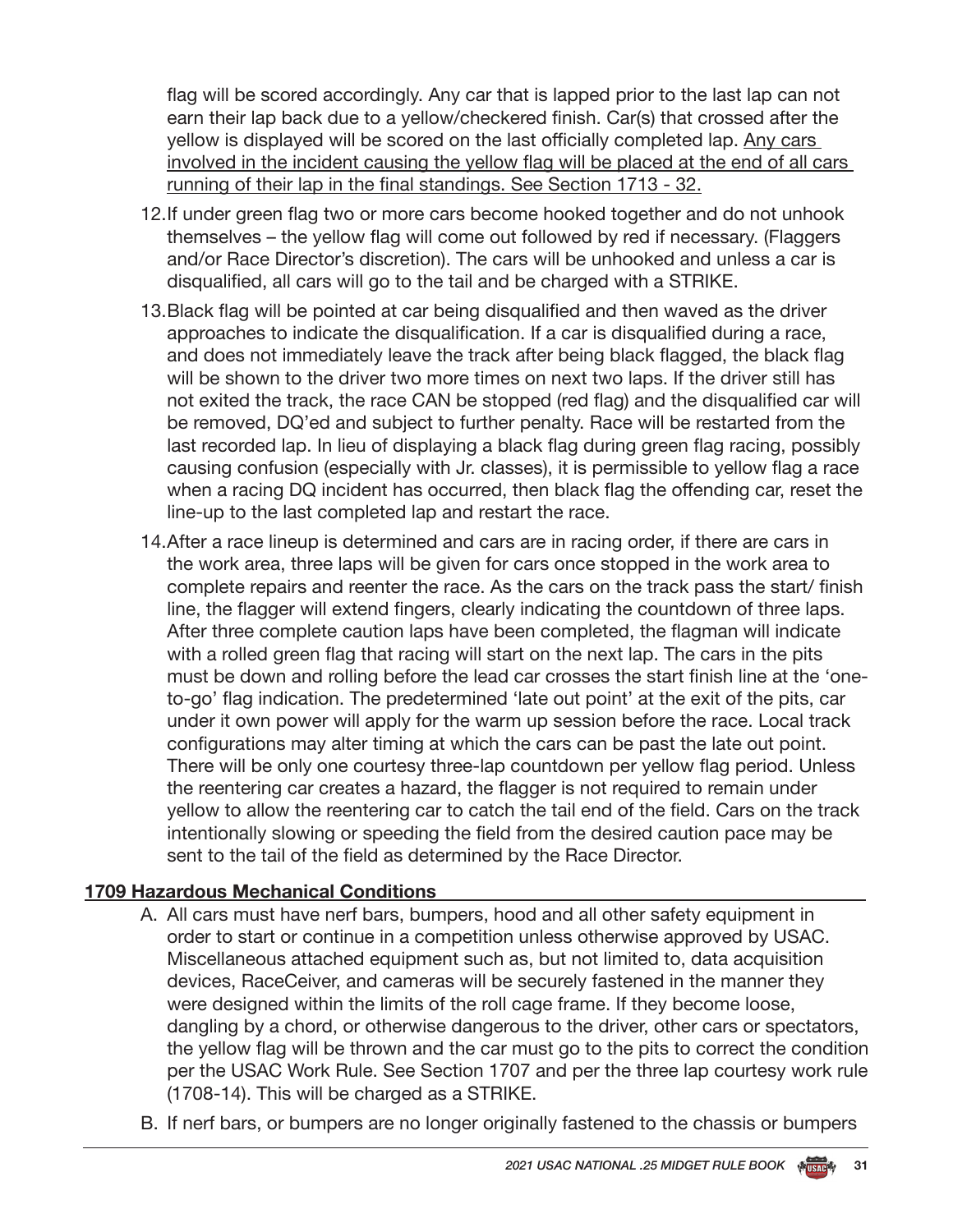and nerf bar are broken or cracked the car must go to the pits to correct the condition per the USAC Work Rule, See Appendix I - 709 & 710.

### **1710 Repositioning**

Any driver who improves his or her position during a start or restart by passing other cars before coming out of turn 4 on the track shall be guilty of a violation, the yellow will then be displayed. The penalty will be a repositioning of the car at the tail. A second violation will result in a STRIKE. See USAC.25 restart procedure and penalties, Appendix II, Section 1708-9.

#### **1711 Testing**

The limitations placed on testing for the USAC events DO NOT apply, except prior to a national championship event. Practice and/or testing is not allowed from Sunday at mid-night prior to the racing event until controlled practice begins for the event. Teams who engage in such unauthorized practice or test runs will be subject to disqualification from the event.

#### **1712 Class & Division Structure**

- 1. **Class Definition**  Class is defined as a race program by engine type and rules.
- 2. Ages and weights for classes are found in table at 703- I.
- 3. A driver will not be allowed to run more than five Quarter Midget classes per event.
- 4. No mixing of classes at National Events.
- 5. Senior Honda, 160 Honda and all Mods, Senior/Unrestricted Animal, WF and "AA" and may have a maximum of twelve (12) cars per race.
- 6. Jr. Honda and Jr. Animal classes may have maximum of twelve (12) cars per race, but are not required.
- 7. A driver may run 160 once he or she meets the age and weight requirements for the respective class (Light or Heavy 160) and receives the approval from the Race Director and/or Rookie Director.
- 8. In order to run a World Formula, or Formula Modified, a driver must have 12 months in an unrestricted class or Senior Animal and meet the minimum age requirements. See #12 for Formula Mod
- 9. No class jumping, either up or down. Definition: Engine and car must compete in the class that it originally signs in and qualifies. A car cannot be entered in more than one Quarter Midget class at a given event. This part of the rule disallows the signing in of a car to qualify and compete in more than one class.

It can run in same class but two divisions. Example: a car can be signed in for one driver to run as a Junior Honda and another driver to run as a Senior Honda, or in the classes that are separated by light and heavy drivers, and one driver may run as a light and another driver as a heavy in the same class. Junior and Senior, Light and Heavy are divisions of a class.

- 10.Division Definition Division is defined by age and or weight.
- 11.Specific ages and weights for divisions are found in Appendix I, section 703-I.
- 12.Any driver who will turn nine (9), or (10) for Formula Mod on or before May 31st of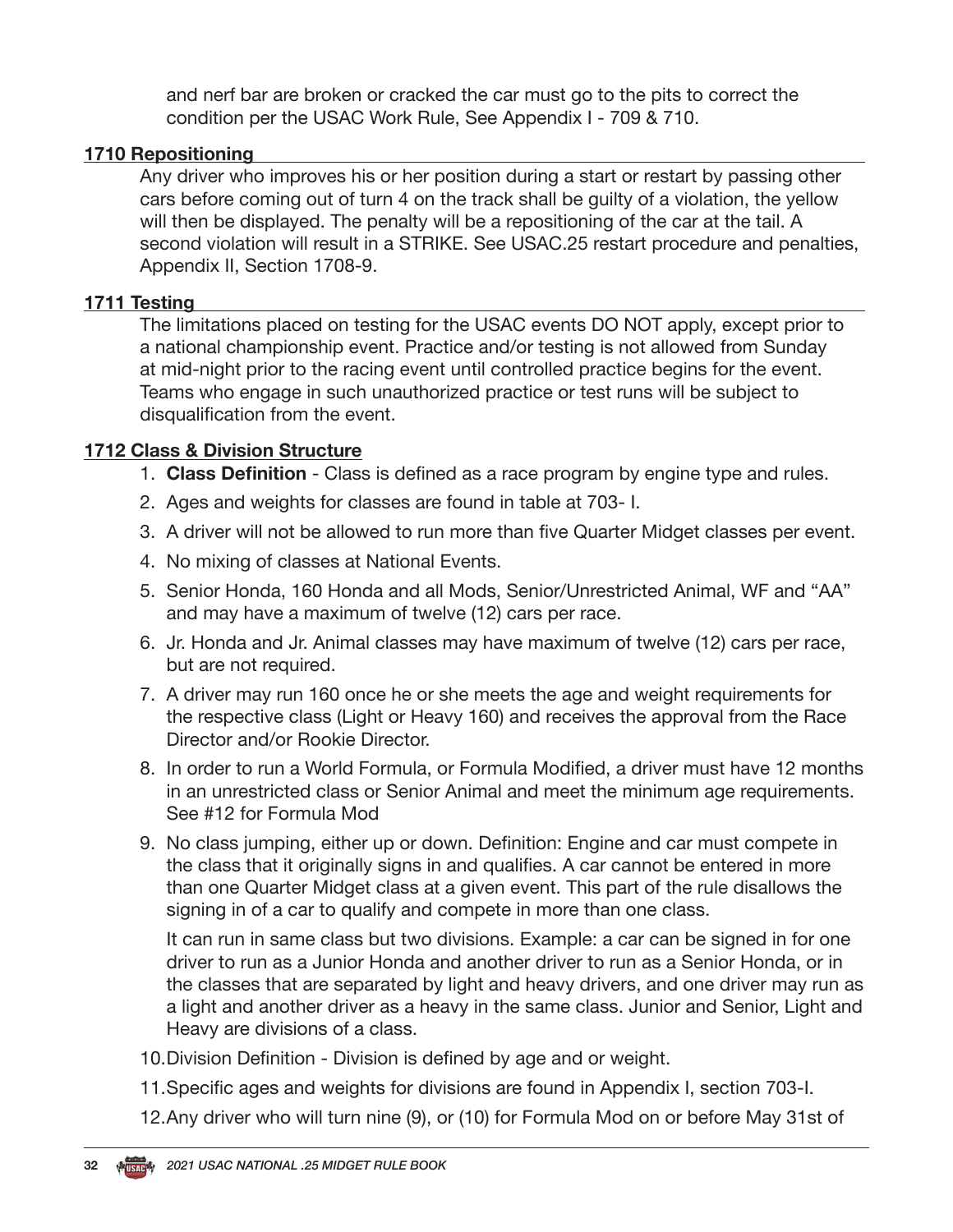a racing season, must move up on their 9th Birthday but has the option of moving up to and racing in the Senior division at all Local, Regional and National Events, at any time prior to his or her ninth birthday. Once he or she has made this decision and raced in a Senior division, he or she shall not be allowed to return to the Junior division of that class for any reason. If this option is used, USAC National office must be notified and driver profile shall be documented.

13.Drivers who turn nine (9) after May 31st of a racing season must remain in the Junior class until their 9th birthday. He or she may choose to remain in a Junior class for the remainder of that racing season.

Three cars or more must take the green flag in the feature to earn National Championship points. If less than three enter this division, it may be combined with another division in its class at the option of the Race Director, but excluding the Junior Division and you can never run Junior and Senior at the same time. Does not apply to the Rookie class.

- 1. **Light and Heavyweight:** Among those classes divided by weight only, there may be enough drivers to justify this division in some areas and it will be optional to the Race Director whether the class is to be divided or not. The lightweight division is to be considered open to all drivers, the heavy weight restricted as to weight. Drivers may enter one division per class only. Per scoring procedures light classes start in front of heavy classes.
- 2. **Lack of Cars to Make a Complete Class**  (Local Option)

In order for clubs to more efficiently run their races, they may decide not to run certain USAC approved Quarter Midget Classes. Further, if there are no cars participating in a class, they could simply eliminate that class for the year. Clubs need to notify Regional Director and National Office in writing at beginning of each season. IF a car in an eliminated class were to show up for a race, it would be the club's option to run the class or not, or to let the car run in another class.

3. The Race Director at National and Regional events and the Board of Directors at the Club level have the authority to assess a driver's competence to compete in a particular class.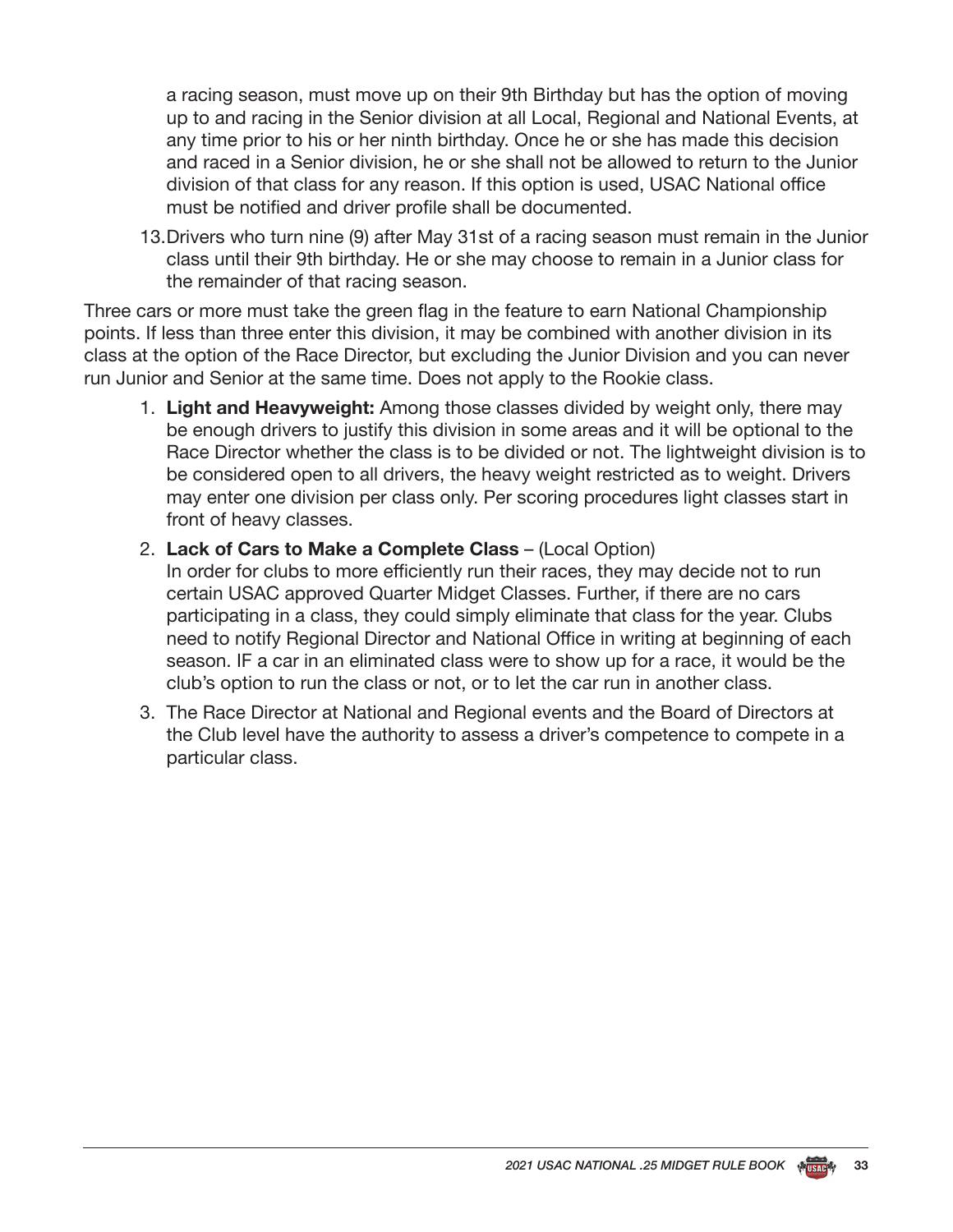|              |                 |              | <b>PAVEMENT</b>    |               | <b>DIRT</b>  |                    |               |  |
|--------------|-----------------|--------------|--------------------|---------------|--------------|--------------------|---------------|--|
| <b>CLASS</b> | <b>DIVISION</b> | <b>HEATS</b> | <b>LOWER MAINS</b> | <b>A-MAIN</b> | <b>HEATS</b> | <b>LOWER MAINS</b> | <b>A-MAIN</b> |  |
| Rookie       | Junior & Sr     | 10           | 15                 | 20            | 8            | 10                 | 15            |  |
| Honda        | Junior          | 15           | 20                 | 30            | 10           | 15                 | 25            |  |
| Honda        | Senior          | 20           | 25                 | 40            | 15           | 20                 | 30            |  |
| Honda        | Heavy           | 20           | 25                 | 40            | 15           | 20                 | 30            |  |
| Animal       | Junior          | 15           | 20                 | 30            | 10           | 15                 | 25            |  |
| Animal       | Senior          | 20           | 25                 | 40            | 15           | 20                 | 30            |  |
| Animal       | Unrestricted    | 20           | 25                 | 40            | 15           | 20                 | 30            |  |
| Modified     | Light           | 20           | 25                 | 40            | 15           | 20                 | 30            |  |
| Honda 160    | Light & Heavy   | 20           | 25                 | 40            | 15           | 20                 | 30            |  |
| WF           | Light & Heavy   | 20           | 25                 | 40            | 15           | 20                 | 30            |  |

### **Lap Counts by Class/Division, USAC running order – (Optional for Local Events)**

NOTE: Number of laps may be adjusted.

*Time limits are subject to change based off variables including but not limited to: track size, car count, weather, track conditions, etc. Time starts when the first green flag is displayed. Time is only stopped for red flags and resumed when the red flag is lifted or at the discretion of the race director. For National events a 12-minute time limit for heats and 15-minute time limit for lowers may be implemented. A 20-minute time limit may be implemented only for non-competitive classes (rookies) in A-Mains.*

### **1713 Racing Rules and Procedures**

Unless otherwise noted, these procedures must be followed at all events:

- 1. USAC Quarter Midget Events All participants at a USAC event must present their valid USAC I.D. card at the time of signing in.
	- a. Advertising

USAC and USAC.25 may regulate or deny the advertising of any product on equipment, apparel or otherwise in connection with a member, USAC, USAC.25 Series or any event. USAC.25 may not approve advertising if it is determined offensive, inappropriate, illegal and/or undignified, potentially detracting from the positive interest in any event and/or the integrity of USAC.25 and its members.

b. Products being advertised must be produced, marketed/advertised and sold in accordance with federal, state and local laws and regulations. If it's not legal for 16 years of age or younger to purchase, consume or use legally, it's deemed not approved. Some examples that are not permitted include the promotion of illegal substances, tobacco/nicotine/vaping, alcohol and/or marijuana, marijuanabased products and/or cannabis/hemp products.

Additionally, imagery of illegal products, imagery and/or wording of products listed above that represent and/or identify the use of such products are not allowed at USAC.25 events. These types of brands are not permissible with the USAC.25 logo, images of USAC.25 events and its participants.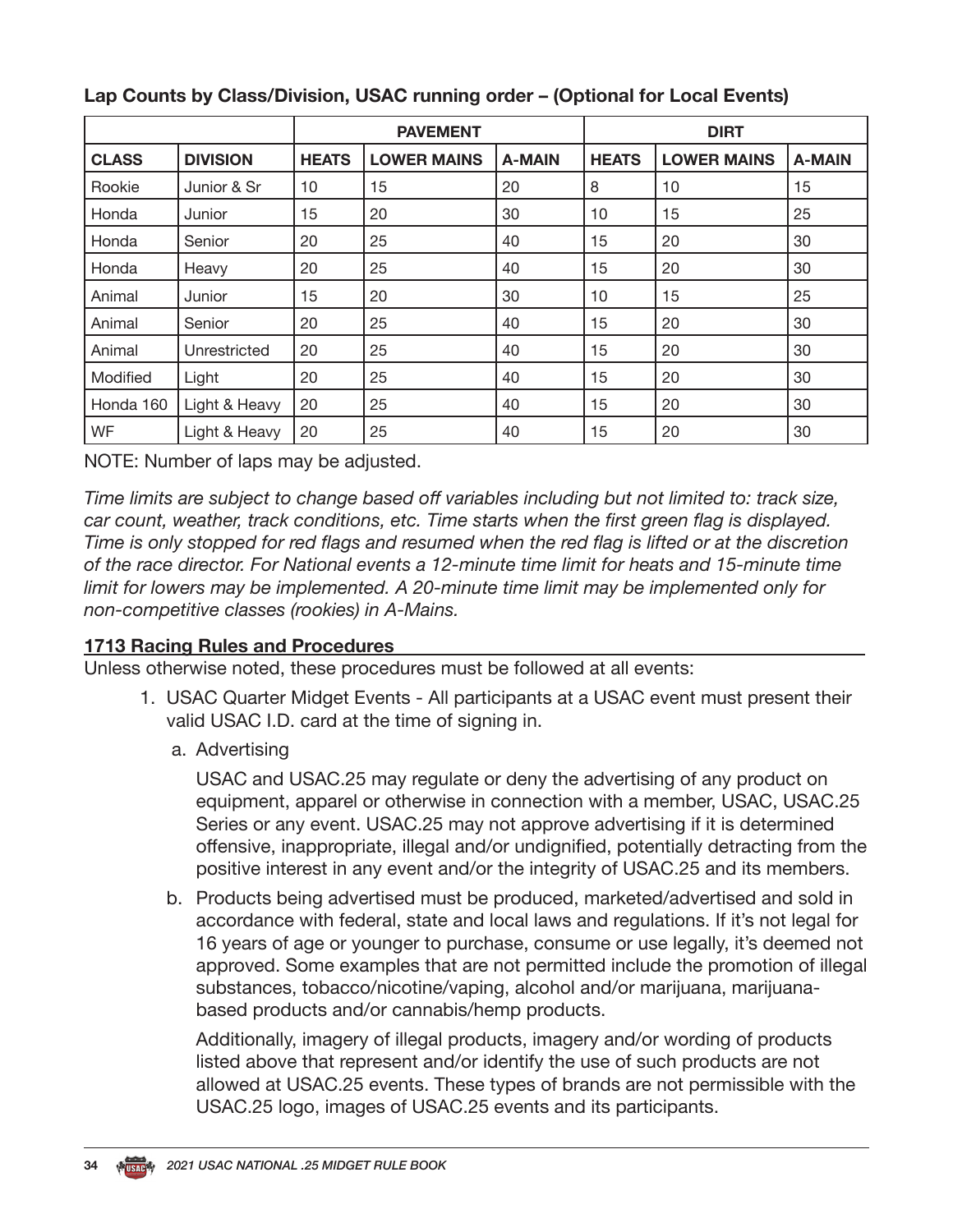- c. Gift cards/certificates are acceptable as winner/podium prizes. These gift cards/ certificates may include local businesses, club/race sponsors, stores, restaurants, etc. Prizes for entry/registration fees and/or discounts are acceptable. Financial institution gift cards (including Visa, MasterCard, AMEX, etc) and cash prizes are prohibited.
- 2. All car numbers shall be furnished. All cars must have a minimum of 3 numbers plainly visible; 1 on the left front, 1 on the left rear, and 1 on the right rear. (Optional for local events).
- 3. All cars are to present themselves at the lineup area before entering the racing surface ready to race. This includes all car and driver safety items, required "RaceCeiver," engine and exhaust systems, braking systems and racing fuel. After the car takes the racing surface, fueling of cars is prohibited in the staging lanes, hot chute or on the track and will result in a DQ.
- 4. If a driver on the track is found not responding to communication by RaceCeiver, (the "meatball flag" shall be shown Appendix II 1704 -13) that driver shall be called into the pits. If it is found that the RaceCeiver is not functioning properly they will be required to go into the pits and fix the problem. They will be given three (3) courtesy yellow flag caution laps to correct the problem once the on track line-up is set and cars are in race order. They will be required to tag the tail of the line-up..
- 5. Cars leaving the track must do so with caution. Driving through the pits, hot chute or scale/scale area at a high rate of speed without stopping is dangerous and is prohibited. See Section 1707-4. If it occurs under yellow conditions during racing, the car will be assessed a strike and will restart on the tail (or removed if it is a 3rd strike). If it occurs during a pre-race warm-up period, the penalty is a strike and the car will start the race on the tail. If the infraction occurs after a race is complete, a race DQ will be assessed by the Race Director.
- 6. No foreign matter, such as gum, candy, etc. shall be allowed in driver's mouth while he/she is in the car. Mouthpieces are allowed.
	- a. Drivers and/or handlers that receive Emergency Medical Treatment by medical personnel during a scheduled race activity, whether during on-track activities, while on premises of a facility with racing scheduled for the day/weekend, etc., with treatment taking place at an on-site medical facility and/or off-site medical facility must present a medical clearance form signed by a physician in order for the driver and/or handler to participate in future on-track USAC.25 sanctioned events. No exceptions will be allowed.
- 7. The possession or use of illegal drugs by a driver, car owner, mechanic, spectator or race official anywhere in the track, pit or parking area will be strictly prohibited. The use of alcoholic beverages by a driver, car owner, mechanic, or race official anywhere in the track, pit or parking area from the time sign ins open until the time that tech inspections are completed will be strictly prohibited. Any violation of these rules is subject to disciplinary action by USAC and USAC-sanctioned clubs.
- 8. Any driver, car owner or mechanic, race official or spectator who, at any time or any place, causes a scene or disturbance before the public, shall be escorted from the event. see Appendix V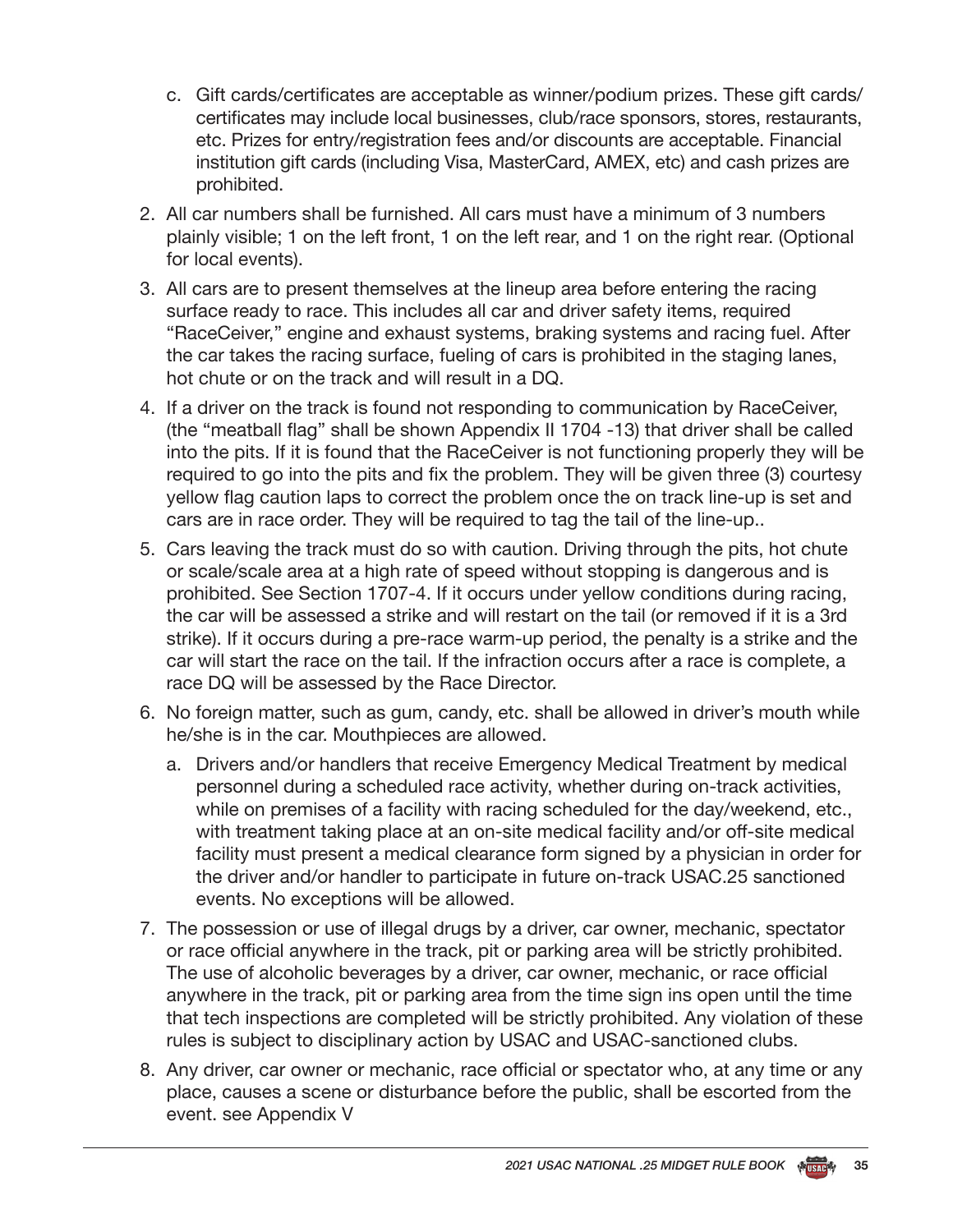- 9. All winners' cars will only be official after Tech declares engine legal. (Definition: at USAC events, it shall be mandatory that engines be inspected for legality). Extent of inspection will be at the discretion of Tech. Engines shall be considered illegal if car handler or owner refuses required inspection. (Appendix I Section 732-9b).
- 10.No change or adjustments to car or engine settings may be made to any race car by any method, while it is on the racing surface except for turning on the fuel. Additionally, no device, system or other method capable of making changes to these settings while on the racing surface will be installed, permanently or temporarily in any car. This includes practice sessions occurring on a scheduled race day. Interpretation and enforcement of these guidelines is the responsibility of the senior tech & safety officials in attendance at the event.
- 11.After initial warm-up period has elapsed (use of clock or air horn), all cars on the track and past designated line shall be lined up according to original starting position. All others shall start at the back of the pack – in the order they enter the racetrack. An alternate car may be summoned to the track if a car scheduled to start does not immediately take the track for the line-up. (see #20 below) Once the line-up is in order on the track, the car still in the line-up or hot chute will receive courtesy laps per the USAC Work rule (1707) and per the three lap courtesy work rule (1708 -14). Should the original car return to the line-up, it will be placed on the tail and the alternate car will be summoned to the pits and be available until the first full lap is scored.
- 12.In Formula Mod classes only, after a combination of 100 green and yellow laps, the next yellow and/or red flag will be a refuel stop. After all cars have been refueled the counting resumes when the cars restart. A refueling stop, from red flag restart, should take no more than four minutes. There shall be NO MORE than 2 fuel stops after the initial green flag at any USAC District or National event. More fuel stops allowed at club races, but need to notify the USAC National Office in writing at beginning of each season. There will be no refueling stops for "AA" heat races.
- 13.Refueling for Formula Mod may be refueled after the completion of warm up time. This is at the discretion of the Race Director and announced before cars take the track. Drivers are to be out of cars for fueling.
- 14.No more than two (2) handlers per car in the hot chute during race.
- 15.For the safety of all involved, videotaping and/or photography of any kind will not be allowed in the hot chute area. Special circumstances (i.e. professional camera person/crew) may be allowed with previous authorization from Race Director. Scorers working in an official capacity may not videotape from the scoring tower.
- 16.Four corner workers are recommended for each race. All corner workers are to be located at the outside of each turn or at least two at each outside end of the track. No corner workers are allowed in the infield and are the only people allowed on the track in the event of a caution during a race.
- 17.All pit locations must be located outside of the track wall or fencing.
- 18.Once a car qualifies or pushes off from the staging area for qualifying or first heat race, you must run the same car (chassis) for the entire event.
- 19.The Race Director has the option NOT to be in the hot chute with the handlers during a race. If he/she elects to call the race from another area at the track a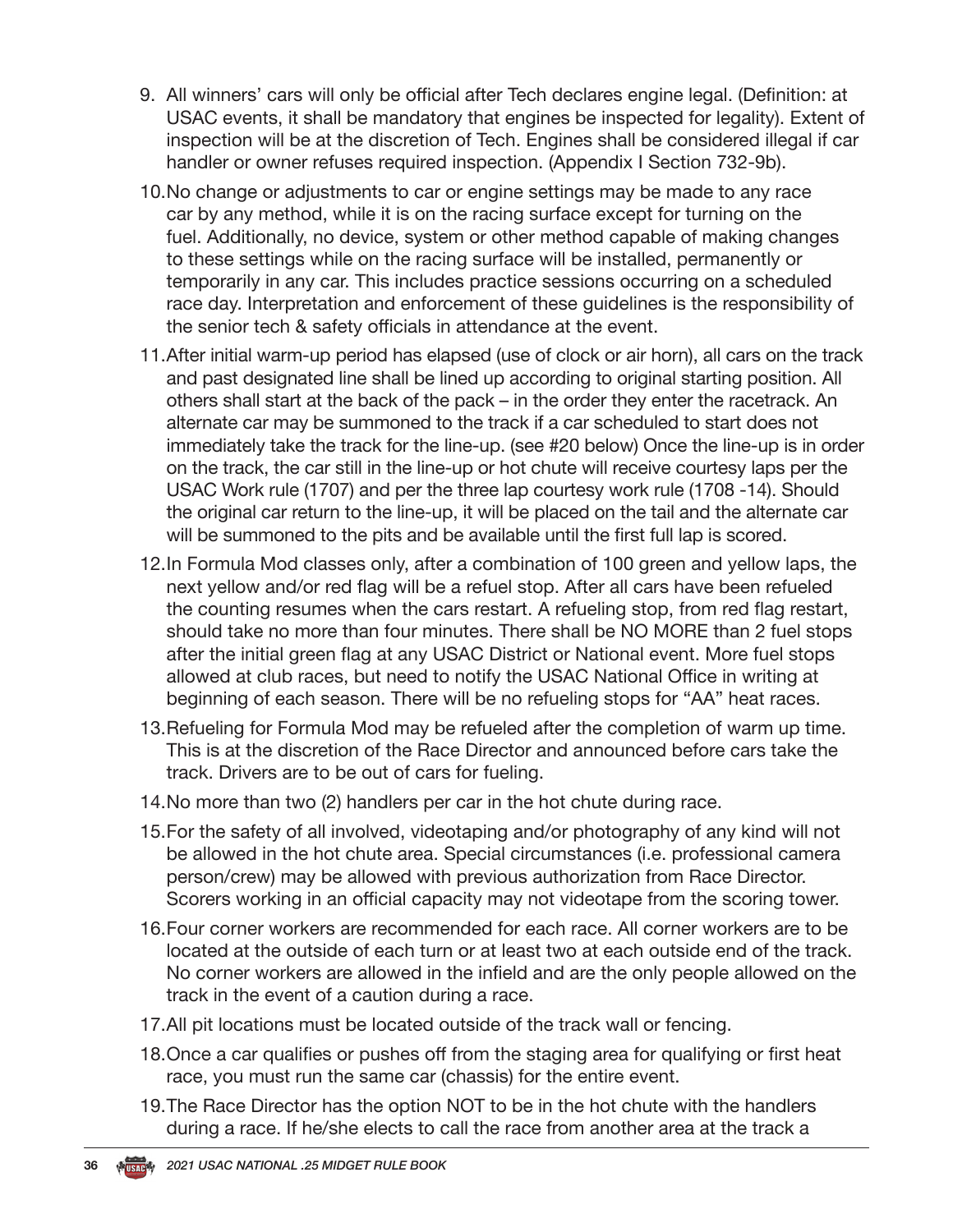USAC.25 official/spotter will be placed in the hot chute to ONLY relay and answer basic questions about the call. Any arguing with this designated person will result in removal from the hot chute for the rest of the event.

- 20.Fuel tanks and fuel caps cannot be replaced or reattached during a race. If the tank becomes loose or falls off at any point once the car takes the track, during green or yellow flag conditions, the car will be black flagged, must exit the track and scored as a DQ. Fuel tanks and fuel caps cannot be replaced or reattached after the checkered flag is waved or before going over the scale.
- 21.An alternate car will be allowed at all National events. The alternate car cannot practice or warm up with the starting field before a race and may only enter the race after the double file lineup has been called by the flagger and a car from the starting lineup is not on the track. The original car from the starting lineup is eligible to reclaim their position with the field under yellow until the first lap of the race is completed and scored. The alternate car is eligible to enter the race under yellow until the first lap is completed and scored and one of the cars from the starting lineup leaves the track. It is possible for the alternate car to receive a green flag start and still be removed from the race if the first lap is not completed under green and the original lineup car reenters the race under yellow to reclaim a starting position. The alternate car is optional for local events.
- 22.No trophy or awards, other than participation awards, shall be given to a driver for a race in which he was disqualified in tech or for unsportsmanlike conduct. Clubs may deviate from this rule with but need to notify USAC in writing at beginning of each season.
- 23.A DNF may advance and line up behind normally transferring cars in the order they went DNF, if there are unfilled starting positions.
- 24.A car with 3 STRIKE's will be given a DNF and allowed to transfer through the races, in the same manner as above if applicable.
- 25.Cars must have tail cone in place at all times when on the track.
- 26.Any car having their engine changed after qualifying or between races must report engine change to Race Director and Tech Director. Scoring tower shall be notified and car/driver will be placed on the tail of their next race.
- 27.When two or more cars make contact bringing out a yellow flag, all cars shall be charged with a STRIKE. If the Race Director can determine with 100% certainty that a car involved in the incident was not at fault, that car will not receive a STRIKE against it. A car or cars that are charged with a STRIKE will go to the tail. All cars involved in the initial incident that go dead on the track, whether charged with a strike or not, will go to the tail. Cars receiving STRIKES will be positioned behind DOT cars not receiving STRIKES. If a car is not involved in the initial contact, but goes dead on the track to avoid the incident, or is inadvertently involved in the incident after the initial contact by the other cars, they will retain their position in the field at the last completed scored lap before the yellow flag.
- 28.On the initial double file start of the race, it is possible to have an incident where the cause cannot be determined and several cars may be involved. This results from the close racing of the entire field, accelerating in one corner at the same time. If the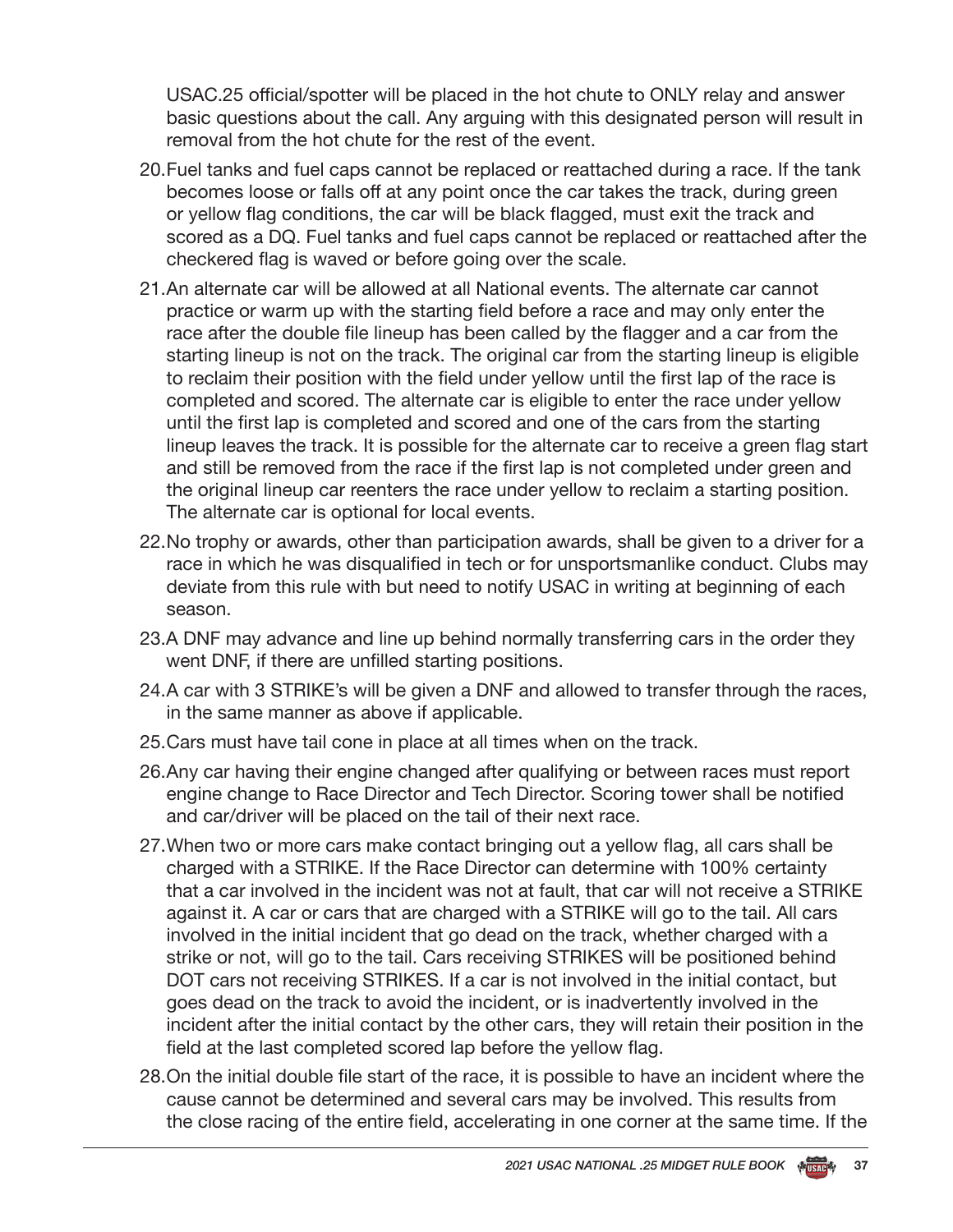green flag was shown on the initial start, the Race Director will give one additional double file start, with no strikes called or cars sent to the tail if it is not possible to determine the cause of the incident.

- 29.The Race Director has the option to not call a STRIKE for an incident where two cars make contact, but keep forward momentum and regain racing speed without going dead on the track. The flagger may display the yellow flag if it is determined that the slowed cars are potentially hazardous. If no STRIKES are called and no cars DOT, all cars will retain their positions in the field at the last completed scored lap before the yellow flag.
- 30.Following a race, a car or driver that does not have the proper required safety items will be subject to a race day DQ based on the "Safety Check and Registration Form." Any missing non-safety items such as a muffler, will be disqualified. If any non-necessary related parts are liberated, you may go to the work area and make any necessary repairs if a yellow flag is displayed. If the flagman feels the track conditions are safe, he may choose not to display the yellow flag.
- 31.Cars going DOT during yellow flag conditions will retain their running order as of the last recorded green flag lap and will not be charged with a STRIKE unless directed by the Race Director.
- 32.When a car related safety item (tail-cone, car body panel, nerf bars, bumpers, shoulder bar, wheel nut, etc.) falls or is knocked off a car, or becomes loose and is deemed a safety hazard by the Race Director under green flag conditions, a yellow flag will be thrown and the car sent to the hot chute/designated area to replace the item per the USAC Work Rule and per the three lap courtesy work rule (1708 -14). This will be charged as a STRIKE. The car will be allowed to resume racing if it is not their third STRIKE and they make it back out before the green flag. They will not retain their position. If the item falls off under yellow flag conditions or is knocked off as a result of an incident on the track when a yellow flag is displayed, the car must go to the hot chute/ designated area to replace the item without a STRIKE (STRIKE may have been charged for the incident, but will not be charged or added for the item). If the item falls off on the last lap of the race and the checkered flag has been thrown, they will be charged with a DNF whether or not it is their third STRIKE. The car related safety item may be replaced to cross the scales. If the steering wheel comes off while car is on track, Race Director will check wheel and determine if car is safe to continue.
- 33.Cars involved in incidents that receive strikes, whether they go DOT or not, and all cars going DOT on the last lap of a race, after the checkered flag has been displayed, shall be scored DNF and shall be scored in the order of their last completed lap. Cars receiving strikes will be placed behind cars going DOT and not receiving strikes. See Appendix III, Section 2704.
- 34.In incidents involving Deliberate Rough Driving in which a car or cars receives an immediate disqualification, an innocent car involved in the incident will retain their position in the lineup at the last scored lap. If this type of incident occurs on the final lap of the race, after the checkered is displayed, if the innocent car is DOT, it will be scored as a DNF without a strike. The car charged with the Deliberate Rough Driving will receive a DQ.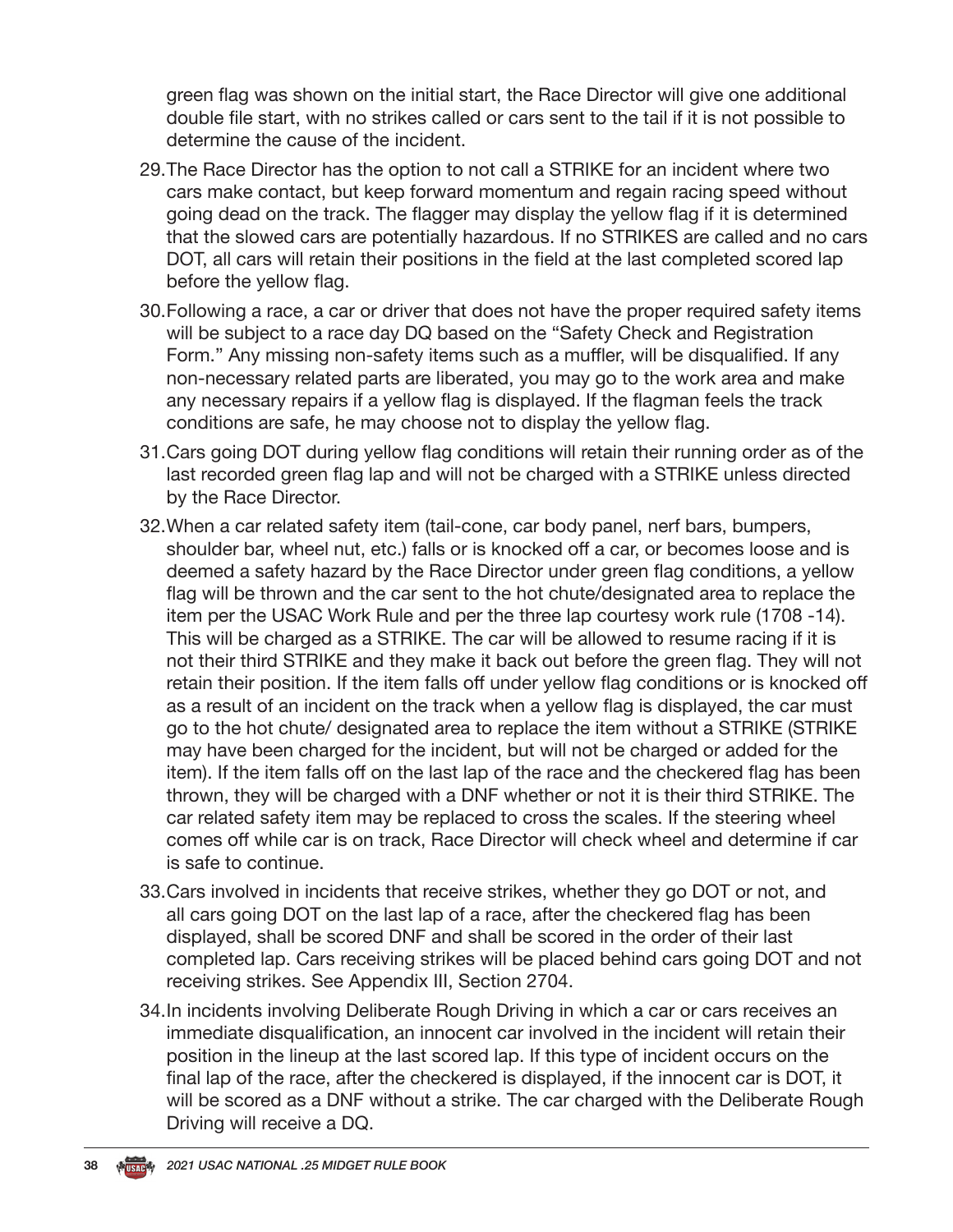- 35.In incidents involving Overly Aggressive Driving a car or cars display an aggressive style in the course of their driving that shows little regard for other cars in their path, initiating contact in attempts to pass or to keep from being passed. The Flagger will display a rolled black flag to the offending car(s), and the Race Director will charge them with a two (2) strike penalty and placing them at the tail of the lineup. RaceCeiver communication will warn the driver of the aggressive driving. An innocent car involved in the incident will retain their position in the lineup at the last scored lap. If this type of incident occurs on the final lap of the race, after the checkered flag is displayed, if the innocent car is DOT, it will be scored as a DNF without a strike. The car charged with an Aggressive Rough Driving will receive a DQ.
- 36.In incidents involving defensive driving: (When a driver changes his driving pattern more than one time to block a fellow competitor from passing them.) The Race Director will display a rolled black flag to the offending car(s),charging them with a two (2) strike penalty and placing them at the tail of the line-up. RaceCeiver communication will warn the driver of the defensive driving. A second defensive driving incident in the same race will receive a race DQ.
- 37.Any driver intentionally causing a caution, for something besides mechanical or a safety related issue, will receive a two (2) strike penalty.
- 38.In the event of a neck collar becoming loose or is lost while on the track a yellow flag will be thrown. They will be given a Strike and required to go to the pits to put the neck collar back on securely. They will be given three (3) courtesy yellow flag caution laps to correct the problem once the on track line-up is set and cars are in race order. They will be required to tag the tail of the line-up.
- 39.In the event that a time limit for a race is reached, the COOK OUT flag will be displayed by the flagger under the next caution along with the checkered flag. This flag signifies that the race has in fact reached the time limit. All drivers that take this flag will be scored according to their previous lap after accessing calls made by officials. Any car that is unable to take the flag under their own power will be scored according as being the pit area. In the event the time limit is reached under caution there will be a last green flag. This will not be announced but will allow the drivers the opportunity to finish the race under green. The next yellow, red or checker flag will end the race.
- 40.Rain In the event of rain, any race that is at least 50% complete, will constitute a completed race, if the event is rained out. In the event a race is stopped due to rain and has not reached the halfway point, cars will be impounded. Any work on a car will result in that car restarting at the tail. If race resumes same day, tire pressure will be allowed to be adjusted before race resumes. If race must be continued on the next day, it will resume from where it was left off. Cars will be released from impound.
	- **A.** Regional Events (in regards to National Eligibility in the event of a race being rained out )- an attempt is defined as the car being on track and making at least two laps. Should weather prevent ALL classes from being on track and officials have canceled the event's activities for that day and there is not a designated rain day scheduled, an attempt will be defined as participant being present at the event and signed in by the parent and /or handler.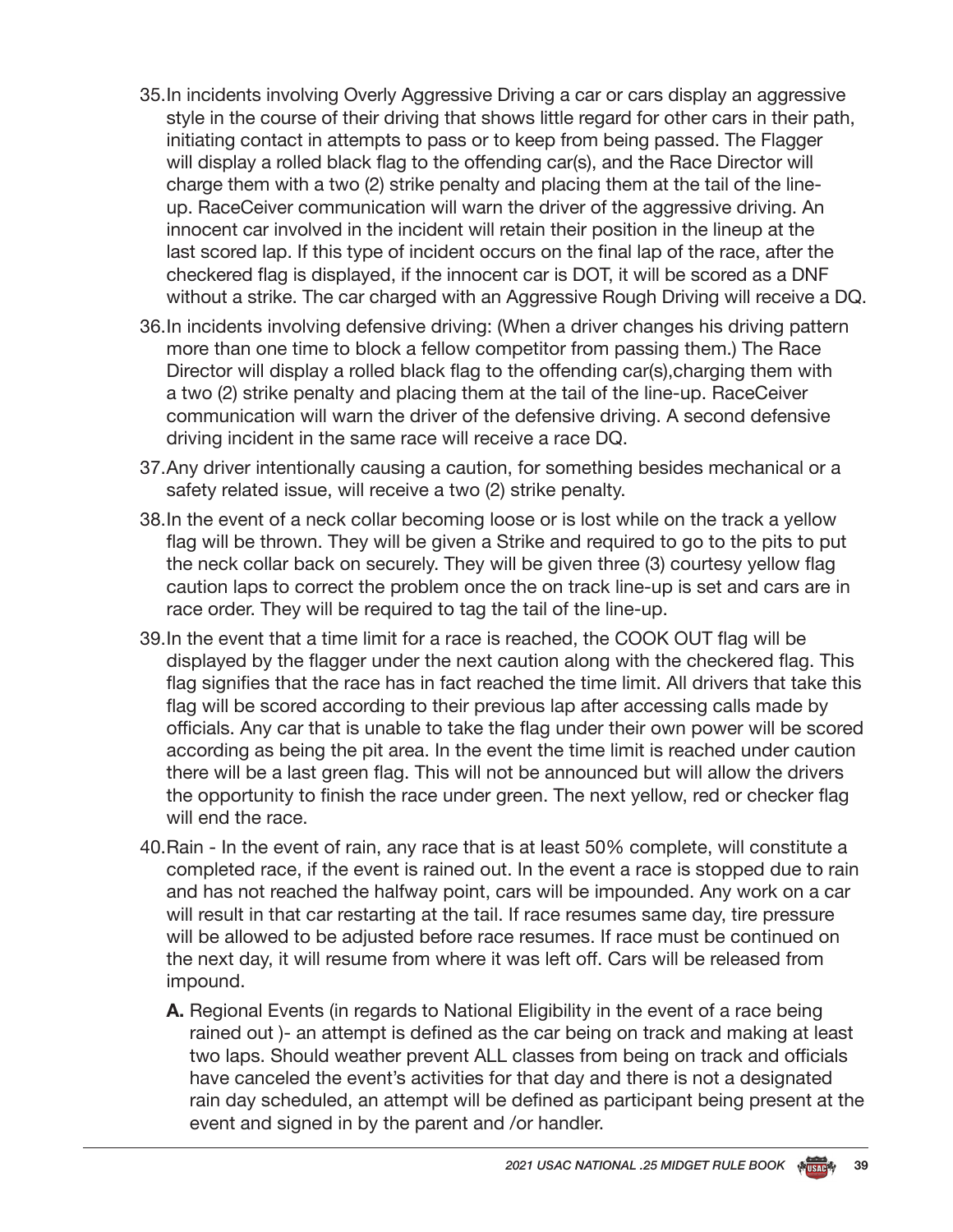### **1714 Protests**

- 1. Any on track calls or decisions may not be protested.
- 2. Technical Protests If the tech findings are not agreed with by the handler, they must fill out an appeal form within 15 minutes from the time that they are notified. The motor must remain in tech area during this time. If a second opinion is desired by the next higher technical authority, all charges for shipping and handling will be paid for by the protesting party.

### 3. **Tire Protest**

- a. Protest must be in writing and filed with the tech inspector within 15 minutes, after feature race is completed. Tires protested will be marked and not confiscated until the completion of the event. Handlers may not protest more than one car per event and may not protest same driver more than once per calendar year.
- b. All protests will be handled by the Club President and/or Tech Director and must be accompanied with a \$500 cash deposit and will not be refunded, regard-less of the outcome of the protest. If the tire being protested is found legal, a new tire will be returned to the driver being protested.
- c. Any situation not covered by these rules shall be referred to USAC for decision. This protest must also be in writing and accompanied by deposit.
- d. Tire protest form must be completed and sent in to USAC along with a sample of the tires in question.

### **Tire Protest/Confiscation Procedures:**

*Items needed - New small glass jar, cutting instrument, USAC tamper-proof tape, confiscation form* 

A USAC.25 confiscation form must be completed prior to samples being taken. This must be completed by USAC and/or club official - Place the competitor label portion of the USAC tamper-proof tape provided by USAC that corresponds with this sample in top corner of the form; ask handler/representative of tire in question to take a picture of this form or make a copy of it for their records

A 2x2 patch/sample of the tire is to be removed and placed in a new, unused glass jar. The patch/sample taken must be done in the presence of the handler(s), tech official and at least one additional club officer. These two officials must be unbiased and not have any relation to or directly involved with the handler(s)of the tire sample being taken.

Once the sample is placed in the glass jar and secured with a lid, it then must be sealed with secure tamper-proof tape provided by USAC. In addition, this tape must be signed by both USAC Representative/USAC club official and representative of tire in question (parent or guardian of the tire in question are ultimately held responsible).

USAC.25 strongly encourages clubs/regions to send samples to USAC National for verification that chain of command protocols were followed prior to sending to lab. This process allows failed test penalties to be consistent across national, regional and club levels. Penalties for failed samples sent directly to the lab are only enforceable at the club level of that specific club. Samples must be received no later than 72 hours following the completion of the event.

### **1715 Penalty/Penalties Guidelines (to be used at Clubs, Regions and National events) ENGINE INFRACTIONS**

### LEVEL 1 - FIRST OFFENSE

• Automatic Race Day DQ; in the respective class that the infraction took place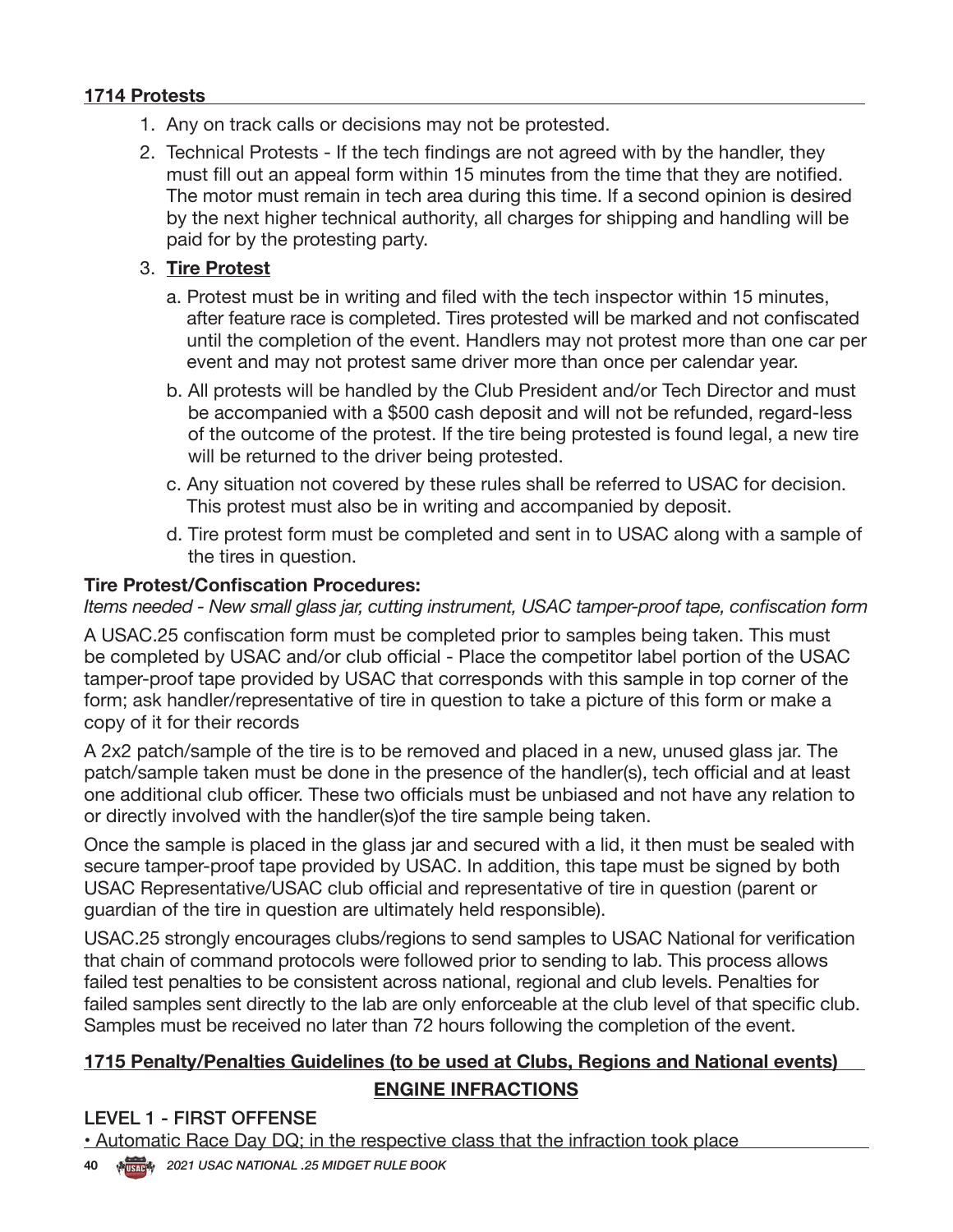### LEVEL 2 - SECOND OFFENSE

• Up to 60 days suspension from any USAC sanctioned event for the handler and driver from participating in the respective class that the infraction took place

### LEVEL 3 - THIRD OFFENSE

• A third offense may be considered intentional or flagrant modification and will be assessed by the National office per the Flagrant/Intentional Modifications Section listed below.

### **TIRE INFRACTIONS**

### LEVEL 1 - FIRST OFFENSE

• Six (6) months suspension from any USAC sanctioned event for the handler and driver; plus the costs of testing fee(s)

### LEVEL 2 - SECOND OFFENSE

• One (1) year suspension from any USAC sanctioned event for the handler and driver; plus the costs of testing fee(s)

In order to protect and verify the protocols of the tire protest/sampling procedure were followed, these penalties may only be assessed by the USAC National office see Appendix I, section 714.

### **FUEL INFRACTIONS**

• Penalties assessed for tire and fuel can vary from a Race Day suspension AND a suspension that can go up to a one (1) year through the defined process tire and fuel testing and infractions outlined in Appendix I, Sections 714 and 733.

### **FLAGRANT/INTENTIONAL MODIFICATIONS (INCLUDES ENGINE, TIRE AND FUEL INFRACTIONS)**

• All parties involved in any modification to fuel, tires and engines that are deemed flagrant will receive penalties that may include monetary fines and suspensions. These flagrant penalties can only be assessed by the USAC National office.

### **NATIONAL APPEALS**

National Appeals are reviewed by a three (3) party appellate board comprised of the USAC President and two (2) non-quarter midget motorsport professionals. USAC will have a list of appellate members which will be used to select from for each required review.

Should a participant elect to challenge a technical rules penalty, it must be declared at the time technical inspections are complete and/or when the penalty is assessed. The participant must inform the tech director and/or race director of his/her decision and the proper parts must be packaged up and sent to USAC National within 96 hours along with a completed USAC Confiscation Form.

- 1. The cost to appeal a technical suspension to USAC National is \$500 plus any associated fees (shipping, testing, etc…).
- 2. Behavioral penalties assessed at the local, region and national level are NOT appealable. These penalties are to be upheld at the level or below at which they were given. If at a National event, they will be upheld at local, regional and national.
- 3. Once the National Appeals/Penalty Board has made its decision, it is final and the matter is considered closed. The penalties assessed by the board will be upheld at the local, regional and national level at all USAC sanctioned events.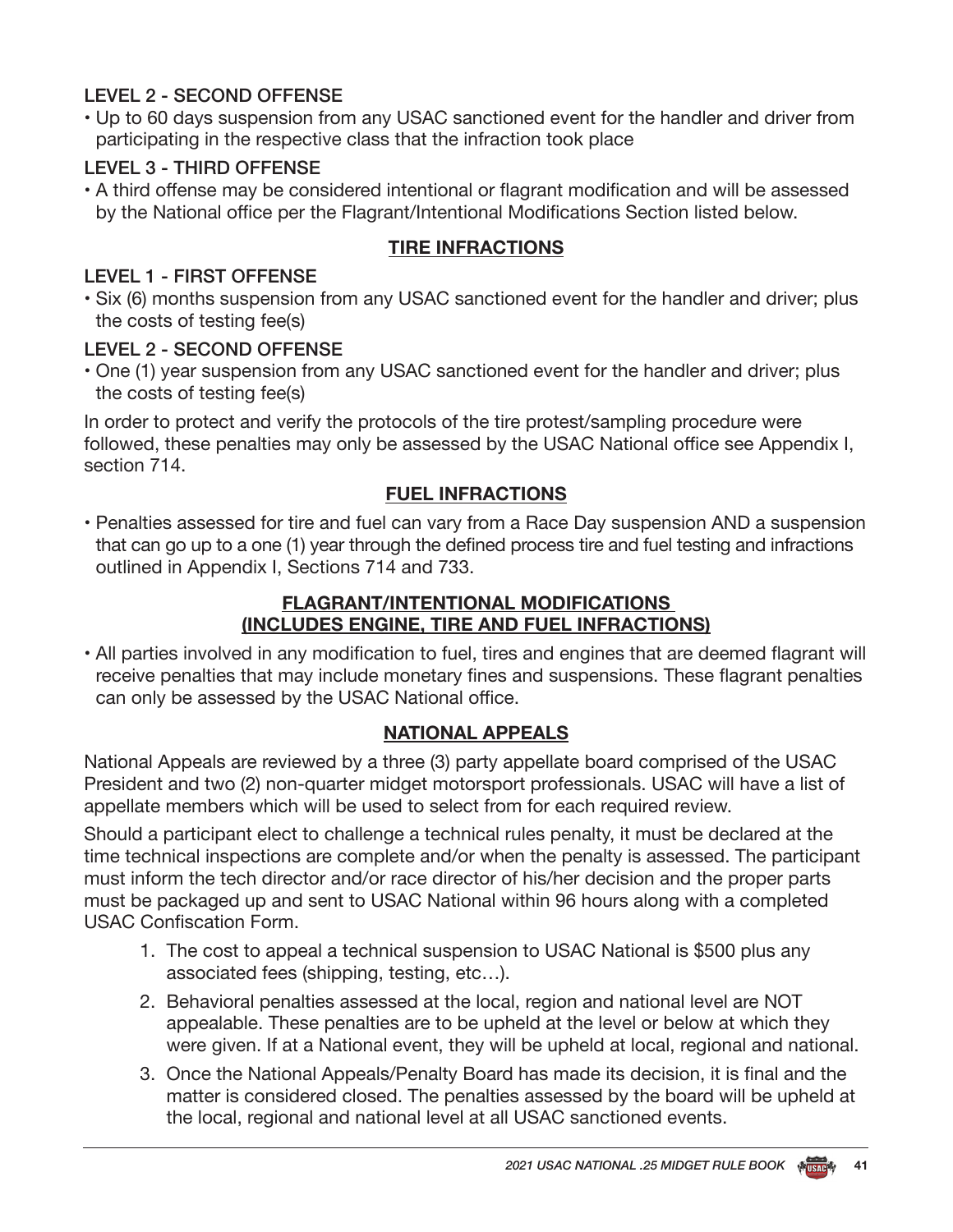## **APPENDIX III**

### 2021 .25 Midget Division Scoring Procedures: January 1, 2021

### **2700 - Practice Round Procedures**

As soon as sign-ins are complete, practice round information should be sent to the pit steward. Each practice round should have no more than 7 cars and the cars should be evenly distributed between the rounds in each class. Use the table below to create the practice rounds.

| of cars | of rounds | Cars in<br>Each Round | of cars | of rounds | Cars in<br>Each Round   |
|---------|-----------|-----------------------|---------|-----------|-------------------------|
| up to 7 |           | 7                     | 24      | 4         | $6 - 6 - 6 - 6$         |
| 8       | 2         | $4 - 4$               | 25      | 4         | $7 - 6 - 6 - 6$         |
| 9       | 2         | $5 - 4$               | 26      | 4         | $7 - 7 - 6 - 6$         |
| 10      | 2         | $5 - 5$               | 27      | 4         | $7 - 7 - 7 - 6$         |
| 11      | 2         | $6 - 5$               | 28      | 4         | $7 - 7 - 7 - 7$         |
| 12      | 2         | $6 - 6$               | 29      | 5         | $6 - 6 - 6 - 6 - 5$     |
| 13      | 2         | $7 - 6$               | 30      | 5         | $6 - 6 - 6 - 6$         |
| 14      | 2         | $7 - 7$               | 31      | 5         | $7 - 6 - 6 - 6 - 6$     |
| 15      | 3         | $5 - 5 - 5$           | 32      | 5         | $7 - 7 - 6 - 6 - 6$     |
| 16      | 3         | $6 - 5 - 5$           | 33      | 5         | $7 - 7 - 7 - 6 - 6$     |
| 17      | 3         | $6 - 6 - 5$           | 34      | 5         | $7 - 7 - 7 - 7 - 6$     |
| 18      | 3         | $6 - 6 - 6$           | 35      | 5         | $7 - 7 - 7 - 7 - 7$     |
| 19      | з         | $7 - 6 - 6$           | 36      | 6         | $6 - 6 - 6 - 6 - 6$     |
| 20      | 3         | $7 - 7 - 6$           | 37      | 6         | $7 - 6 - 6 - 6 - 6$     |
| 21      | з         | $7 - 7 - 7$           | 38      | 6         | $7 - 7 - 6 - 6 - 6 - 6$ |
| 22      | 4         | $6 - 6 - 5 - 5$       | 39      | 61        | $7 - 7 - 7 - 6 - 6 - 6$ |
| 23      | 41        | $6 - 6 - 6 - 5$       | 40      | 6         | $7 - 7 - 7 - 7 - 6 - 6$ |

### **2701 - Qualifying (if applicable), Heat Races and Mains**

- 1. When qualifying, heat races and/or mains begins there shall be a minimum of three (3) scorekeepers in the tower.
- 2. All entries on the qualifying/score sheets will be done in ink.
- 3. For qualifying, when the car enters the track they will be given three (3) warm up laps, then two (2) qualifying laps. The times will be written down on the qualifying sheet and/or time cards and confirmed amongst the scorekeepers.
- 4. For qualifying, after each car has qualified, the announcer may announce the times over the PA system. It is recommended that as qualifying takes place, the time cards be kept in order from fastest to slow-est.
- 5. For qualifying, If a car does not take a green flag for qualifying they will receive a no time (NT). Noting as such on the qualifying sheet and the car will be lined up at the back of the racing field. In the event there are two or more NT, the cars should be lined up according to their pill draw or qualifying order, whichever applies at the event.
- 6. For qualifying, any irregularities or issues with the timing system will be noted on the qualifying sheet / time card.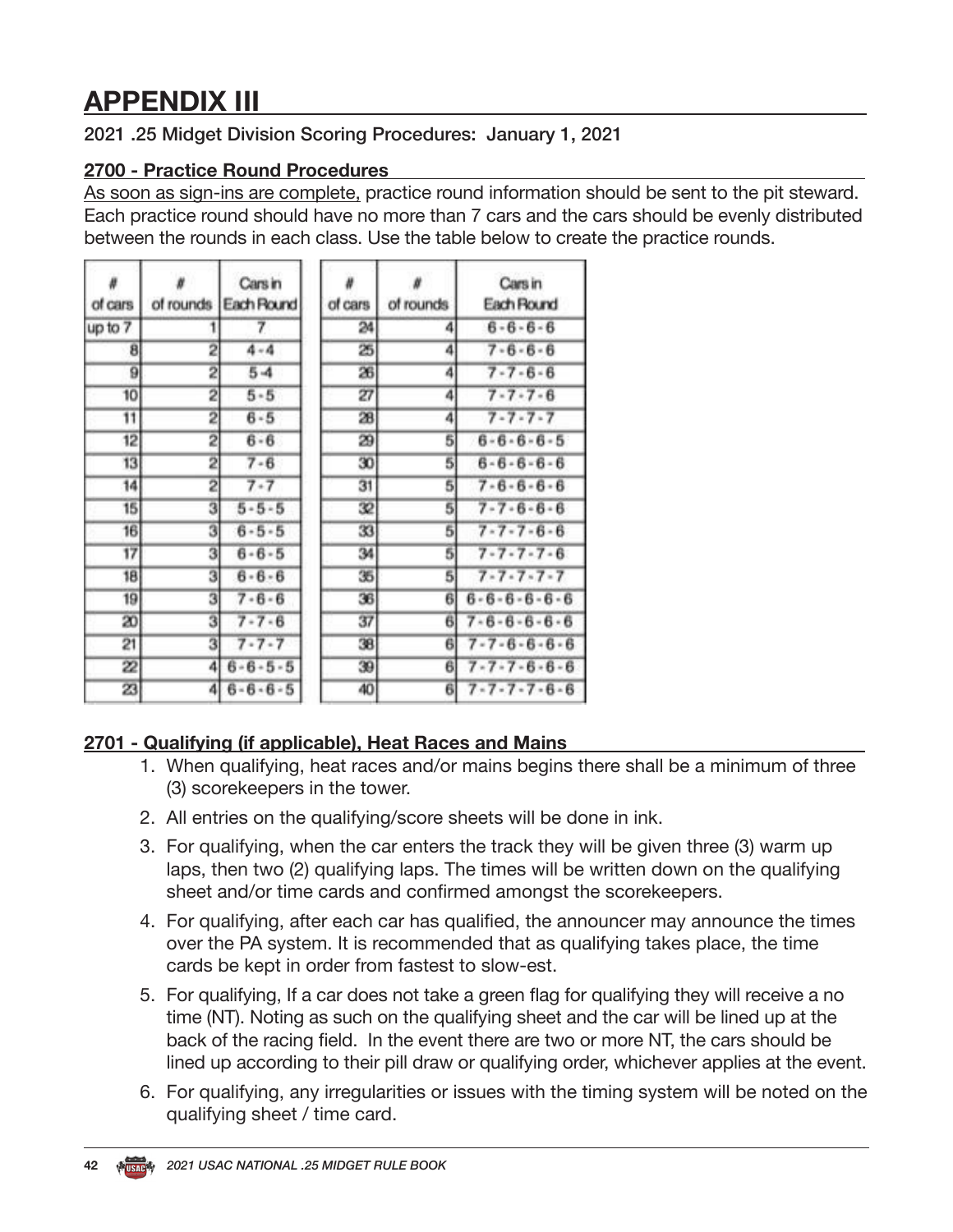- 7. For qualifying, if a heavy class driver is found to be less than 100 lbs after qualifying, they will be assigned with a no time and placed in the last qualifying spot of the LIGHT DIVISION of the same class. If there is not a LIGHT DIVISION of the same class, the Race Director will have final authority where to place the car into a different class, in the last spot of the last heat or main, whichever applies.
- 8. For qualifying, heats or mains, If a CAR is found to be LIGHT or is disqualified after qualifying, heat or main, it will be given a DQ and placed in the last qualifying spot of its class/division. If qualifying or heat race, the weight or other infraction must be corrected prior to racing. If DQ occurs in main, car will be scored as a DQ for final results.
- 9. For qualifying, if there is any mechanical error in the timing system or a transponder not "reading" the car on the track will be brought into the hot chute area while the problem is being fixed. The car would not be allowed to be worked on or touched other than to fix the transponder. Once the problem is fixed, the next two (2) cars in line will go out, followed by the car that was in the hot chute. The car in the hot chute would be allowed to have all warm up laps and any remaining qualifying times.
- 10.Once qualifying is completed, qualifying sheets/time cards will be placed in the proper order as follows: qualified cars (fastest to slowest), no time (NT) in order of pill draw at registration, DQ in order of pill draw at registration and then DNA in order of pill draw at registration. Denote on the line-up sheet any track records, DQ, or NT. In the case of an identical qualifying time, the second fastest lap will be used as the tie breaker and is placed in the fastest position. Denote on the line-up sheet both times. In the case of identical qualifying first and second lap, cars will be lined up according to pill daw at registration (lowest to highest).
- 11.If an engine change takes place before heats begin there is no penalty. If an engine change takes place after heats, then the driver will start at the tail of the lower main they have qualified for. If an engine change takes place after lower mains begin and/ or if the change takes place prior to an A main the driver has qualified for, the driver will start at the tail of the race he/she has qualified for.

### **2702 - Setting Up Heat and Main Races**

After qualifying or heat races are complete in each class, scorers should prepare to set up races

### **Setup Mains based on Qualifying:**

Setup mains using fastest to slowest cars, from qualifying sheets

Example: 30 cars in a class.

### **How to setup Heat Races:**

Setup heat races based on pill draw. If more than 8 cars, place the lowest pill draw in the first heat, next pill draw in the next heat and so on.

- Heat Race: Max of 8 cars in a heat race with the exception of selected events approved by the .25 Midget Series Director.
- **Example: 30 cars in a class.** Max of 8 cars in a heat race. Lowest pill draw will start P1 in Heat 1. Highest pill draw will start P8 in Heat 2. Note: If more than 8 cars, create an additional heat.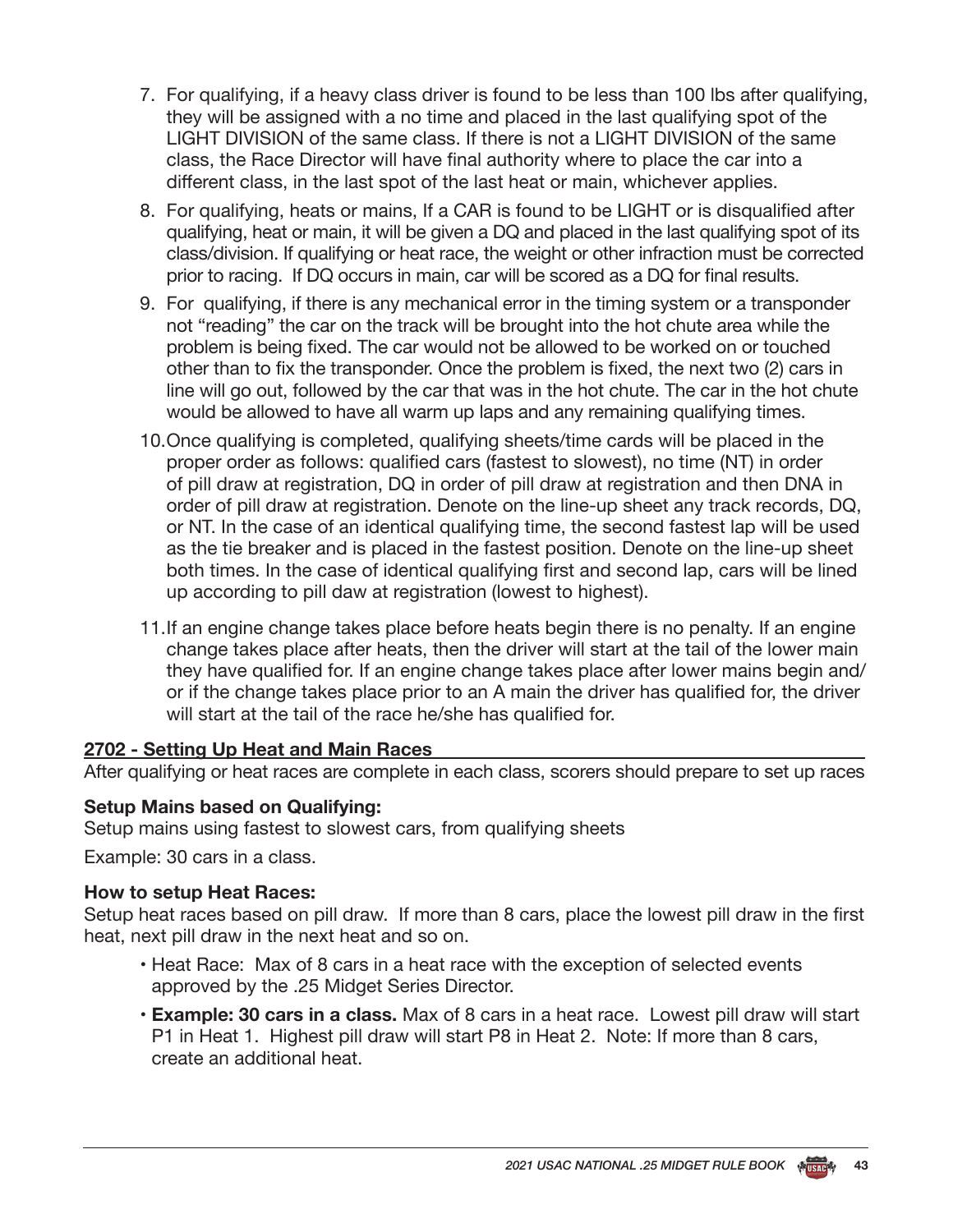| Heat 1           | Heat 2           | Heat <sub>3</sub> | Heat 4           |
|------------------|------------------|-------------------|------------------|
| P1: Pill draw 1  | P1: Pill draw 2  | P1: Pill draw 3   | P1: Pill draw 4  |
| P2: Pill draw 5  | P2: Pill draw 6  | P2: Pill draw 7   | P2: Pill draw 8  |
| P3: Pill draw 9  | P3: Pill draw 10 | P3:Pill draw 11   | P3:Pill draw 12  |
| P4: Pill draw 13 | P4: Pill draw 14 | P4: Pill draw 15  | P4: Pill draw 16 |
| P5:Pill draw 17  | P5: Pill draw 18 | P5:Pill draw 19   | P5:Pill draw 20  |
| P6:Pill draw 21  | P6:Pill draw 22  | P6: Pill draw 23  | P6: Pill draw 24 |
| P7: Pill draw 25 | P7: Pill draw 26 | P7: Pill draw 27  | P7: Pill draw 28 |
| P8: Pill draw 29 | P8:Pill draw 30  |                   |                  |

• **Example: 13 cars in class.** Max of 8 cars in a heat race. Lowest pill draw start P1 in Heat 1. Highest pill draw will start P7 in Heat 1.

| Heat 1                       | Heat 2                       |
|------------------------------|------------------------------|
| P1: Pill draw 1              | P1: Pill draw 2              |
| P <sub>2</sub> : Pill draw 3 | P <sub>2</sub> : Pill draw 4 |
| P3: Pill draw 5              | P3: Pill draw 6              |
| P4: Pill draw 7              | P4: Pill draw 8              |
| P5: Pill draw 9              | P5:Pill draw 10              |
| P6: Pill draw 11             | P6:Pill draw 12              |
| P7: Pill draw 13             |                              |

• **Mains:** The Rookie classes (Red and Blue), can only have a maximum of 8 cars per race. At local events you may choose to put less cars in the mains (races). For example, 10 cars for Seniors and Juniors and 6 cars for Rookies.

At local events, divisions may be combined. For example, Light & Heavy divisions may be run together as long as the Light cars are started in the front and the Heavy cars to the rear. Light & Heavy cars are separated on the score sheets to determine the finish of both divisions separated.

**How to setup Mains based on Heat Races:** To figure out how many mains (races) there will be by using Table 1 below.

**If total of 12 cars in class- 1-12** CAR CLASS COUNT **(1 or 2** Heat, top **12** to Feature)

If more than 12 cars in class:

**13-16** CAR CLASS COUNT (**2** Heats, top **6 in points** to A Main; 1 lower main, transfer 4)

**17-20** CAR CLASS COUNT (**2** Heats, top **6 in points** to A Main; 2 lower mains, transfer 4)

**21-22** CAR CLASS COUNT (**3** Heats, top **6 in points** to A Main; 2 lower mains, transfer 4)

**23-28** CAR CLASS COUNT (**3** Heats, top **6 in points** to A Main; 3 lower mains, transfer 4)

**29-30** CAR CLASS COUNT (**3** Heats, top **6 in points** to A Main; 4 lower mains, transfer 4)

**31-34** CAR CLASS COUNT (**4** Heats, top **6 in points** to A Main; 4 lower mains, transfer 4)

**35-38** CAR CLASS COUNT (**4** Heats, top **6 in points** to A Main; 5 lower mains, transfer 4)

**39-40** CAR CLASS COUNT (**4** Heats, top **6 in points** to A Main; 5 lower mains, transfer 4)

**41-45** CAR CLASS COUNT (**5** Heats, top **6 in points** to A Main; 6 lower mains, transfer 4)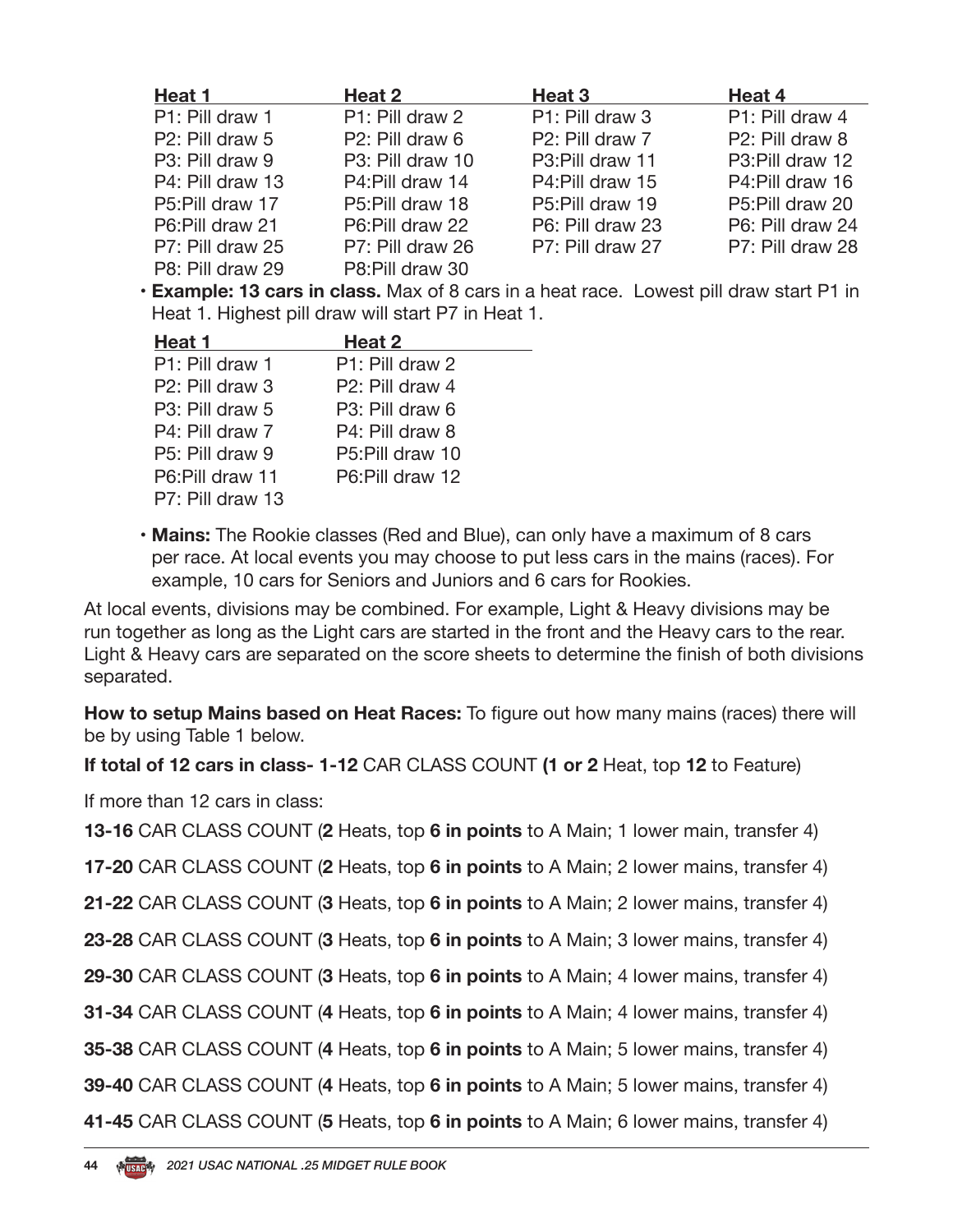### **Table 1**

1. Use the table below (Table 2) to set up the race order and race number. Circle the highest main based on the table above (Table 1), and then cross out the mains as you determine the race order. The races should be numbered from the last main (race #1) and ending with the A Main events.

| <b>Red Rookie</b><br><b>Blue Rookie</b><br>Junior Honda<br>Senior Honda<br>Heavy Honda<br>Junior Animal<br>Senior Animal<br>Unrestricted<br>Animal | A<br>A<br>A<br>A<br>A<br>A | 2<br>$\overline{2}$<br>B<br>B<br>B<br>B<br>B<br>B | 3<br>3<br>C<br>C<br>C<br>C<br>C<br>C | 4<br>4<br>D<br>D<br>D<br>D<br>D<br>D | Е<br>Е<br>E<br>Е<br>Е<br>Е | F<br>F<br>F<br>F<br>F<br>F | G<br>G<br>G<br>G<br>G<br>G | Н<br>Н<br>Н<br>Н<br>Н<br>Н | J<br>J<br>J<br>J<br>J<br>J | Κ<br>K<br>K<br>K<br>Κ<br>K |
|----------------------------------------------------------------------------------------------------------------------------------------------------|----------------------------|---------------------------------------------------|--------------------------------------|--------------------------------------|----------------------------|----------------------------|----------------------------|----------------------------|----------------------------|----------------------------|
| Light 160<br>Heavy 160<br>Lt. Modified<br>Hvy. Modified<br>Light World<br>Formula<br><b>Heavy World</b><br>Formula                                 | A<br>A<br>A<br>A<br>A<br>A | B<br>B<br>B<br>B<br>B<br>B                        | C<br>C<br>C<br>C<br>C<br>C           | D<br>D<br>D<br>D<br>D<br>D           | Ε<br>E<br>E<br>E<br>Е<br>Е | F<br>F<br>F<br>F<br>F<br>F | G<br>G<br>G<br>G<br>G<br>G | Н<br>Н<br>Н<br>Н<br>Н<br>Н | J<br>J<br>J<br>J<br>J<br>J | K<br>K<br>K<br>K<br>K<br>K |

### **Table 2**

3. Use the table below (Table 3) to determine which driver goes in which main. Fill up the lowest class. Do not put more than 8 cars for Rookies, 12 cars for Juniors and Seniors in a race. The number of cars in the races may be altered at your local club.

For example, if there are 22 cars entered in a Junior class, the last main will be an "E" main (see Table 1) with 6 cars in it. In the A main, the first four cars may be inverted based on qualifying times/heat races and the last two cars will be straight up.

| r Class | <b>Main</b> | <b>Details</b>                                                                                                                                                                                                                                               |
|---------|-------------|--------------------------------------------------------------------------------------------------------------------------------------------------------------------------------------------------------------------------------------------------------------|
| $1 - 6$ | A Main      | • Top 6 qualifiers or top point earners lock into A main.                                                                                                                                                                                                    |
|         |             | A main starting position<br>1st Qualifier or point earner - P1<br>2nd Qualifier or point earner - P2<br>3rd Qualifier or point earner - P3<br>4th Qualifier or point earner - P4<br>5th Qualifier or point earner - P5<br>6th Qualifier or point earner - P6 |
|         |             | • Starting positions 7th-10th in A main are transfers<br>from B main who finish 1st-4th                                                                                                                                                                      |
|         |             | • "X" car is the car finishing 5th in B main                                                                                                                                                                                                                 |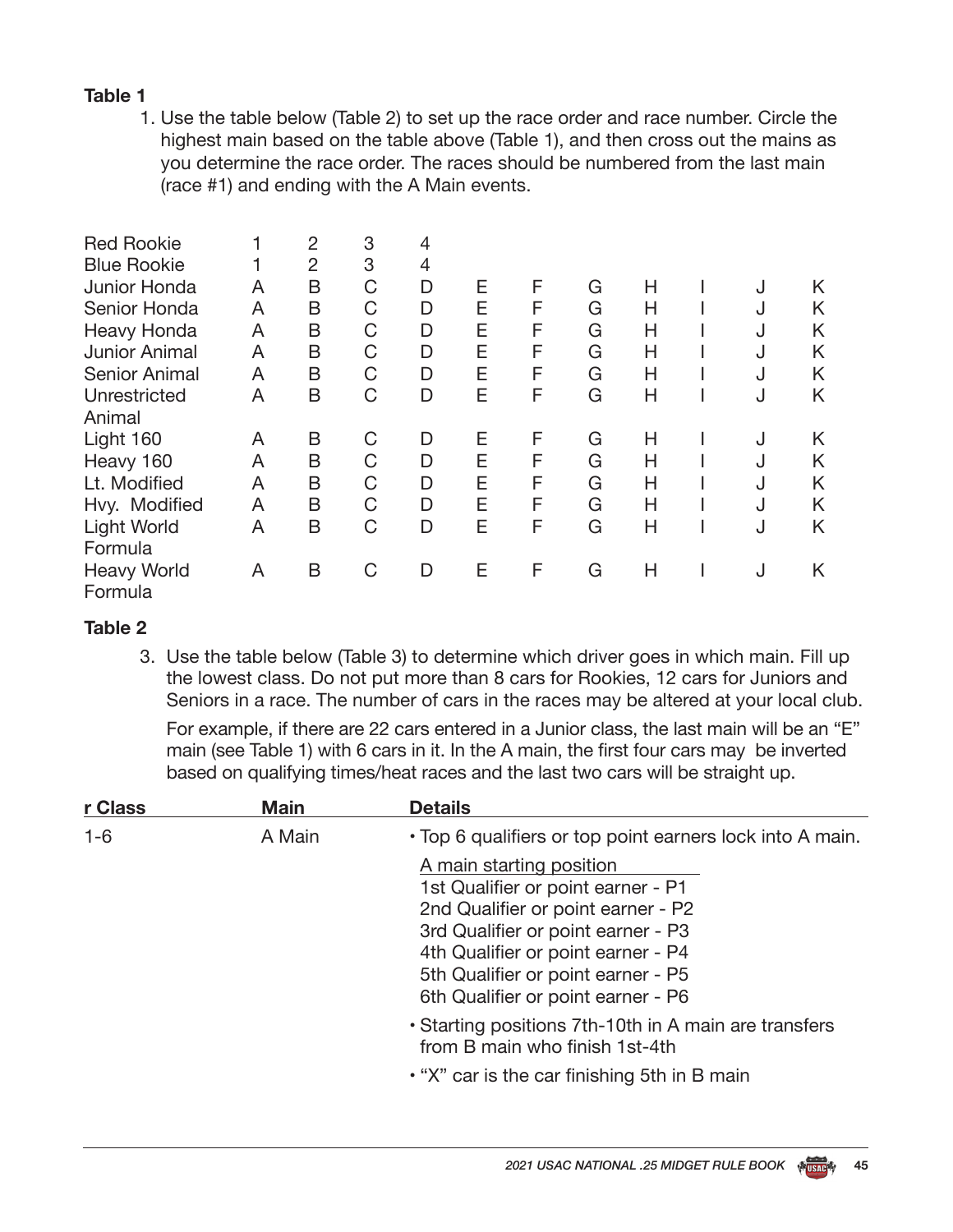| $7 - 12$  | <b>B</b> Main | • Top 7-12 qualifiers or 7th-12th point earners lock into<br>B main in positions 1-6.                                                                                                                                                                                     |
|-----------|---------------|---------------------------------------------------------------------------------------------------------------------------------------------------------------------------------------------------------------------------------------------------------------------------|
|           |               | <b>B</b> main starting position<br>7th Qualifier or point earner - P1<br>8th Qualifier or point earner - P2<br>9th Qualifier or point earner - P3<br>10th Qualifier or point earner - P4<br>11th Qualifier or point earner - P5<br>12th Qualifier or point earner - P6    |
|           |               | • Top 4 finishers from B main transfer to A main.                                                                                                                                                                                                                         |
|           |               | B Main finish transfers to A main<br>Finish 1st - transfer to 7th in A main<br>Finish 2nd - transfer to 8th in A main<br>Finish 3rd - transfer to 9th in A main<br>Finish 4th - transfer to 10th in A main                                                                |
|           |               | • 5th place finisher is "X" car in A main                                                                                                                                                                                                                                 |
|           |               | • 6th and beyond finishers do not transfer                                                                                                                                                                                                                                |
| $13 - 18$ | C Main        | • Top 13-18 qualifiers or 13th-18th point earners lock<br>into C main in positions 1-6.                                                                                                                                                                                   |
|           |               | <b>B</b> main starting position<br>13th Qualifier or point earner - P1<br>14th Qualifier or point earner - P2<br>15th Qualifier or point earner - P3<br>16th Qualifier or point earner - P4<br>17th Qualifier or point earner - P5<br>18th Qualifier or point earner - P6 |
|           |               | • Top 4 finishers from C main transfer to B main.                                                                                                                                                                                                                         |
|           |               | C Main finish transfers to B main<br>Finish 1st - transfer to 7th in B main<br>Finish 2nd - transfer to 8th in B main<br>Finish 3rd - transfer to 9th in B main<br>Finish 4th - transfer to 10th in B main                                                                |
|           |               | • 5th place finisher is "X" car in B main                                                                                                                                                                                                                                 |
|           |               | • 6th and beyond finishers do not transfer                                                                                                                                                                                                                                |
| $19 - 24$ | D             | • Top 19-24 qualifiers or 19th-24th point earners lock<br>into D main in positions 1-6.                                                                                                                                                                                   |
|           |               | D main starting position<br>19th Qualifier or point earner - P1<br>20th Qualifier or point earner - P2<br>21st Qualifier or point earner - P3<br>22nd Qualifier or point earner - P4<br>23rd Qualifier or point earner - P5<br>24th Qualifier or point earner - P6        |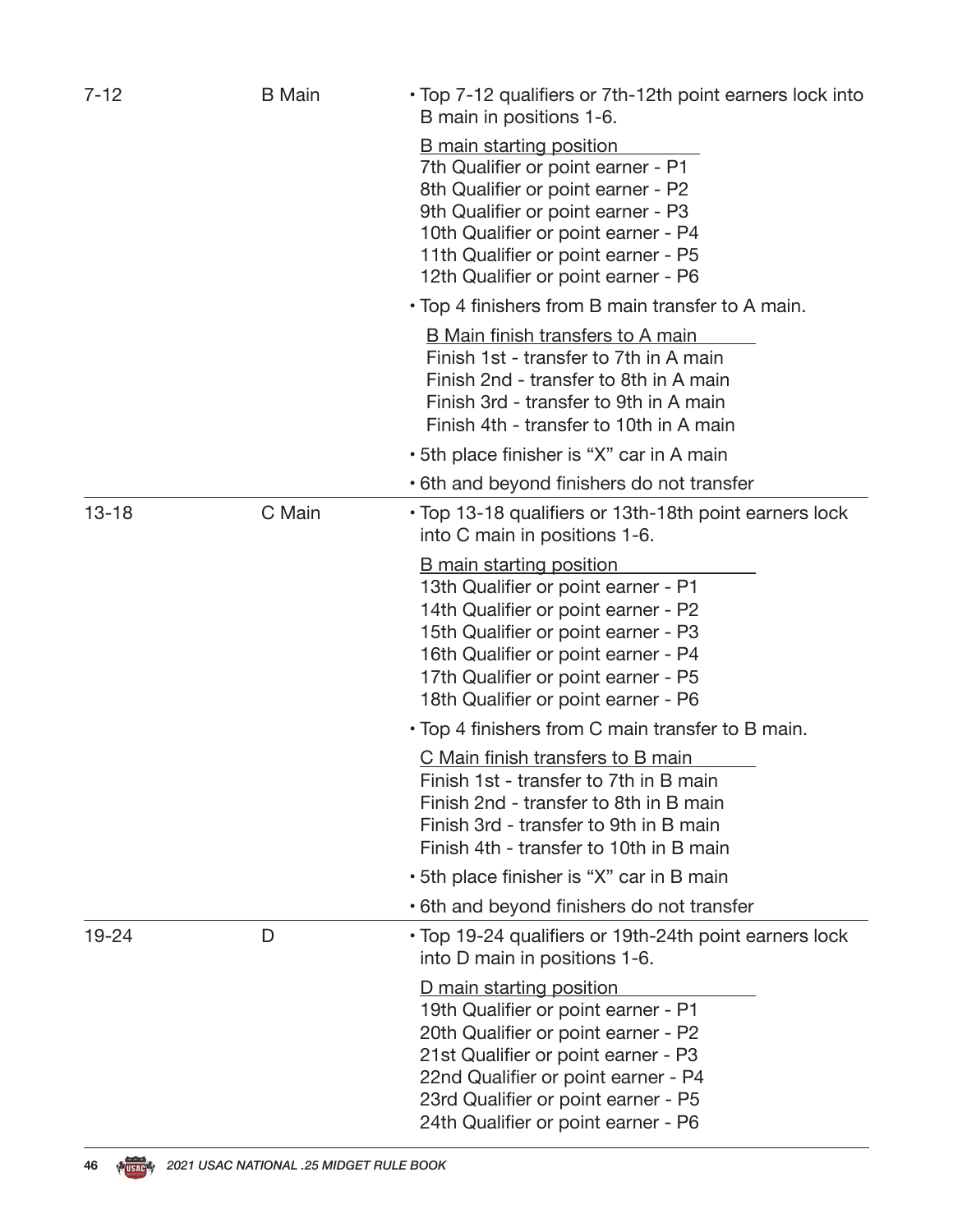|           |   | • Top 4 finishers from D main transfer to C main.<br>D Main finish transfers to C main<br>Finish 1st - transfer to 7th in C main<br>Finish 2nd - transfer to 8th in C main<br>Finish 3rd - transfer to 9th in C main<br>Finish 4th - transfer to 10th in C main<br>· 5th place finisher is "X" car in C main |
|-----------|---|--------------------------------------------------------------------------------------------------------------------------------------------------------------------------------------------------------------------------------------------------------------------------------------------------------------|
|           |   | • 6th and beyond finishers do not transfer                                                                                                                                                                                                                                                                   |
|           |   |                                                                                                                                                                                                                                                                                                              |
| $25 - 30$ | Е | • Top 25-39 qualifiers or 25th-30th point earners lock<br>into E main in positions 1-6.                                                                                                                                                                                                                      |
|           |   | E main starting position<br>25th Qualifier or point earner - P1<br>26th Qualifier or point earner - P2<br>27th Qualifier or point earner - P3<br>28th Qualifier or point earner - P4<br>29th Qualifier or point earner - P5<br>30th Qualifier or point earner - P6                                           |
|           |   | • Top 4 finishers from E main transfer to D main.<br>E Main finish transfers to D main<br>Finish 1st - transfer to 7th in D main<br>Finish 2nd - transfer to 8th in D main<br>Finish 3rd - transfer to 9th in D main<br>Finish 4th - transfer to 10th in D main                                              |
|           |   | • 5th place finisher is "X" car in D main                                                                                                                                                                                                                                                                    |
|           |   | • 6th and beyond finishers do not transfer                                                                                                                                                                                                                                                                   |
| $31 - 36$ | F | • Top 31-36 qualifiers or 31th-36th point earners lock<br>into E main in positions 1-6.                                                                                                                                                                                                                      |
|           |   | E main starting position<br>31st Qualifier or point earner - P1<br>32nd Qualifier or point earner - P2<br>33rd Qualifier or point earner - P3<br>34th Qualifier or point earner - P4<br>35th Qualifier or point earner - P5<br>36th Qualifier or point earner - P6                                           |
|           |   | • Top 4 finishers from F main transfer to E main.<br>F Main finish transfers to E main<br>Finish 1st - transfer to 7th in E main<br>Finish 2nd - transfer to 8th in E main<br>Finish 3rd - transfer to 9th in E main<br>Finish 4th - transfer to 10th in E main                                              |
|           |   | • 5th place finisher is "X" car in E main                                                                                                                                                                                                                                                                    |
|           |   | • 6th and beyond finishers do not transfer                                                                                                                                                                                                                                                                   |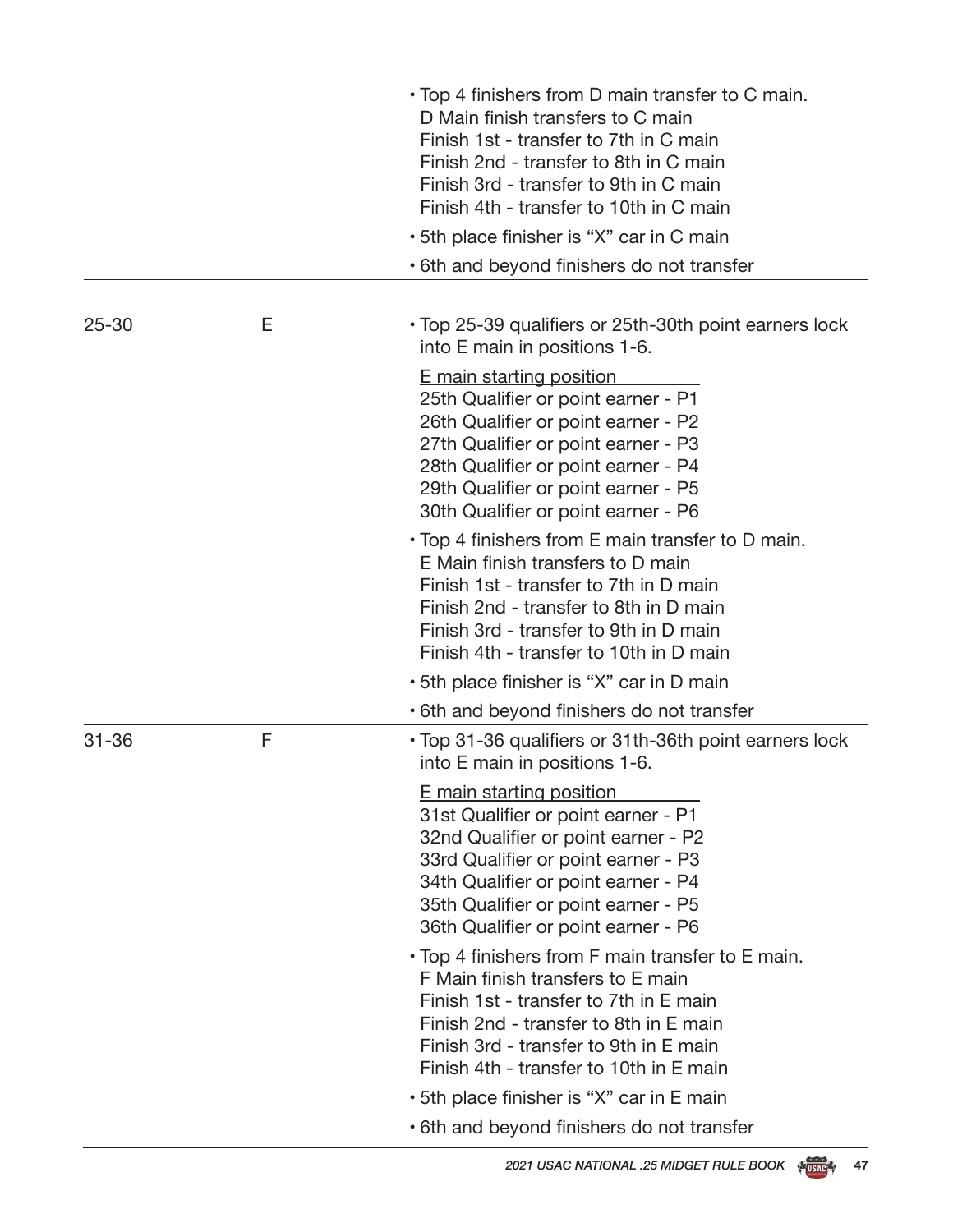### **Table 3**

### **2703 - How To Use Your Score Sheet**

- 1. Fill in class, date, and time of start of race.
- 2. Fill in the drivers' names and starting positions.
- 3. During warm ups, check paper number on cars for legibility.
- 4. Check to see that the line up on the track is the same as your score sheet lineups.
- 5. Check on any variations before the green flag. Do not adjust your line up information on your score sheet unless you have made a clerical error. If the starting lineup is different on your sheet than on the track, it may be because of engine changes or drivers being late out. Make note of the different starting lineup in the restart area of your score sheet using an "ST" for Starting lap.
- 6. If you miss a car or lap, do not panic!
	- a. Pick out the lead car and begin the next lap. Don't be too concerned about what lap you're on. It is more important to get the car numbers on paper. You can always recon-struct the race later from your notes and figure out the laps and finish.
- 7. When a yellow flag is thrown, make a slash mark on your score sheet between the car number and at the point when the flag is thrown.
- 8. Restart line ups will be determined by taking the last completed lap (all cars present) and necessary adjustments for strikes and/or DOTs.
- 9. NOTE: All laps count until the checkered flag is thrown.

All activities that occur during green, yellow and red flags must be documented. List all restart lineups in the RESTART area of the score sheet. Be sure to indicate the lap number of each restart. Multiple restarts in the same lap denote with "A", "B", "C". (10A, 10B, 10C etc.) This is very important because if you need a restart lineup before you get a green lap in you can build the new line up from the latest RESTART lineup. This includes restarts due to line violations.

List all DOTs and strikes in the upper right hand area of the sheet (Use the car numbers. Always watch for three (3) Strikes or one (1) flagrant call on any driver and notify the Head Scorer, who will confirm with the officials, as soon as any driver reaches three (3) strikes.

As cars drop out for mechanical reasons, strikes, etc., note them in the lap that the drop occurred. Record all laps. If the checkered flag has not fallen continue to score.

When the warm-up time has expired, any cars not on the track will be placed at the tail in the order they come onto the track.

Laps are counted DOWN. (End with Lap 1) Cars are always recorded in the order each scorer SEES the car cross the start-finish line. If a car is lapped a circle should be put around the number of the lapped car in the next lap it appears in. That car number is only circled in that one lap and not circled again unless the race leader laps it again.

EXCEPTION: If CAR 0 had spun and did not cross after car 4, you would go back to lap 20 to create the new lineup. Restart the race with lap 19 again since it was never completed in this instance. Sometimes, you may need to go back two laps to get a completed lap. Then you will resume racing on the next lap following that last COMPLETED LAP. A completed lap constitutes all cars including lap cars accounted for in that lap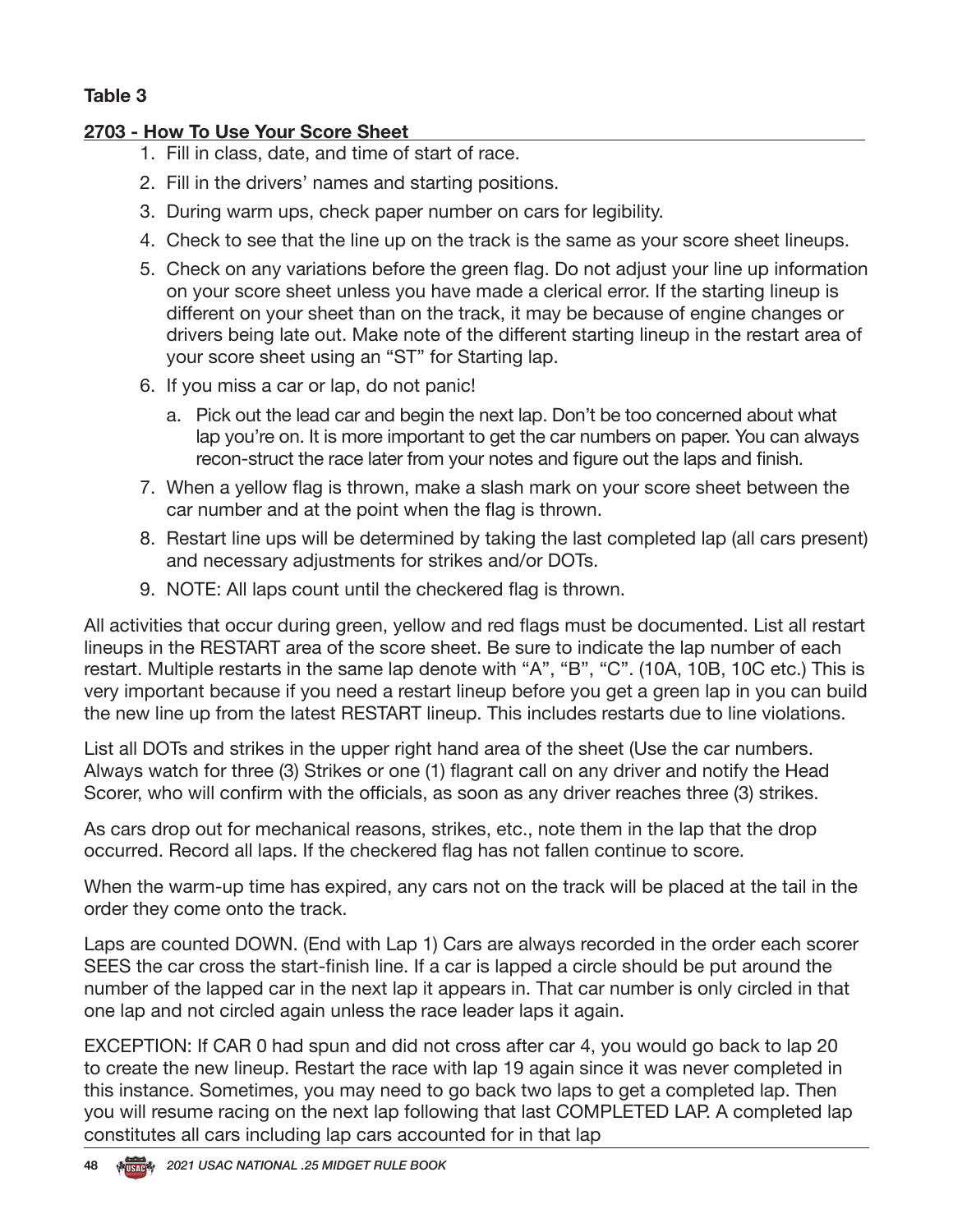### **WHAT TO DO WITH LAPPED CARS**

When restart line-ups are made lapped cars are left where they were running with the following exceptions:

### **EXCEPTION: YOU CANNOT START A RACE WITH A LAPPED CAR**

If cars in front of lapped cars are sent to the rear, (either by dead on the track or by a strike), the lapped car will be brought to the rear and becomes un-lapped for 1 (one) lap only.

### **2704 - How To Create A Finish**

Make sure you have signed your score sheet and have noted the time of day that the race began and was completed. Verify the last recorded lap with all scorers. If there is a problem re-check the score sheets. Majority rules and the Head Scorer will break ties. Go over the race on your own score sheet carefully and verify the total number of lapped cars each scorer has and any other special circumstances of the race. All must agree. If there is not a unanimous agreement, continue to go over the race lap by lap until the mistake found or difference is found and again, the majority rules.

**NOTE: DO NOT FILL IN MISSED LAPS OR CARS** or fill them in with different color ink so that there is no question about what you actually saw/wrote on your score sheet. After considering all lapped cars, verify your finish with the other scorers; all should agree. Don't announce finishes that you are not 100% sure of.

A driver that does take the initial double file green flag but does not complete a lap is a DNF. A driver must take every completed green lap in order to be a finisher. If a driver comes out late from the work area and misses the start, score until verified by the officials as being late.

#### **ORDER OF FINISH:**

- **Finisher** Car must cross the start-finish line on the checkered flag lap under green. Crossing the line means any part of the car that crosses over the line in any way it crosses the line. (front bumper, rear bumper, sideways, backwards, upside down, etc)
- **Did Not Finish (DNF)**  if there is more than 1 DNF, the finishing order is determined by the car with the most laps ran. (A DNF car is one that took a green flag) A DNF car does not have to complete a lap. A car receiving three Strikes is also a DNF.

**If more than one car is DNF on the same lap, the order of finish should be according to the running order of the last completed green flag lap, unless there is a call then the car(s) without the call will receive the better finishing position.**

- **Did Not Start (DNS)** If more than 1, order them by starting position. A DNS car is one that did not take the initial green flag.
- **Disqualified (DQ)**  In order in which they occurred, (scales, tech, etc.)
- **Did Not Attempt (DNA)**  Car and driver did not take the track, or report to staging

### **\*\* THE FINAL LAP IS THE ONE RECORDED WHEN THE CHECKERED FLAG FALLS. NEVER GO BACK A LAP FOR A FINISH OF A RACE (UNLESS THERE IS A YELLOW FLAG DISPLAYED WITH THE CHECKERED FLAG - REFERENCE 1708-11).**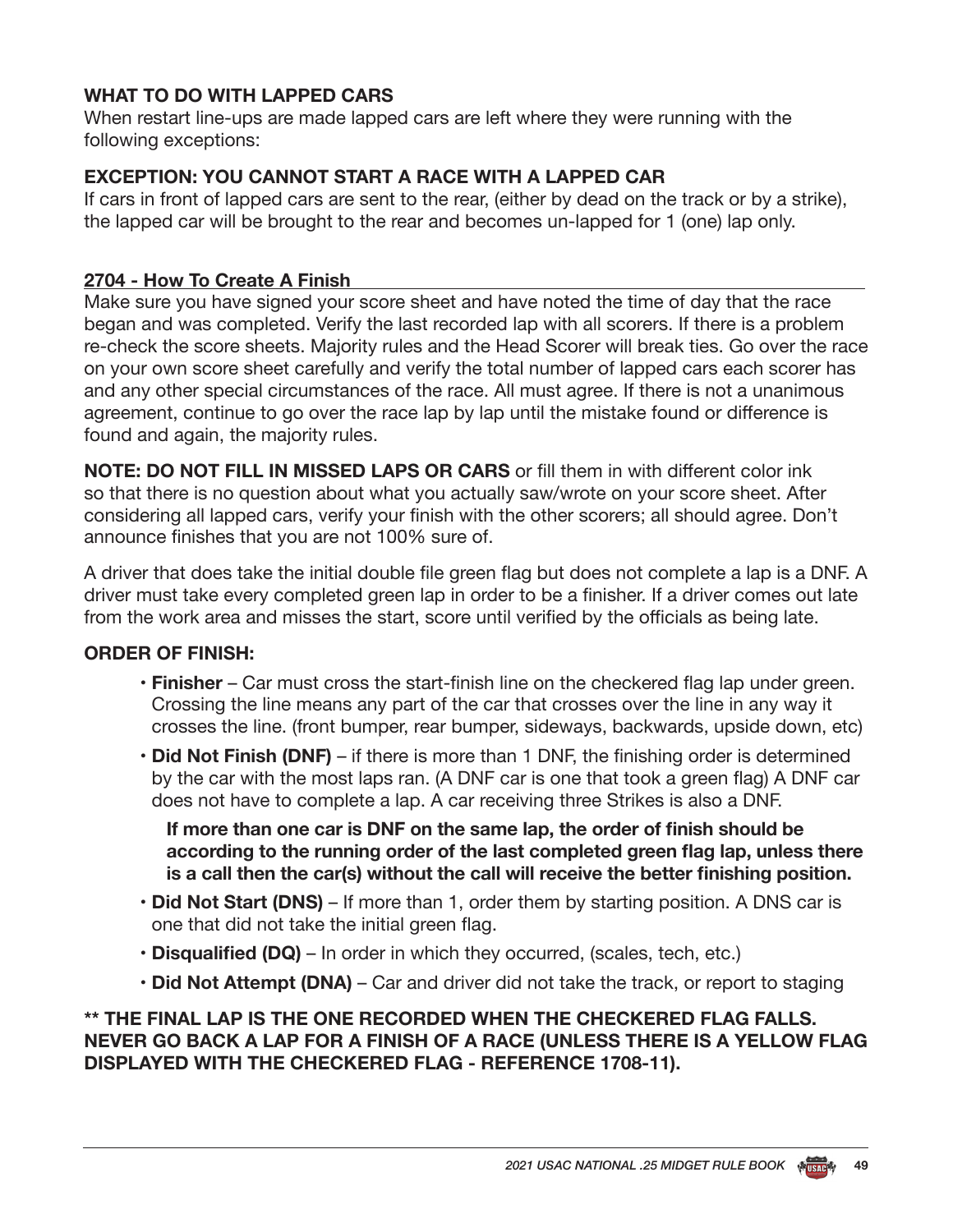| USAC NATIONAL RACE POINTS FORMAT - May be used at local club races |                                              |
|--------------------------------------------------------------------|----------------------------------------------|
| Engine Change (Starts at the tail of next race)                    | ALL points according to drop out/race finish |

| Light Change (Olarts at the tail Of Hext Tace)                                                                           | ALL points according to drop outrlace import                                                                                                                |
|--------------------------------------------------------------------------------------------------------------------------|-------------------------------------------------------------------------------------------------------------------------------------------------------------|
| <b>DNF</b> (Did Not Finish, Including Strikes)                                                                           | ALL points according to drop out/race finish                                                                                                                |
| <b>DQ</b> (Mechanical)                                                                                                   | ALL points according to drop out/race finish                                                                                                                |
| <b>DQ</b> (Safety - loss of driver-related safety item<br>Does not conform to the Safety Check and<br>Registration Form) | ALL points according to drop out/race finish                                                                                                                |
| <b>DQ</b> (Flagrant call)                                                                                                | ALL points according to drop out/race finish                                                                                                                |
| <b>DQ</b> (Illegal - engine/tech item)                                                                                   | NO race points for the day, plus any<br>additional penalties for the particular DQ.<br>(Illegal engine/tires and illegal fuel cannot<br>be used as a drop.) |
| <b>DQ</b> (Unsportsmanlike conduct)                                                                                      | NO race points for the day, plus any<br>additional penalties for this action.<br>Cannot be used as a drop.                                                  |
| <b>DNS</b> (Attempt to race, did not take the<br>green flag)                                                             | ALL points according to drop out/<br>race finish                                                                                                            |
| <b>DNA</b> (Did Not Attempt to race ___-Main)                                                                            | Will receive last (10th or 11th) place points if<br>driver/car participated in qualifying or heat<br>race for that class and event.                         |

### POINTS FOR A "RAIN OUT" RACE (for use at club or regional races - see below for National Events)

- 1. Entire event rained out or any class that has not completed ALL Heat races (must be signed-in before event is called). Drivers in all class/divisions will be awarded 30 (thirty) points.
- 1. All Heat Races have been completed and A-Mains and Lower Mains rained out. A-Main drivers - awarded 45 points

B-Main drivers - awarded 21 points

C-Main or lower drivers - awarded 10 points.

- 1. Heat Races and Lower Mains have been completed and A-Mains are rained out. A-Main drivers - awarded 45 points
- 1. All drivers that completed their events will receive the appropriate points as they finished. POINTS FOR "TRANSFER" RACES with 10 cars

| A - Main Race Points, B - Main Race Points |  |  |  |  |  |  |  |  |
|--------------------------------------------|--|--|--|--|--|--|--|--|
|--------------------------------------------|--|--|--|--|--|--|--|--|

| 1st  | 60 | 2 <sub>nd</sub> | 57 |
|------|----|-----------------|----|
| 3rd  | 54 | 4th             | 51 |
| 5th  | 48 | 6th             | 45 |
| 7th  | 42 | 8th             | 39 |
| 9th  | 36 | 10th            | 33 |
| 11th | 31 |                 |    |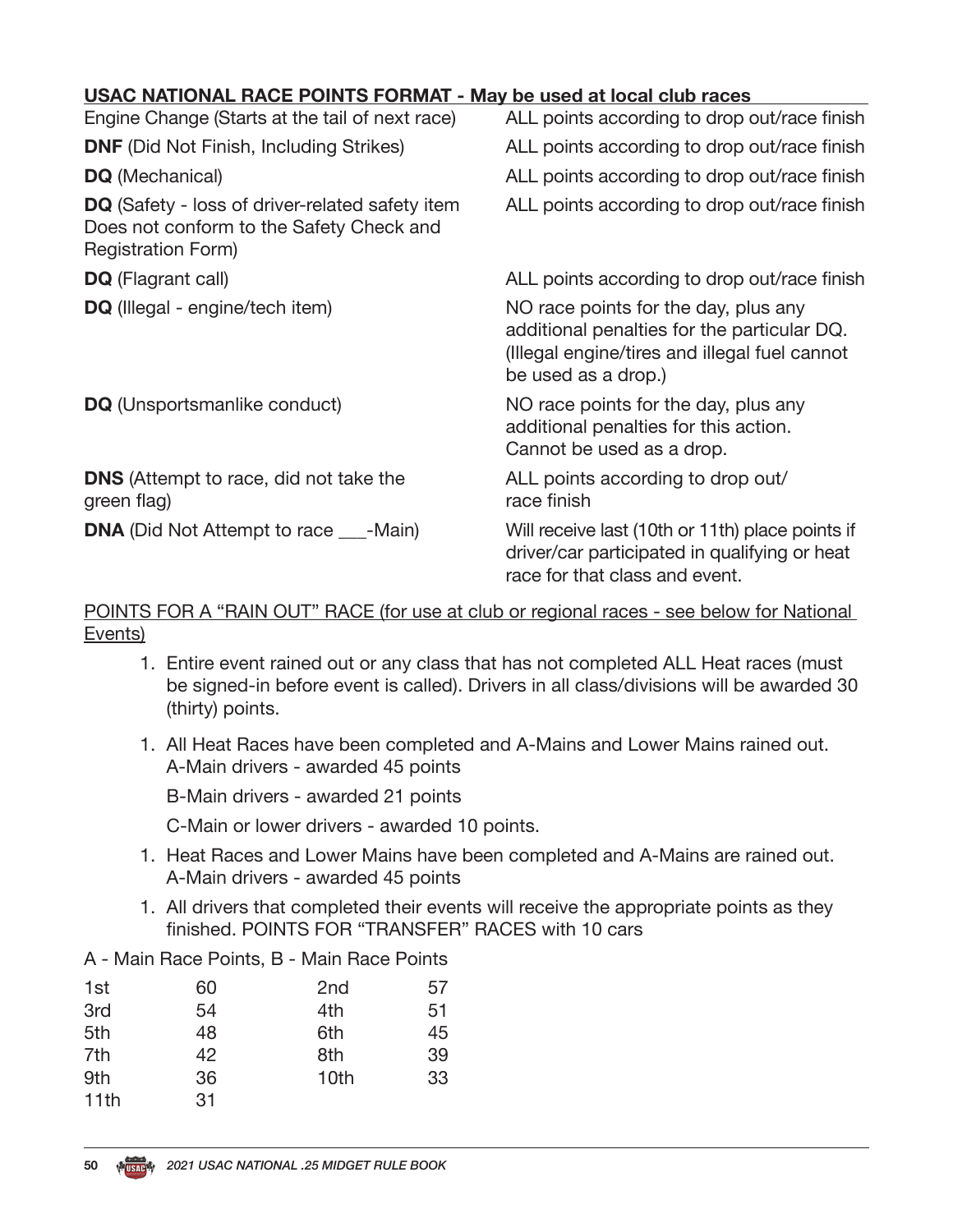| 1st | 0 (transfer) | 2 <sub>nd</sub> | 0 (transfer)           |
|-----|--------------|-----------------|------------------------|
| 3rd | 0 (transfer) | 4th             | 0 (transfer)           |
| 5th | 25           | 6th             | 23                     |
| 7th | 21           | 8th             | 19                     |
| 9th | 17           | 10th            | 15 (alternate started) |

Note: Those that transfer from the B-Main will receive 0 points because they will receive A-Main points.

C - Main and Lower - 10 points for those who do not transfer past the C - Main.

### **2021 National Point Structure**

### **The Pavement Championship**

- **There are six (6) scheduled pavement races in 2021**
- **A minimum of three (3) races is required to be eligible in final National Points standings**
- **Driver can race MORE than three (3 )National Events average points are used**
- **NEW There is one (1) "Throw-out" race for 2021 driver must compete in at least four (4) events**

### **NOTES**

Driver must compete in any four (4) Regional events, in any class, in order to qualify for National points. A driver does not have to compete in the same class in Regional events as National events to earn points.

In the event of a tie in year-end points, the number of wins in the class with the tie will be used. Followed by the number of second and third places finishes, etc.. to break the tie.

In the case of rain at a Regional event, see Appendix II, 1713-38.

In the case of rain at a National event, no points will be awarded if features are rained out. Any feature that is completed, will count for points. If features for that class are not completed at final event, individuals with two prior events completed who registered and attempted to compete will be awarded an attempt and previous 2 races averaged for total points.

### **The Dirt Championship**

- **There are five (5) scheduled dirt races in 2021**
- **A minimum of three (3) races is required to be eligible in final National Points standings**
- **Driver can race MORE than 3 national events average points are used**
- **NEW There is one (1) "Throw-out" race for 2021 driver must compete in at least four (4) events**

### **NOTES**

Driver must compete in any three (3) Regional events, in any class, to qualify for National points.

A driver does not have to compete in the same class in Regional events as National events to earn points.

In the event of a tie in year-end points, the number of wins in the class with the tie will be used. Followed by the number of second and third places finishes, etc.. to break the tie.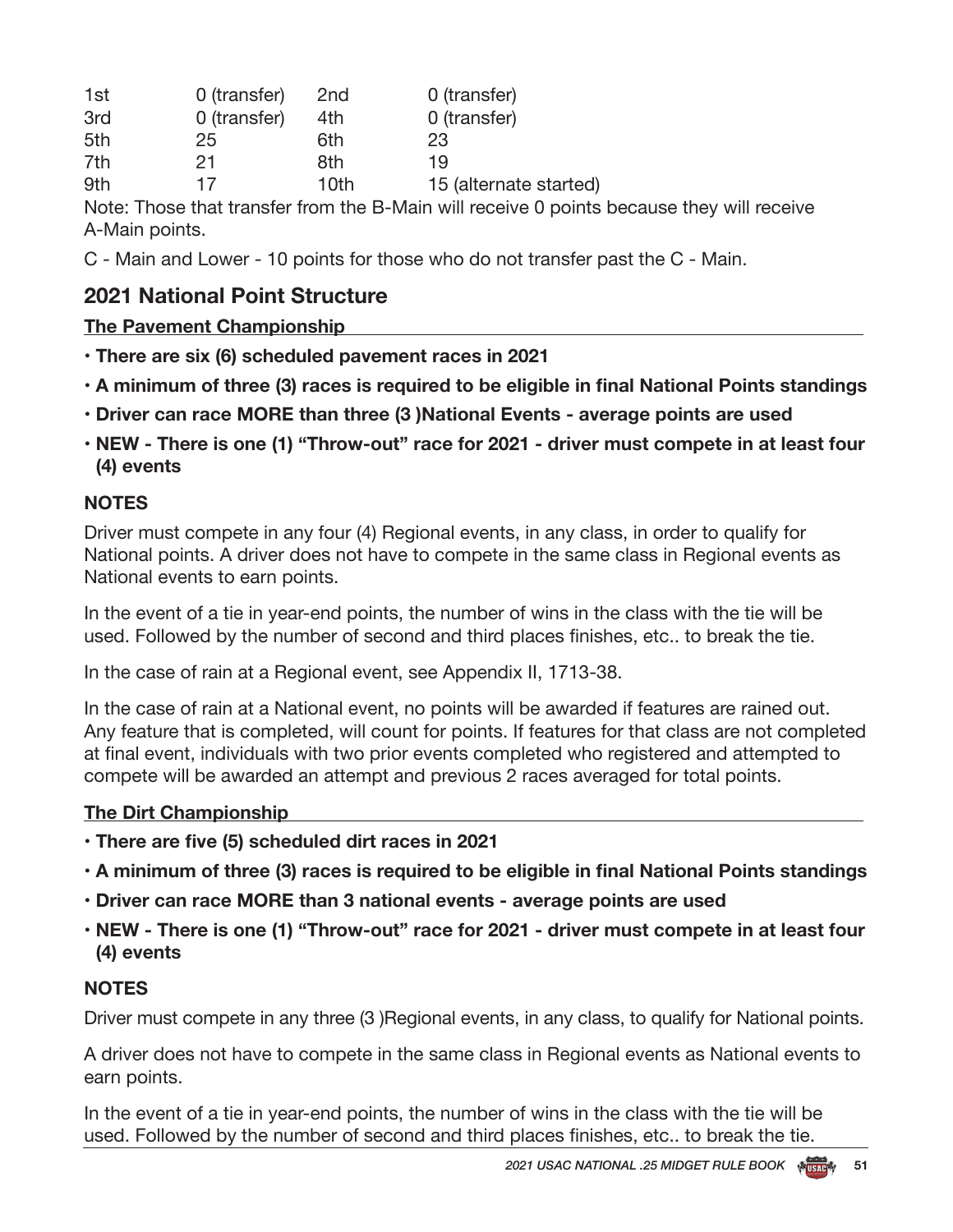In the case of rain at a Regional event, see Appendix II 1713-38.

In the case of rain at a National event, no points will be awarded if features are rained out. Any feature that is completed, will count for points. If features for that class are not completed at final event, individuals with two prior events completed who registered and attempted to compete will be awarded an attempt and previous 2 races averaged for total points.

Regional qualifiers can be on dirt or pavement. A combination of two regional races are required on the surface type in which the driver is competing for a national championship.

| <b>FINISH</b>  | <b>POINTS</b> | <b>FINISH</b> | <b>POINTS</b> | <b>FINISH</b> | <b>POINTS</b> |
|----------------|---------------|---------------|---------------|---------------|---------------|
| 1              | 120           | 11            | 99            | 21            | 89            |
| $\overline{2}$ | 117           | 12            | 98            | 22            | 88            |
| 3              | 114           | 13            | 97            | 23            | 87            |
| $\overline{4}$ | 112           | 14            | 96            | 24            | 86            |
| 5              | 110           | 15            | 95            | 25            | 85            |
| 6              | 108           | 16            | 94            | 26            | 84            |
| $\overline{7}$ | 106           | 17            | 93            | 27            | 83            |
| 8              | 104           | 18            | 92            | 28            | 82            |
| 9              | 102           | 19            | 91            | 29            | 81            |
| 10             | 100           | 20            | 90            | $30+$         | 80            |

### **Average National Points**

### **2705 – Other Tower Personnel**

Listed below are duties of other personnel that may be useful and helpful to be in the tower:

### **SPOTTER**

A spotter may be used. The spotter stands behind the scorers and watches the track. They will note when a yellow flag comes out and note which cars are DOT in the order they stopped on the track. Additional duties include writing down the number of the cars that leave the track and in which order they left and in which order they returned to the track. The spotter needs to designate and record which cars go DOT under green and which under yellow. In addition, they need to markdown which cars have strikes so that innocent cars are not charged with a DOT. Write everything down – it is far better to write too much than not enough.

### **LAP COUNTER/CLOCK**

A lap counter is assigned to count laps during a race and is responsible for accurate reporting of laps to the officials and Head Scorer. Laps may be displayed on an electronic countdown lap/clock or with cards. Laps should be displayed beginning with the total laps to be run and working down to the last lap. Laps must be in plain sight of the flag person at all times.

In addition, someone needs to be assigned to be in charge of the clock during practice and warm-up sessions (can be the same person counting laps if using an electronic clock). An indication of the duration of the session will be displayed in a way to show an accurate count of time elapsed. Handlers should be notified over the loud speaker as minutes decrease; lap counter will notify the Head Scorer and officials that time is over. A buzzer is recommended to announce "time is up".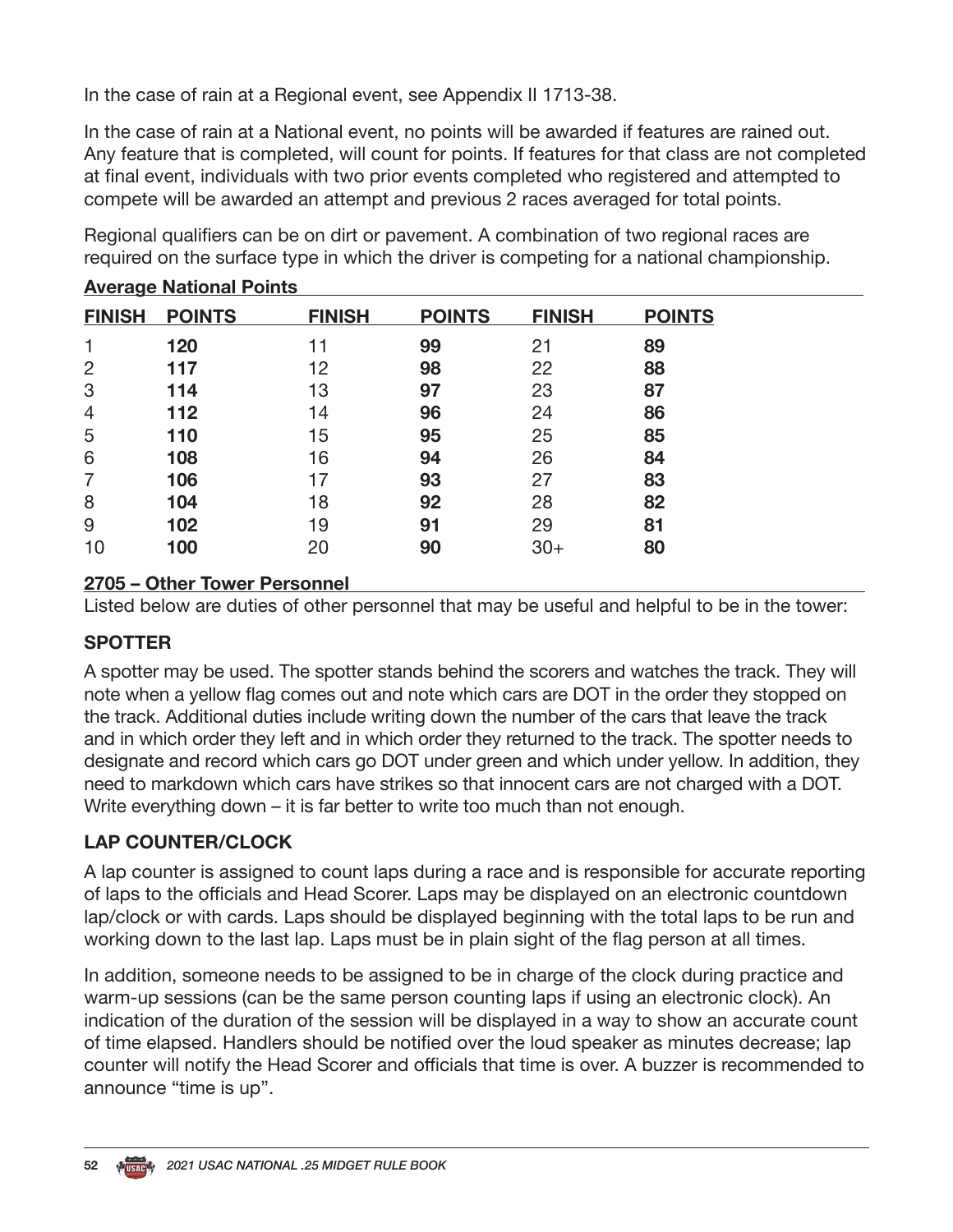### **REFUELING RULE**

During the AA class races (Feature/Lower Main Races, does not apply to Heat Races), laps are to be counted as soon as the green flag falls. Begin counting all laps green and yellow from the time the green flag falls until you reach the 80th lap. When the total of 80 laps is achieved, the spotter reports to the Head Scorer that the cars can refuel at the next yellow or red flag. Or if the field is under yellow when the 80th lap occurs, the spotter will inform the Head Scorer that there is a need for a red flag to refuel immediately. NOTE: All AA races shall be given NO MORE than 2 fuel stops AFTER the initial green flag at any USAC sanctioned event.

### **2706 - Electronic Scoring**

In addition to current scoring procedures, the use of electronic scoring is recommended. Electronic scoring, if used, shall be in addition to all normal scoring procedures. The number of scorekeepers is optional at a club event.

### **TRANSPONDERS:**

TYPE – To be determined at the event and may be posted on the entry.

LOCATION – From the front bumper to the front of the transponder, 40 inches minimum to 44 inches maximum, either left or right side, no greater than 6 inches from bottom of frame rail to top of transponder within the nerf bar.

READINGS - If a transponder falls off or stops reading during a race, the manual scorers will continue to score the car and the person running the computer will manually enter that car number onto the scoreboard for restarts, lineups and results.

#### RACING

A car which enters the track without a transponder will be sent to the pits to have one placed on the car. They will have until the end of warm-up to make it to the out late line and still retain their position. If they do not make it by the end of warm-ups, they will go to the end of the field. If they do not make it before the line-up is correct, they may use the two (2) lap work rule.

A car which enters the track with a non-working transponder will be pulled to the side of the track and the transponder will be replaced. They will retain their position.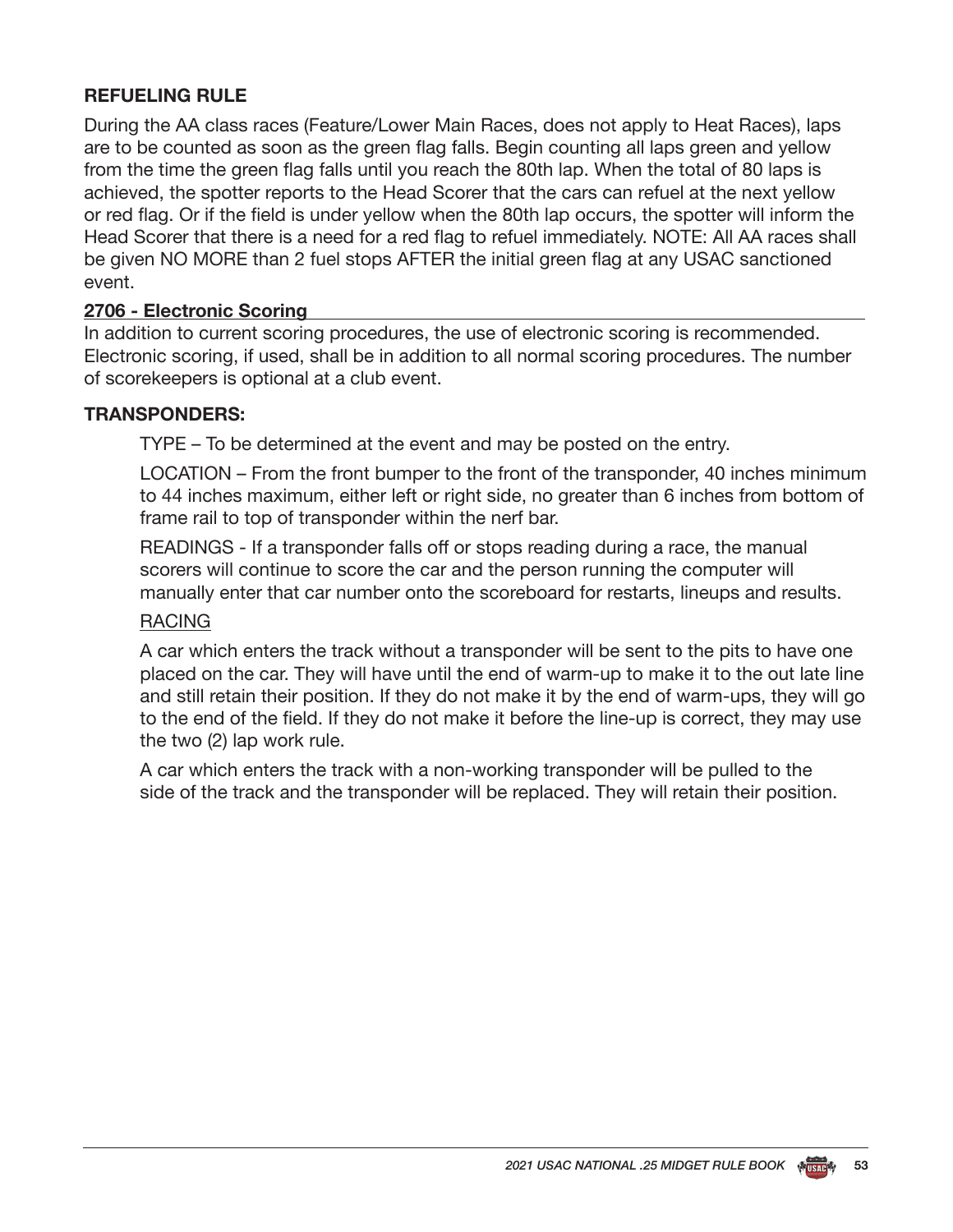## **APPENDIX IV**

### 2021 .25 Midget Rookie Program

### **3701 Rookie Procedures**

- A. The Rookie Class is to train new drivers to understand basic racing rules and to be able to handle themselves and cars in a safe manner. The Rookie class is not for perfecting racing skills, abilities or techniques. Extended competitive racing in the Rookie Class once the fundamentals are learned is not to be allowed.
- B. The Rookie program is divided into two phases. The initial Red Rookie phase is intended to orient the child with safety, communication and racing procedures so that they understand what is expected of them before they enter the track, while on the track and leaving the track. The training is outlined in Section 3702.

When Red Rookies have displayed their understanding of these basics, they move to phase two of the Rookie training.

- C. The secondary Blue Rookie phase is to obtain experience in racing with others at a faster speed and to gain confidence in the car and their abilities.
- D. The minimum age for a Rookie will be five years for racing and four and one half years for practice and training only. (4 ½ year olds may not practice or train during an event) There is no age differentiation between Red and Blue Rookies, as all ages must pass through each phase.
- E. Each Rookie handler, upon joining a club shall present the drivers birth certificate to the Secretary of the club and the "official age" of the driver shall be entered in the permanent records of the club. Copies of these records shall be forwarded to the USAC National Office.
- F. At the Clubs discretion, the Club President may issue a log book and Rookie Driver's Card.
- G. Rookies and their parents shall receive from the National office, their picture ID badges. Rulebooks can be acquired on the USAC website.
- H. A driver may be moved to the Honda 120/Animal class at any time directed by the Club President or Rookie Director.

### **3702 Rookie Training**

- A. Rookie Training by a competent instructor must be completed by all new drivers. Minor changes can be made to this outline to conform to local conditions. Any driver not trained by the clubs Rookie Trainers must pass a test given by his local Club's Rookie Committee before he enters into the Rookie Class. The Rookie driver must be a USAC member to be covered by club insurance during training periods.
- B. Purpose of Rookie Training Program
	- 1. Instruct drivers in the basic procedures of .25 Midget racing.
	- 2. Promote driver safety from a driver's viewpoint.
	- 3. Offer all drivers an opportunity to improve their driving techniques and skills through non-competitive practice sessions with qualified adult supervision.
	- 4. Train new drivers AND handlers in driver safety and track safety.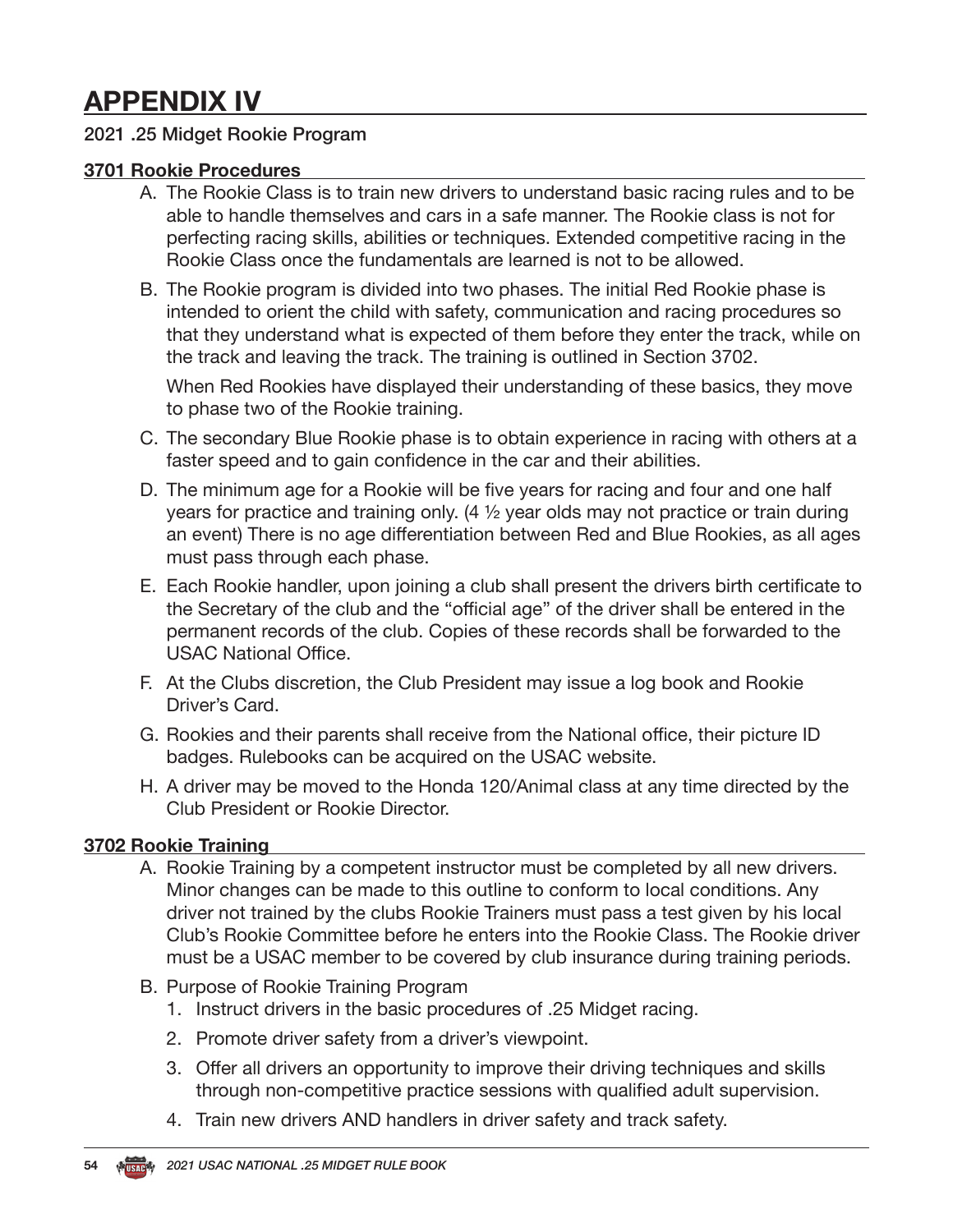- C. Instructor's Guide
	- 1. Rookie trainees, especially juniors, have limited concentration and stamina. Each phase of instruction should be limited to a maximum of 15 minutes time, followed by a short break and/or an actual on-track practice.
	- 2. Rookie trainees should not be allowed onto the racing surface until the instructor has made sure that every precaution has been taken to ensure the Rookie trainee's safety. Each car should be safety checked to be sure that all equipment is installed and working correctly. Extra attention should be paid to the on/off switch, (location, operation) safety belts, brakes, roll cage (proper clearance). New handlers often have little experience with race cars or safety equipment.
	- 3. The Rookie Trainee should be completely instructed on how to stop the car safely in the event of trouble or unease with car speed. Rookie Trainees should have a full understanding of all flags and hand signals prior to driving on the track. The meaning of the red, yellow and black flags are VERY important, as well as where you want the Rookie Trainee to stop when shown a red flag. The Rookie Trainee should be shown that the steering wheel is his or her "**BEST FRIEND**", and that they should only take their hands off of it when operating the on/off switch or signaling to leave the track. Gently roll the car over on its side while they are belted in the car to carefully show them that they can't "Hold Up" the car or prevent a rollover. This procedure can make many Rookie Trainees nervous, so assure them that they are safe, and remind them to never take their hands off the wheel. Let the Rookie Trainee know that you are not interested in how fast they can go in the initial training sessions, but want to get them used to the car being in motion and how to handle the car. Don't push speed on them, but whatever speed they drive at, try to have them remain at a consistent speed and not "let up" or "Breathe it" in the corners. For some drivers, it may be helpful to limit the gas pedal travel for the first few training sessions, especially with bringing along an apprehensive driver as well as an overly aggressive one.
	- 4. The instructor must always remember that he/she is dealing with children and keep all explanations as simple as possible. Small whiteboards with dry erase markers are a valuable tool in explaining situations, as are small die cast cars. Rookie Trainees need to build confidence in both themselves and their cars. Whenever possible, praise can bring results far greater than the instructor's expectations. The instructor must have great patience when the Rookie Trainee has had repeated mistakes or has trouble understanding the subject matter at hand. Additional patience and attention will be needed with younger trainees. To keep a Rookie Trainees attention, you will have to meet them half way by becoming their friend, but still remain aloof enough to command their respect. Keep the conversation on their level, but don't talk down to them. Find time to know the trainee, find out their fears and appreciate them as being quite real in their minds, while working to alleviate them with rational explanations. Build up their confidence by passing yours on to them.
	- 5. Parents should be encouraged to attend, participate and listen to all verbal instruction, and to ask questions whenever they are unsure or don't understand any instruction or point. Parents should NEVER be allowed onto the track while their child is driving. This tends to make the Rookie Trainee self conscious and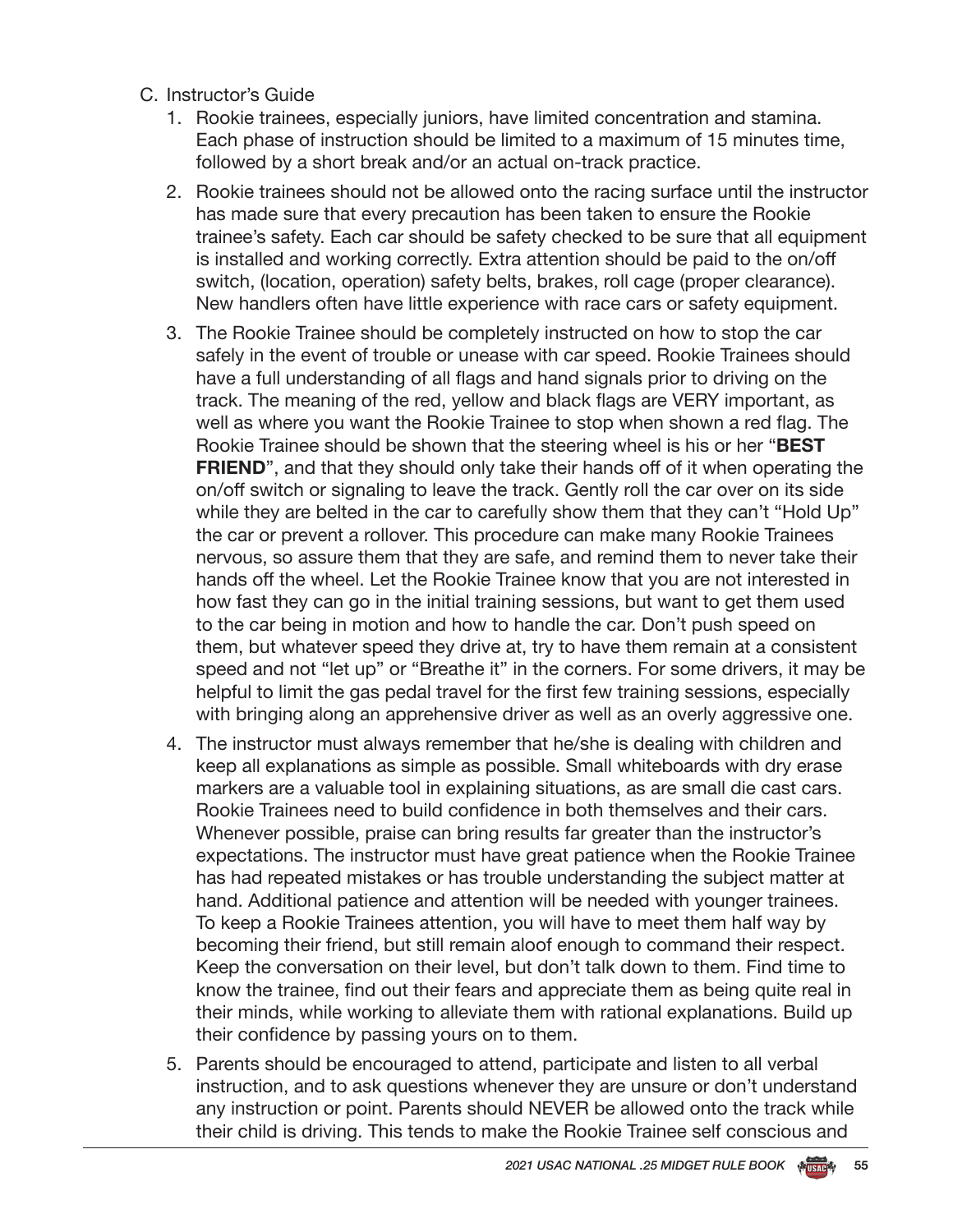prevents them from fully concentrating on doing their best. Parents cheering can be distracting enough to cause an accident. Further, parents need instruction themselves on how and when to enter the racing surface.

- D. Helpful Training Tips
	- 1. Pylons Rookie Trainees can be helped immensely by the use of pylons. Use pylons in the first training session on track to establish the driving pattern. Twelve pylons are recommended for this lesson. (See Illustration below) One pylon is placed on either side of the track in the straight-aways, approximately 7-8 paces from the wall and in the centers of the straight-aways.

One pylon should be placed in each corner, about a car width up from the infield line towards the center. Place the remaining 8 pylons in 4 "gates" of two pylons, between each corner and straight away. Basically the cones will direct the Rookie Trainee around the racing "groove" in a proper pattern. Instruct the Rookie trainee that they are to drive around the outside of the pylons in the middle of each straight away, in between the "gate" pylons, and as close to the infield line in the corners, inside that pylon. Again, this puts the Rookie Trainee in a good pattern, and helps to eliminate the usual corner pinching that is common with new drivers. It also helps to "walk" the Rookie Trainee around the track in the pattern that you want them to learn.



2. Reactions to Sudden Hazards – The Rookie trainee should be able to react to sudden hazards appearing in front of the car by the third training session. If the instructor stands in one of the corners or elsewhere, with a pylon hidden from the Rookie Trainee. When the car approaches, the pylon is flipped into the path of the car. (It is recommended that this is practiced without cars first to make sure that you don't hit a car or Rookie trainee with the pylon.) This exercise will help the instructor to judge the reflexes of the driver and indicate to the Rookie Trainee that he/she must be constantly alert while on the track.

NOTE: Sometime prior to this exercise, pylons should be shown to the Rookie Trainee's so that they understand it is made of soft rubber and will not hurt them.

3. These tips are shown as aids in the instruction of the Rookie Trainee. Other demonstrations and instruction may be devised. However, caution and safety must always be at the forefront. Nothing should be done that will cause the Rookie Trainee to lose confidence. Don't make tests too difficult, and even if a driver fails a test the first few times, first point out what was done correctly and offer praise, while gently pointing out the mistakes in a friendly manner.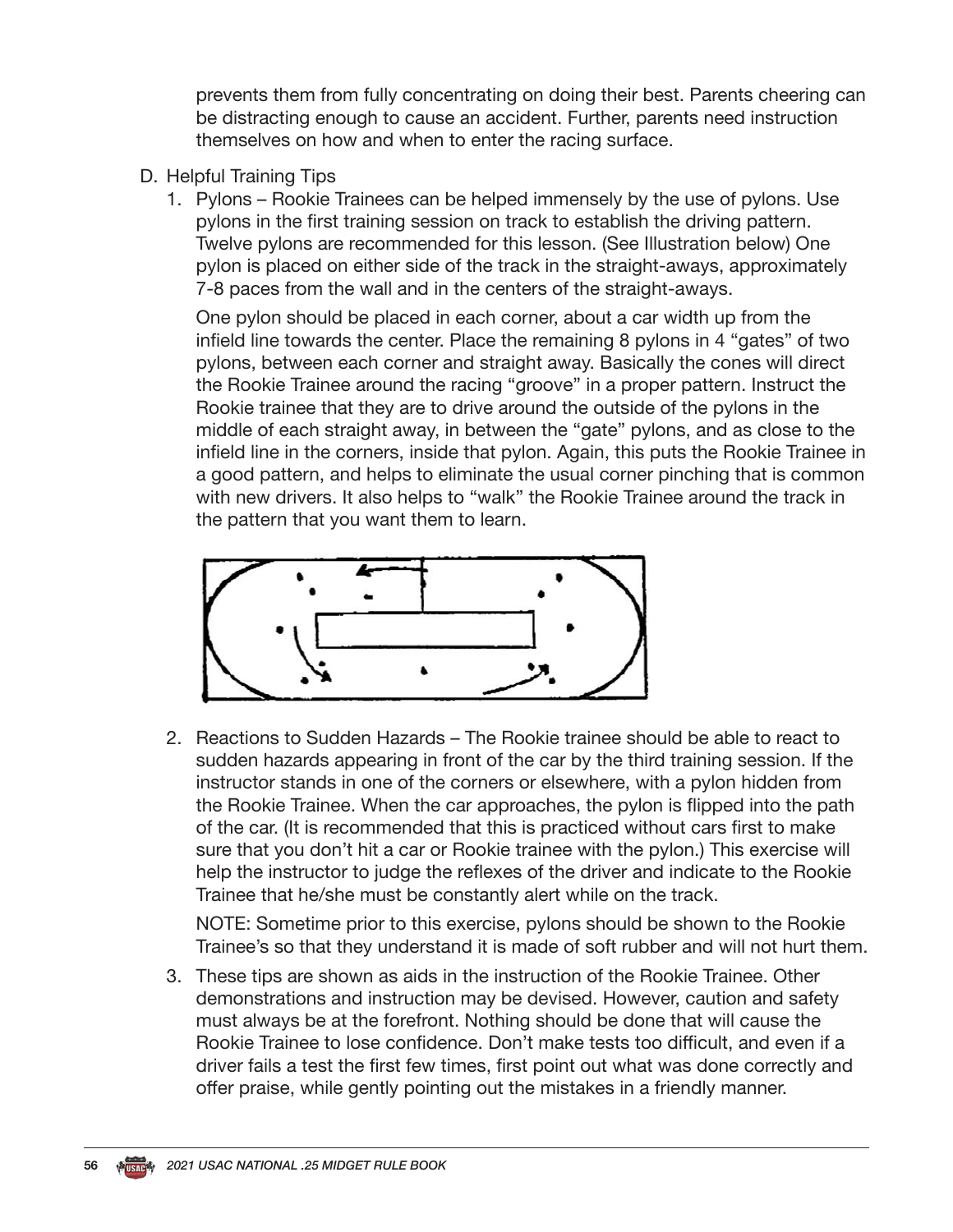D. Flags, Hand Signals and Safety

#### 1. **Flags**

a. Every Rookie Trainee & handler MUST know the meaning and color of each flag. A Rookie Trainee should not be allowed on the track until they have shown they know the meaning of each flag. Let them know that flags and hand signals are the only way handlers and officials can communicate with them while the car is moving on the track.

| <b>RED</b>                | Stop Immediately                     |
|---------------------------|--------------------------------------|
| <b>YELLOW</b>             | Caution, Slow Down, No Passing       |
| <b>GREEN</b>              | Start, Increase Speed, Go            |
| <b>BLACK</b>              | Disqualified, Go To Pits             |
| <b>WHITE</b>              | One Lap to Go, Take One Lap          |
| <b>CHECKERED</b>          | Race is complete                     |
| <b>GREEN &amp; YELLOW</b> | Held Vertically and Parallel, One In |
|                           | Each Hand Denotes "Form-Up" Side By  |
|                           | Side For Original Start.             |
|                           | Held Together In One Hand Overhead   |
| <b>BLACK and YELLOW</b>   | Denotes Restart In Single File.      |
|                           | All Cars Slow Down and Exit Track    |

#### 2. **Hand Signals and Their Meanings**

a. Rookie Trainees must be able to recognize these important Hand signals. Give examples of the use of each hand signal:

**Finger drawn across throat in slashing motion - Turn off switch and stop.** 

**Hand held flat in downward motion - Slow down.** 

**Thumb and index finger in open/close motion** - Give it more throttle.

**Any flag held in furled position w/one or more fingers held above it** – Take number of laps indicated by fingers, then take action required by flag.

 **Arms extended to the front in an opening & closing motion** - Move in or out as indicated.

**Hand or flag pointing to rear end** - Move to the back of the pack.

#### 3. **The Car and Safety**

### a. **Safety Equipment and Its Purpose**

| Switch             | Location and purpose.                 |
|--------------------|---------------------------------------|
| <b>Brake</b>       | Operation and purpose.                |
| <b>Safety Belt</b> | Reasons for use, how tight?           |
| Helmet             | What type, why & when worn, how snug? |
| Visor              | What type, why & when worn.           |
| Jacket             | What type, why they are required.     |
| <b>Roll Cage</b>   | Purpose; height.                      |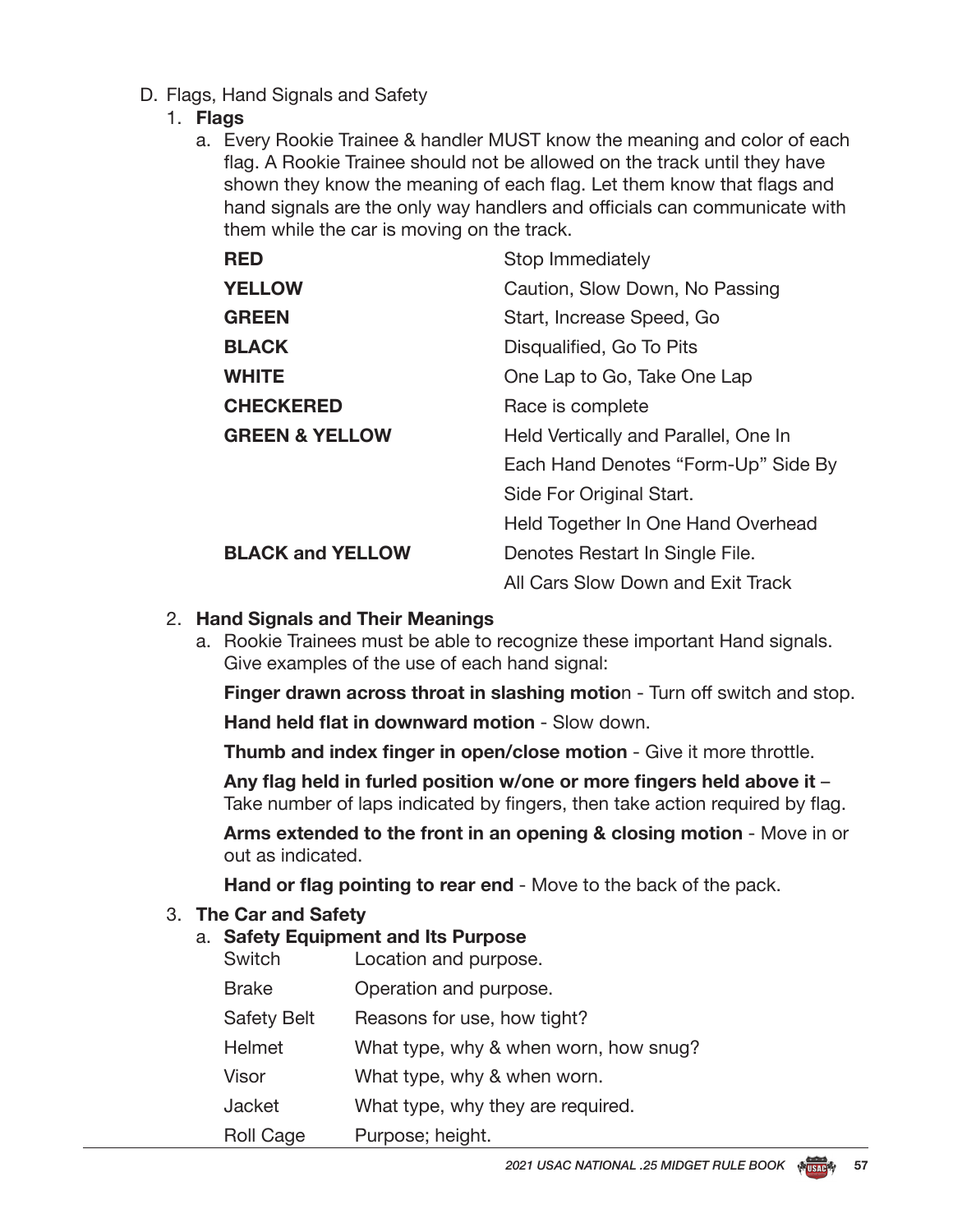- Gloves Purpose; what type used.
- Fire Wall Purpose; why it must be extended below belly pan.
- Bumpers Purpose; importance of not having any broken parts.
- Nerf Bars Purpose; importance of not having any broken parts

### b. **Car Safety, Dos and Do Nots**

- The car is definitely not a toy. It is not to be played with in the usual sense of the word.
- Obey the flagger. He is in charge out on the track. Do not take signals from the pit area during an event. (Explain why: disqualification, taking eyes away from track can cause accidents, etc.)
- Keep in mind what you are doing…not what you did last week or what you will do tomorrow.
- Do not watch or wave to the spectators, mother or father. Keep your eyes on what is happening on the track in front of you.
- Do not chew gum or candy while driving. If involved in an accident, you could choke.
- Before leaving the pit area for the track, always check your safety equipment to be sure it is in operating condition. Be sure your visor is clean and pulled down. Your helmet must be tight. Be sure your safety belts, neck collar, and gloves are tight. When checking your belts try to pull the lap belt first then the driver's right side shoulder belt then the drivers left side shoulder belt. When tightening your lap belts snug them up enough that you cannot get your finger under them. No more than one or two fingers under the belts under your shoulder belts.
- Check your RaceCeiver to make sure that you can hear clearly
- Always keep your switch in the "off" position when the car is not in use.
- Do not remain in the car during refueling operation.
- Drivers should be cautioned to keep elbows and hands inside the car at all times.
- c. **When leaving the pit area and coming out onto the track:**
	- Look for other cars already on the track; do not break into flow of traffic stay above white line.
	- If flagger is on duty, await their signal before coming out onto the track.
	- Do not drop into the flow of traffic already on the track. Let the pack go by before dropping down to run your pattern.
	- Do not "play" with other drivers on the track. "Fooling around" can cause accidents.
	- Tell your handler, should they attempt to refuel you on the track that they can refuel only in the pits, and only with driver out of car.
	- If someone is standing in the on chute or pit lane area **STOP**; do not run him or her over.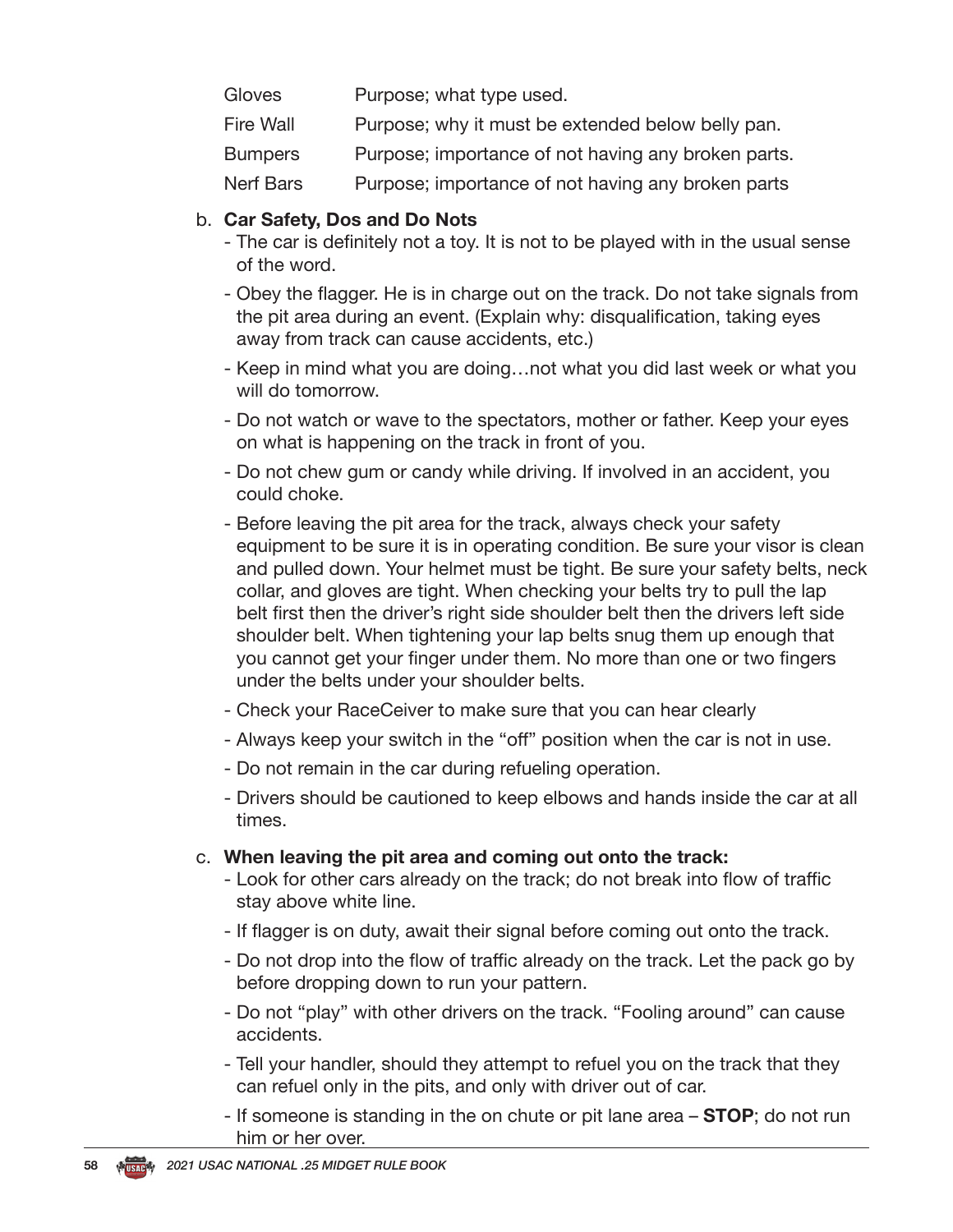- d. **When leaving the track to enter the pit area:**
	- Look quickly behind you for other cars before turning out of the traffic pattern.
	- Hold left hand up on the inside to signal to other drivers that you are pulling out and going to pits.
	- After leaving the traffic pattern, move up to the wall and follow it around until you reach the entrance.
	- The car handler should be waiting at the pit entrance for his driver.
	- Upon reaching the pit entrance, drive slowly to pit position, turn off switch and apply brake. Be sure to allow room for any other cars that may also want to exit the track.
	- Watch out for other drivers, handlers and cars as you go to your pit position.

### e. **Safety in the Pit Area**

- Fuel & Extinguishers:
- Before practice or racing make sure all fire extinguisher are in their proper location. Whenever a car is being refueled, the driver is to leave car and stand to one side – this applies at all times. Handlers should not smoke while refueling. There will be no refueling on the track or in the "infield". Refuel in the pit area only.
- Playing and/or roughhousing: No playing in the pit area or out on the track. Drivers could be hit by cars, etc.
- Always stay near your car unless you have permission from your handler to leave the area. Always tell your handler where you will be…you could miss an event.
- When watching the program always remain "behind" the fence. Do not sit on exposed walls at the entrance to the track or pit area.
- Do not attempt to help push a car off/onto the track. Let the adult handler or owner tend to that chore.
- D. On-Track Training Procedures
	- 1. Set up pylons/cones as shown in illustration
	- 2. Test your Rookie Trainee's knowledge of the meanings of the flags. Explain the basic hand signals to your students.
	- 3. Track Walk. Explain: (Instructor/Driver only).
		- a. Staging area line-up, point out driver/handler only line, never drive into staging area, etc.
		- b. Describe hot chute/pit area parking according to number.
		- c. Begin walking out onto track "on chute", point out flagging positions for practice/qualifying, point out white "blend line" STAY ABOVE!!
		- d. Join pattern through gate pylons, point out where instructor would like student to drive: around outside of straightaway pylon, through next gate, below turn pylon, etc. During walk ask driver where they think they should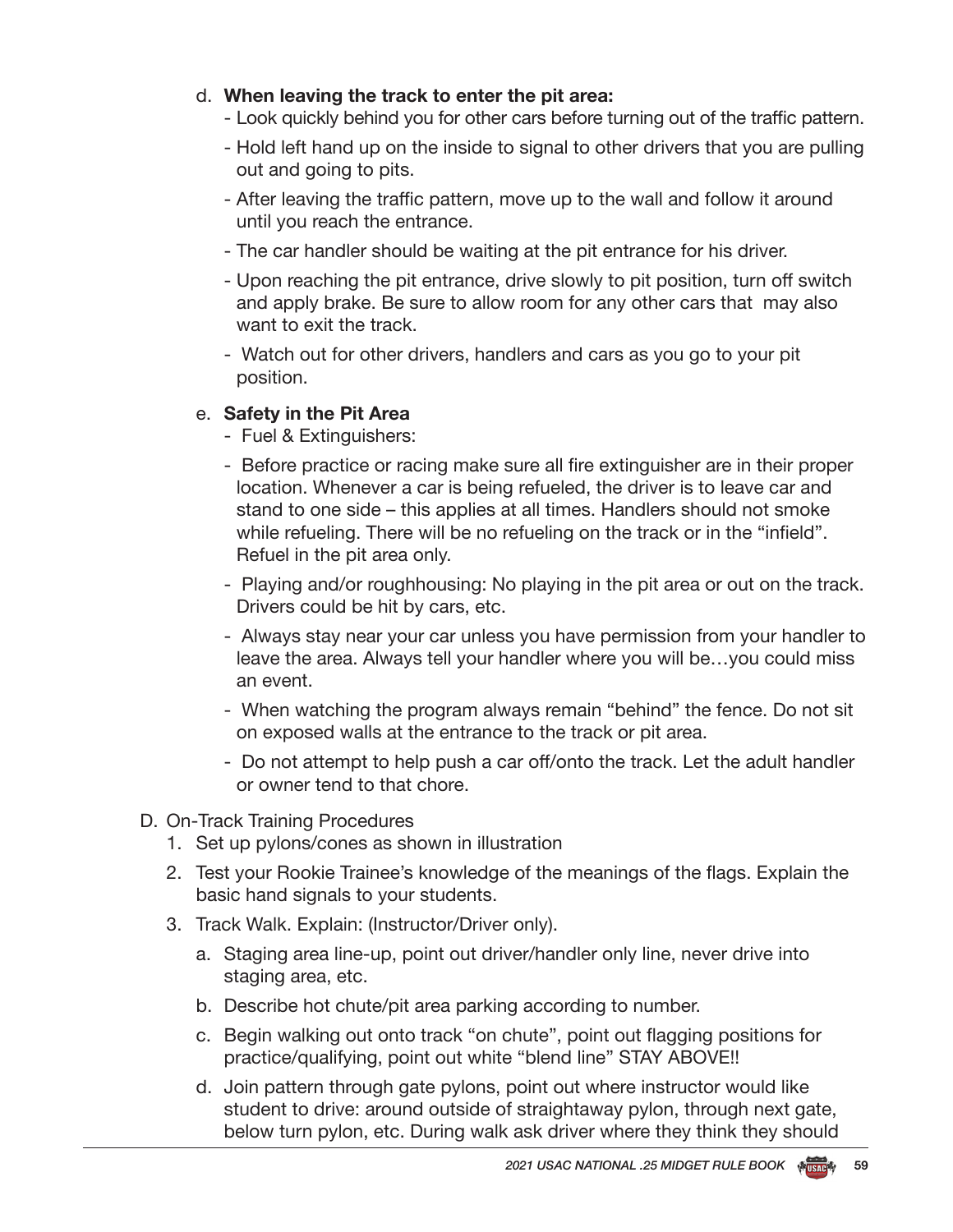go next to see if they are getting the idea. If needed walk 1 or 2 more times around.

- e. Show driver how to leave the track. Demonstrate the hand signal and where to drive, high in turns, etc. When leaving track have hand on switch ready to stop.
- f. Show where to park/stop to get ready for qualifying, and where to stop to leave pits – "pit gate".
- 4. Suit up driver: In car talk. After belting in:
	- a. Describe steering wheel as the driver's best friend, "buddy". "You never let go of your buddy unless you need to turn car on or off, or signal to leave track" (And, of course, to hold a checkered flag.)
	- b. Tip car over on side ask driver to hold up the car show them that they **cannot** hold up car, **SO DON'T LET GO OF YOUR BUDDY**, your hand could be smashed.
	- c. Point out gas and brake pedals demonstrate.
	- d. Point out switch and its function Ask driver to look you in the eyes and remove hand from steering wheel to turn switch on. Hands back on the wheel. Drill your driver several times until driver can confidently switch on & off. Example: Switch on (no peeking) – hands back on wheel. Switch off (no peeking) – hands back on wheel. Switch on (no peeking) – hands back on wheel. Switch off (no peeking) – hands back on wheel.
	- (No fair if you peek.)
	- e. Ask driver if they are ready to drive! And ask if they have any questions?
	- f. Retest them on flags and hand signals.
	- g. Disengage drive axle spline if possible or take the chain off and tell driver you are going to push them around the track without engine running, to see if they remember where to drive.
	- h. Push around track. Ask if they have any questions. See if they are ready to try with engine running. Explain: When handler starts pushing and taps you on the head, turn switch on, Drive!! PUSH THEM OFF.
- 5. Drive pattern through and around pylons. As driver's speed and pattern improves, begin removing pylons, remove gate pylons in pairs first, leaving straightaway and corner pylons for last. Once all pylons are removed and driver shows he/she can run pattern, stop them and praise them for what they have accomplished. "You are doing great; see, you are so good you don't need the cones anymore."
- 6. Take a break many kids will be pooped by this point and need time to think about what they have accomplished. This is a good stopping point: For lessons during the week after school – this may be the end of the first lesson. For lessons on weekend – (with more than one student) you could switch to next driver and go through the drills with them.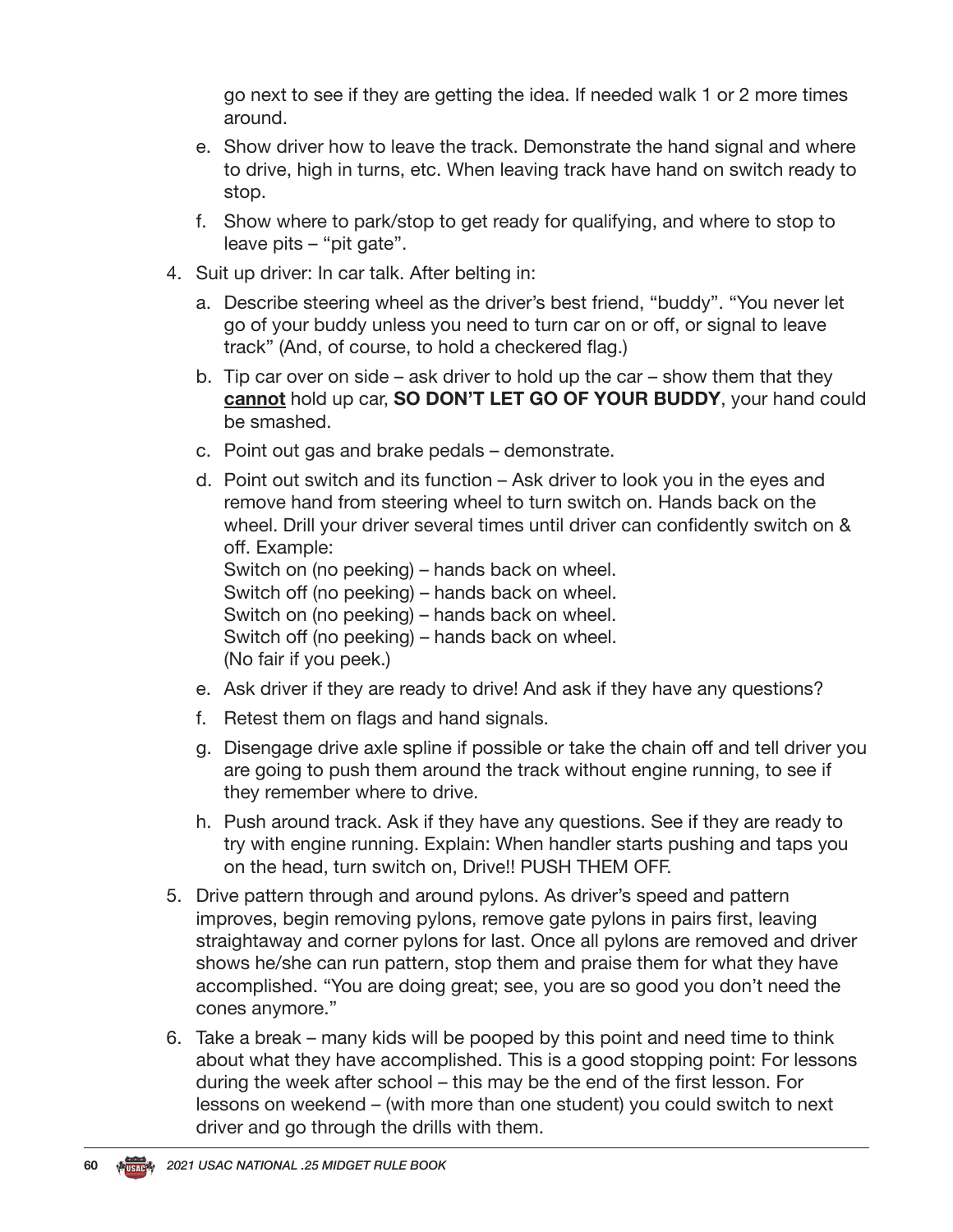- 7. Possibly Second Session: Experienced driver required.
	- a. Suit up and review switch drill, flags, and hand signals.
	- b. Have student drive along to see if he/she remembers what was learned in the first session. If positive, then proceed to passing game. If negative, place corner and straightaway pylons to help reinforce last session. Usually the pattern will come back to the driver quickly.
	- c. Test reactions to sudden hazards on in order to see if driver is ready to have another car on the track with them. Remember to remind driver that the cones are made of soft rubber; do not let them know you will be throwing one out in front of them.
	- d. The Passing Game: At this point an experienced driver is necessary. Have both cars stop in the turn, single file, and describe how you want the rear car to pass the front car, on the inside coming out of the turn. (The handlers can demonstrate by pretending they are cars and passing each other). Emphasize that they cannot pass on the outside, and how that would cause an accident if tried.
	- e. Start the passing game by instructing the experienced driver to be the first to pass, and to slow down once they have passed the student. The student will likely be slow and tentative, and this will make it easier for the two cars to drive single file. Once the experienced driver has passed the student, have them slow down so the student may pass. Continue this exercise until the student is passing with confidence. In many cases this will be a good time to stop – Ask if they would like a break. Having achieved confidence with another car on the track, many students will realize they want to continue training. Some students, especially the very young, may not want to continue. Emphasize that they are the "boss" in the car and they don't have to drive if they don't want to.
- 8. Third Session: Experienced driver required.
	- a. Review all that has been learned so far to reinforce the ideas of pattern, passing, flags, and hand signals (on track also). Stop the cars at start/finish line.
	- b. Describe the form-up flags, green and yellow vertically, side by side, for a double file start, the two flags together in one hand vertically for single file restart. Describe "forming-up" by placing the student on the pole and indicating where on the track you want them to drive, low in turns and straights, leaving room on the outside for the #2 car. Emphasize that the pole car controls the pace and needs to watch where they are going, not the other car! Tell them to be steady on the speed, don't speed up and slow down.
	- c. Describe the form-up flags again to reinforce.
	- d. Describe the switch position signals and what to do, i.e., pole car moves forward, outside car falls in behind to switch positions, outside car becomes pole car.
	- e. Qualify the student and have them exit the track. If they make a mistake, give them another chance to qualify, reinforce what they have learned. If successful tell them that the training is complete. They may need to come back one more time for full review and graduation. Or if you feel they are ready to race –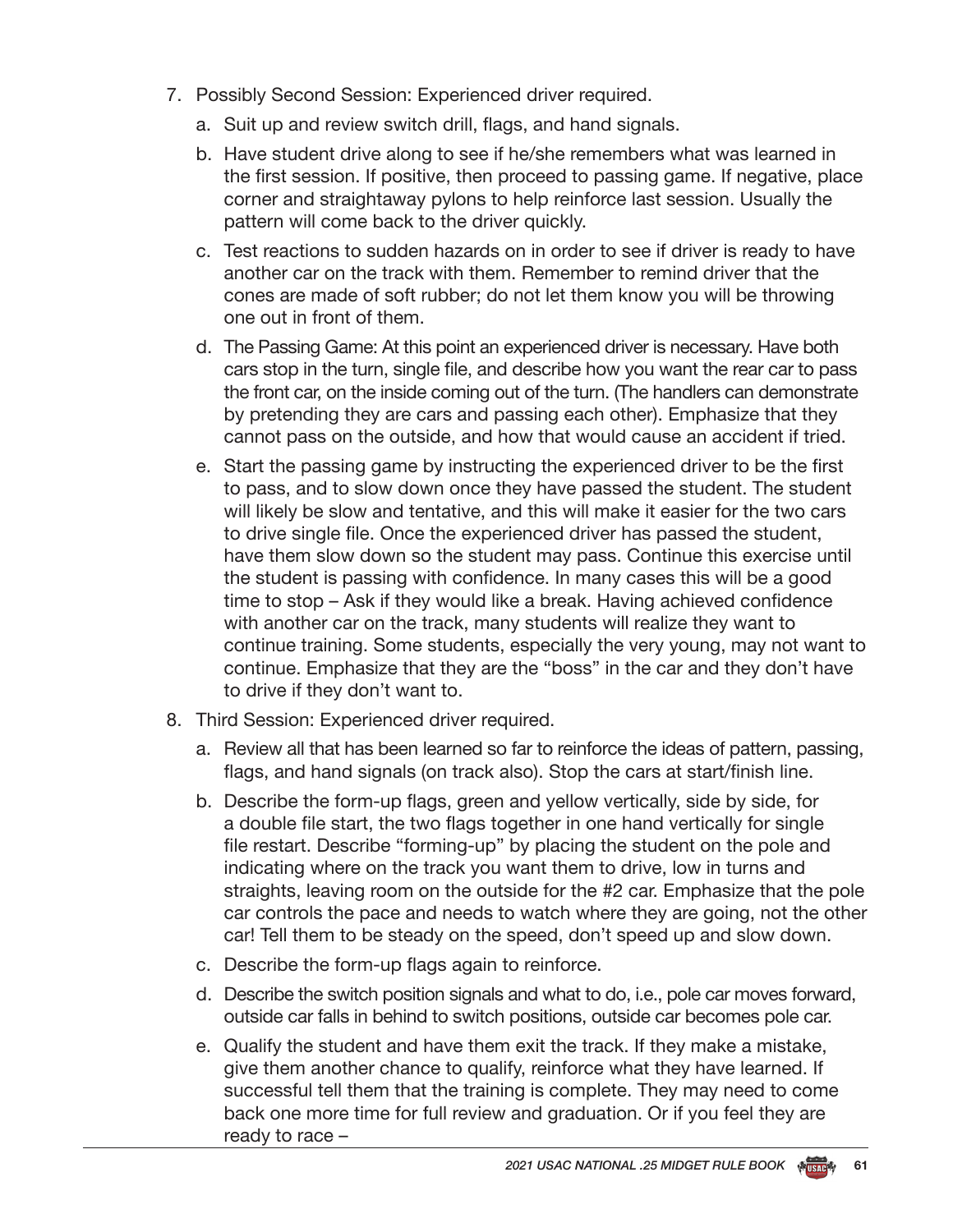- 9. Fourth Session
	- a. Review and practice all previous sessions: Form-up, switching positions, exiting procedures, qualifying, etc.
	- b. Have a 10-15-lap race with other experienced drivers. (Always let your student be the one to carry the checkered flag at the finish of the race.)
	- c. Graduation and presentation of certificate.
	- d. For the driver's first race it is fun to tie a red rag to the cage (rookie flag) have the trainer and club officers sign it and at the end of the day take it off the car and let the driver know they are a full fledge racer.

### **3703 Rookie Program Committee**

- A. Each Club of USAC shall have a Rookie Committee staffed by the Race Director, Club President, Technical Director, Safety Director, and Rookie Instructor. If one of the committee members is absent, an alternate should be picked, at a given race day. The committee will monitor the progress of each driver in the Rookie class. If it is the opinion of the committee a driver is capable of graduating into the Honda/ Animal class, the committee shall notify the Handler verbally, sign the Rookie Card and duly note it in the logbook. During the three race probationary period, a Rookie may be returned to the Rookie class for obvious reasons. The Rookie Committee shall render all possible aid to the Rookie handler:
- B. Advising on purchase of cars, engines and other equipment to help avoid pitfalls.
- C. Checking legality of engines purchased during the Rookie training, in the event that a Rookie handler has purchased a illegal engine and this fact is discovered by the Rookie Committee, the owner shall be advised that he has one race day to bring the engine up to legal specifications.

#### **3704 Rookie Racing**

- A. The Rookie Class shall be a recognized class by USAC and shall run under the Honda 120/Animal engine rules at all USAC races. The Rookie Class shall be divided into the Red and Blue divisions only, which may be which may be combined if necessary to make a class.
- B. Illegal Honda engine parts shall be confiscated but the suspension shall not be levied against handlers or drivers for the first offense only. 2nd Offense follows the engine suspension, 30 days suspended from Rookie. Rookie Class participants shall be required to install a restrictor plate on their carburetor. Any alteration to Rookie restrictor plates or slides– 1st Offense automatic 30-day suspension. 2nd offense shall be 1-year suspension. SEE Appendix I, Section 732
- C. No more than eight cars may be entered in any Rookie race.
- D. One safety man will be present at each corner for every Rookie race, outside of wall
- E. If a Rookie driver makes an infraction of a racing rule and a call is made, the driver shall be put to the back of the restart lineup, not given a black flag. An explanation shall be given to the driver by the Track Director of what they did wrong and why it should not be done. Rookie drivers will not be eliminated from races for receiving multiple driving infractions (STRIKES).
- F. Infractions such as liberating fluids, dropping safety parts, etc., are not driving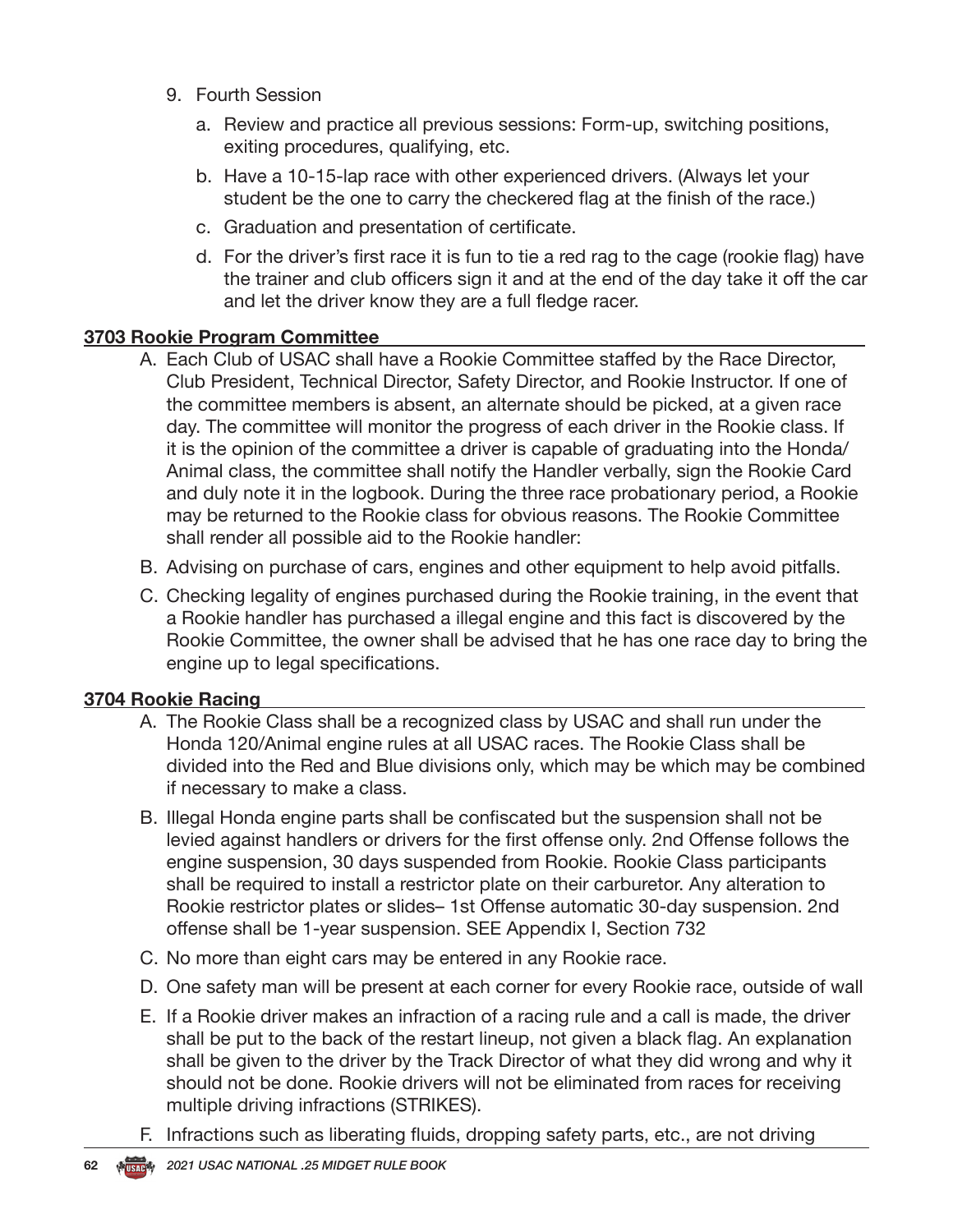infractions and drivers should not be given a second chance before disqualification. These infractions will result in immediate disqualification.

G. On the first day of Rookie competition, the driver shall be entered in all races at the back of the lineup of the race for which he has qualified regardless of qualifying position. An orange piece of cloth or ribbon should be affixed to the roll cage to notify other drivers and handlers this is the driver's first race out of training.

### **3705 Graduation of Rookie Drivers**

- A. The Rookie Class is a learning class, so as soon as the Rookie driver is proficient at line ups, racing in traffic, and the other needed skills to race in a competitive class, they shall be moved to the Honda 120/Animal classes.
- B. A Rookie driver must participate in at least three events before graduating to a competitive (Honda 120/Animal) class. One of these three events must be in the Red Rookie class. Should a driver win in three (3) national Red or Blue rookie classes and/or five (5) club or regional races, they must move up to the next.
- C. Clubs should hold a small ceremony to make the advancement of a Rookie driver into the Honda 120/Animal classes.
- D. On the first day of competition in the Honda 120/Animal class, the new driver shall be entered in all races at the back of the pack for which they qualified, regardless of qualifying position.
- E. All graduating Rookie drivers shall be on probation for three events and shall not be allowed to compete in any class above Honda 120/Animal Class until he has participated in three Honda 120/Animal events to acquire the necessary experience involved in handling a car in other classes.
- F. Once a Rookie is graduated to Honda 120/Animal and completes his/her probationary period, they may not be returned to the Rookie class except if there is a lapse in the participation of a driver, they may be moved back to Rookie for a trial period if Rookie Committee feels it necessary.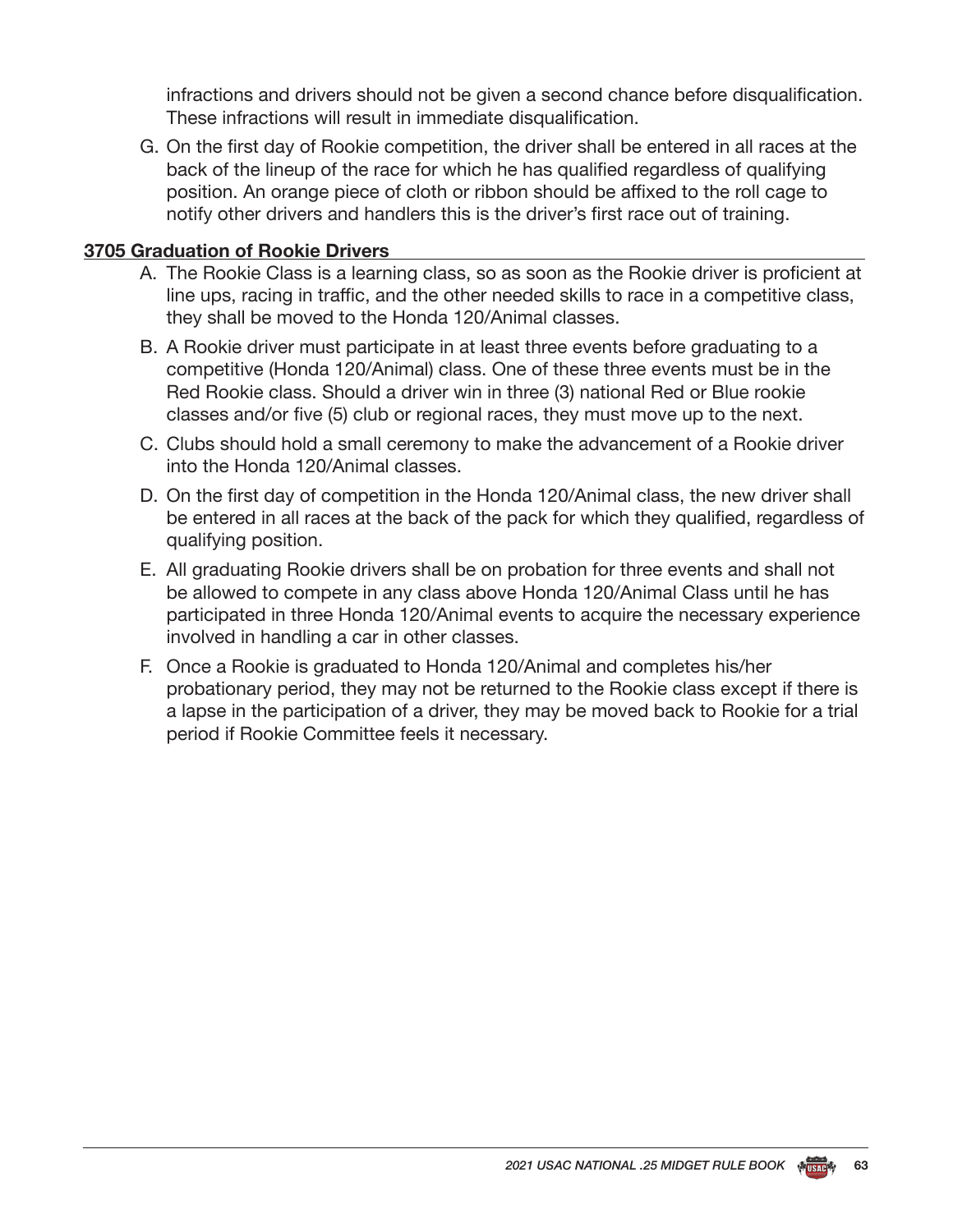## **APPENDIX V**

### **Participant Conduct**

USAC Members, families and handlers at USAC-sanctioned events are expected to conduct themselves in a professional and non-disruptive manner at all times.

Any USAC Members, family or handler who while at a USAC-sanctioned event that:

- Uses vulgar or derogatory language
- Verbally or physically threatens or assaults another participant, official or other person
- Engages in unsportsmanlike conduct or conduct detrimental to the sport
- Destruction of racing facility
- Or otherwise creates a condition or circumstance which is unsafe, unfair or out of order

Shall have violated the rules and regulations of USAC and may be penalized by the local club, regional series and/or USAC Director accordingly. A penalty may include but is not limited to probation, disqualification, suspension, expulsion and/or fines. These penalties are not open to appeal.

USAC and USAC.25 strive to maintain the safety and integrity of the sanctioning body, series and its events. The use of illegal drugs, the improper use of alcohol and at times the proper use of certain medications may create safety risks to our members, clubs, officials and spectators. This conduct cannot be permitted by USAC and USAC.25. Under age drinking and under age smoking (including vaping) is strictly prohibited at all USAC.25-sanctioned events.

USAC and USAC.25 has established a Substance Abuse Policy and may from time to time conduct tests for drugs and alcohol that may adversely affect a person during the course of any USAC.25-sanctioned event.

Any violation of this policy or refusal to submit to testing, searches or inspections as requested by USAC.25 may result in the immediate termination of membership and loss of the right to compete in any USAC.25-sanctioned event for a to-be-determined period of time.

#### **Prohibited Substances:**

Includes, but not limited to illegal drugs such as marijuana, cocaine and hallucinogens. For these rules, federal bans and definitions of illegal substances supersedes any state and/or local ordinance, regulation or law allowing use of a substance.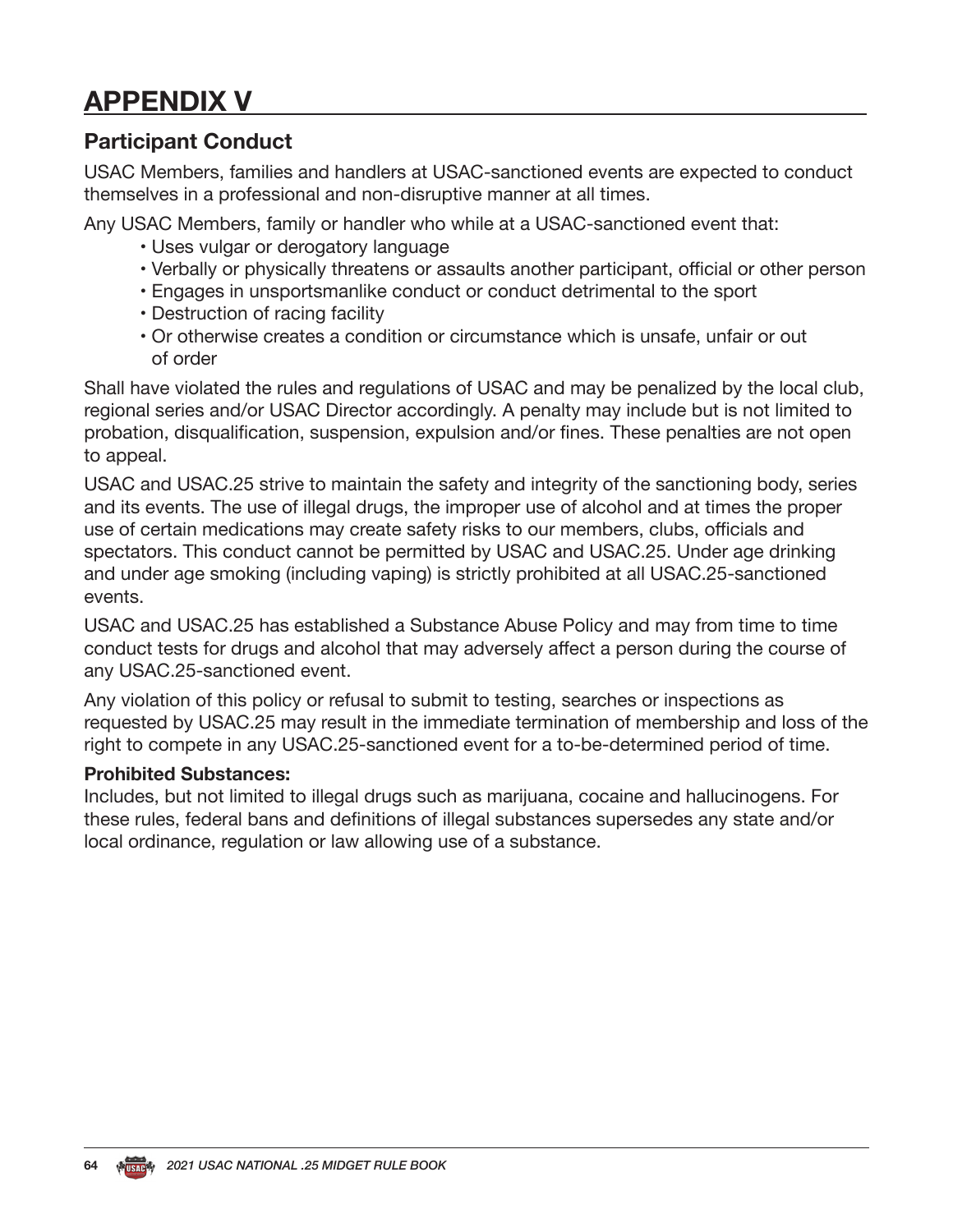## **Social Media Policy For USAC.25 Members and Officials**

### **#usac25**

### **#usacnation**

### **Twitter:USAC25Series Facebook: Usac25 Instagram: usac.25**

### **2021 SOCIAL MEDIA POLICY United States Auto Club**

In the fast evolving world of digital media, social media can mean many things. Social media includes all means of communicating or posting information or content of any sort on the internet, including to your own or someone else's web blog, journal or diary, personal website, social networking or affinity website, web bulletin board or a chat room, whether or not associated or affiliated with USAC, as well as any other form of electronic communication.

The most common forms of social media are Facebook and Twitter, but continue to evolve with Instagram, Snapchat and other forms of peer-peer and user generated content sites. Even though these forums may seem informal, often it is a home for people who choose to vent frustration. Ultimately, you are solely responsible for what is posted online from accounts managed by yourself, or those you may be responsible for (minors under 18).

Before creating online content yourself and/or allowing others the ability to post online content for you, consider some of the risks that you may pose. Keep in mind that any of your conduct that adversely affects USAC, our track partners, our sponsors and all other members and participants of USAC may result in disciplinary action up to and including suspension.

### **Does This Apply To Me?**

This new Social Media policy applies to all USAC Competitors and Officials. A Competitor is a Driver, Entrant, Family Member, Crew Member or any other individual or entity who is a Member and participates competitively in a USAC-sanctioned event. An Official is any and all authorized USAC officers, employees, agents, representatives, and subcontractors. USAC reserves the right to apply the policy to other Members as it deems appropriate. This new policy is in effect immediately and will be posted on all USAC rulebooks and websites for members. For 2021, this policy will become part of the annual waiver and credentialing process.

#### **Know The Social Media Rules**

Carefully read these guidelines, as well as the rule book before you decide to post anything and make sure it is consistent with this policy. Inappropriate postings that may include discriminatory remarks, harassment, and threats of violence or similar inappropriate or unlawful conduct will not be tolerated and may subject you to disciplinary action up to and including suspension.

### **Be Respectful**

Always be fair and courteous to others. Also, keep in mind that you are more likely to resolve complaints by speaking directly with others than by posting complaints to a social media outlet. Nevertheless, if you decide to post complaints or criticism, avoid using statements, photographs, video or audio that reasonably could be viewed as malicious, obscene, threatening or intimidating, that disparage others or that might constitute harassment or